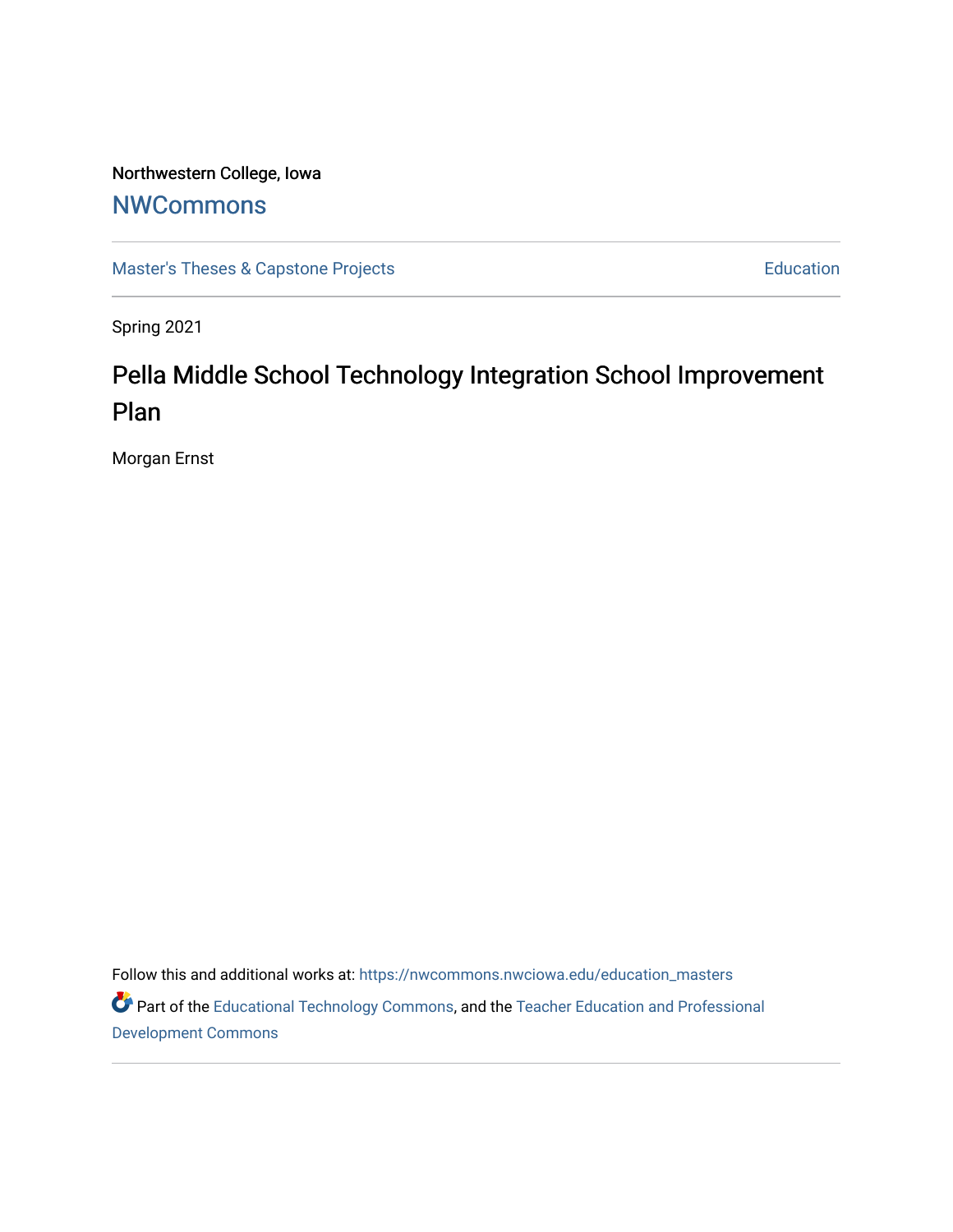Pella Middle School Technology Integration School Improvement Plan

Morgan Ernst

Northwestern College

A School Improvement Plan Presented in Partial Fulfillment of the Requirements For the Degree of Master of Education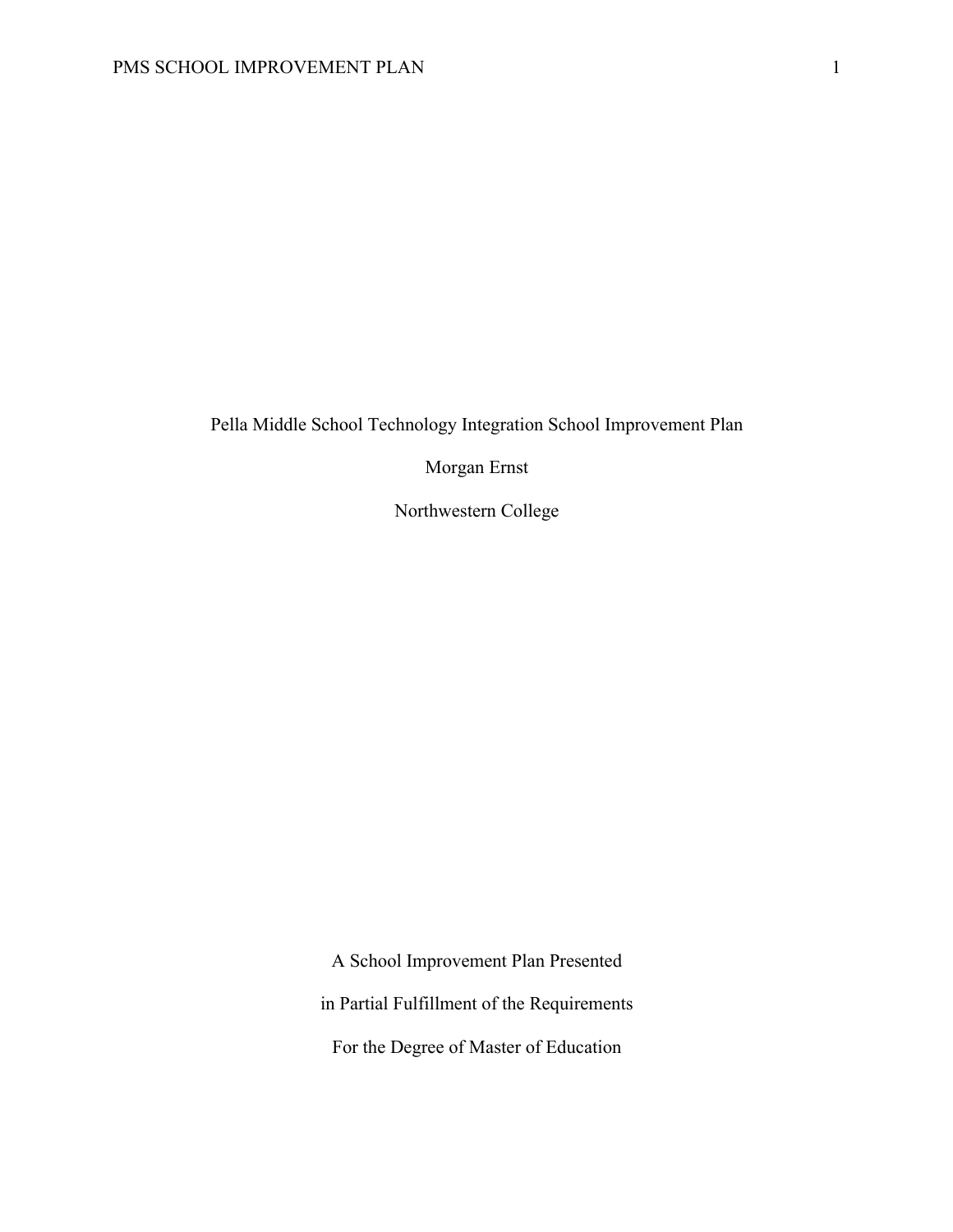## **Abstract**

The demands and use of technology are constantly changing in the school setting. Teachers in the Pella Community School District felt as though they did not have adequate technology skills to deliver effective instruction virtually and requested further training. This school improvement plan contains a literature review to determine effective components of professional development. The plan also outlines a semester of professional development sessions for technology integration including tools and deliverables to demonstrate evidence of teacher learning.

*Keywords*: technology integration, professional development, school improvement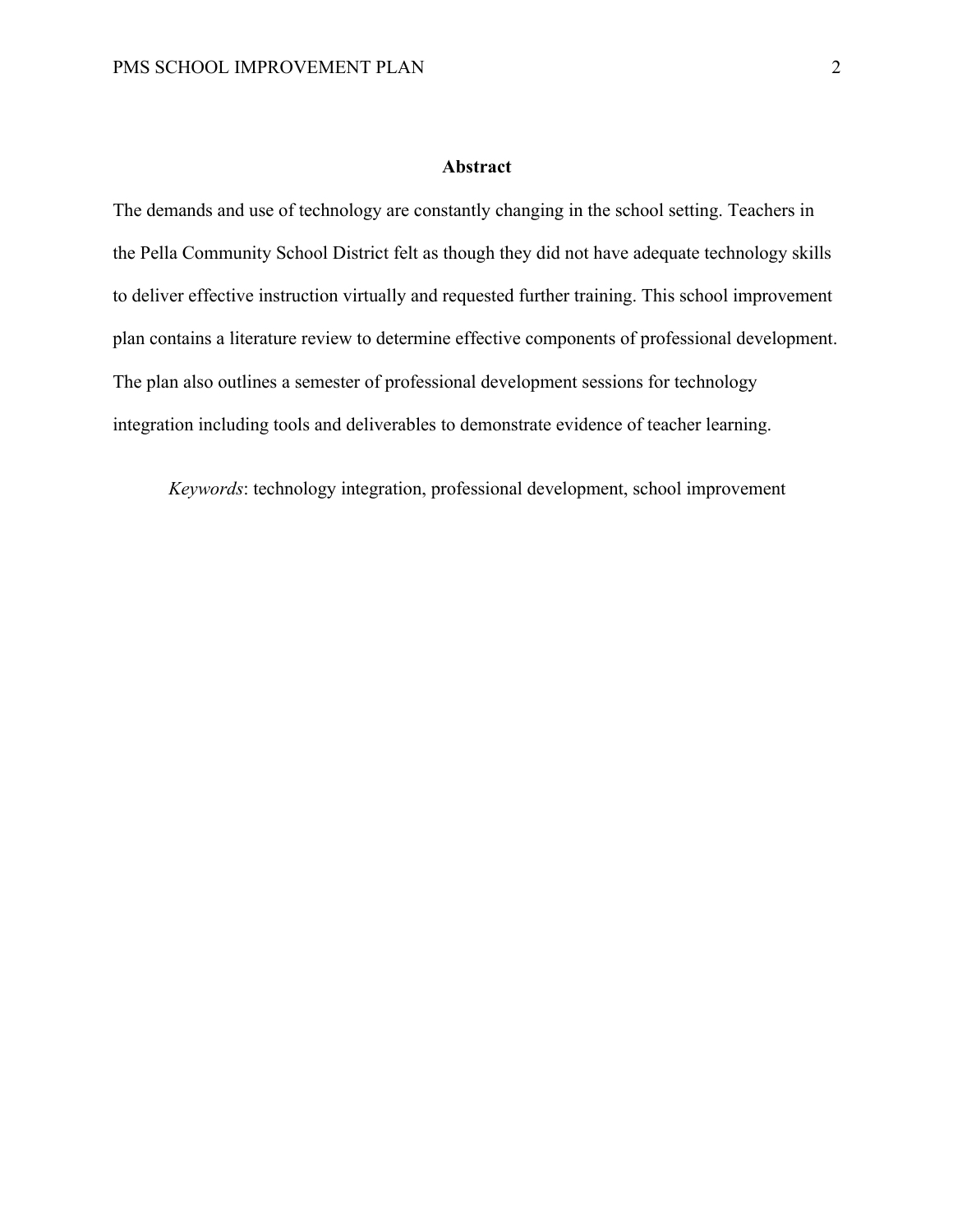## **Contents**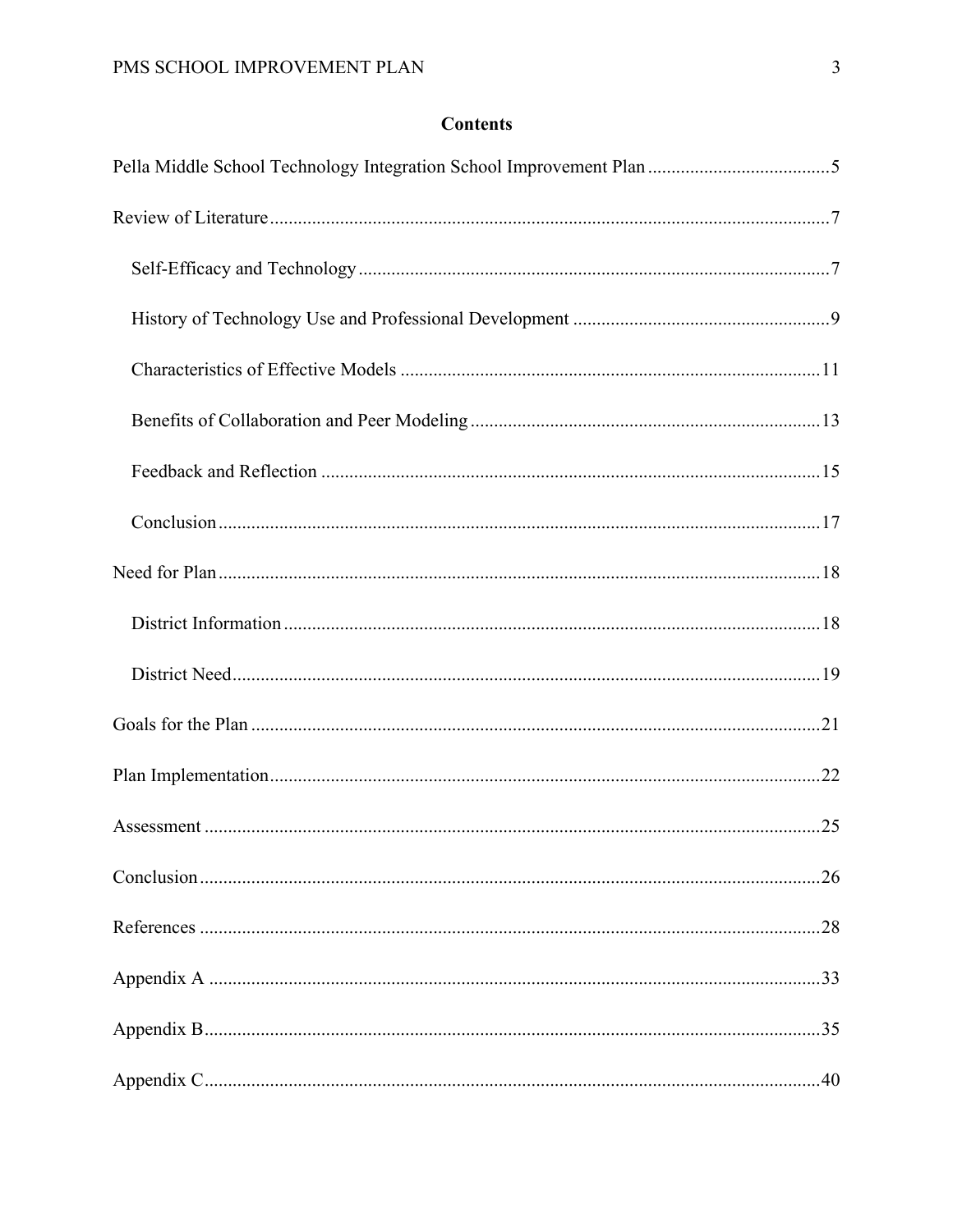|--|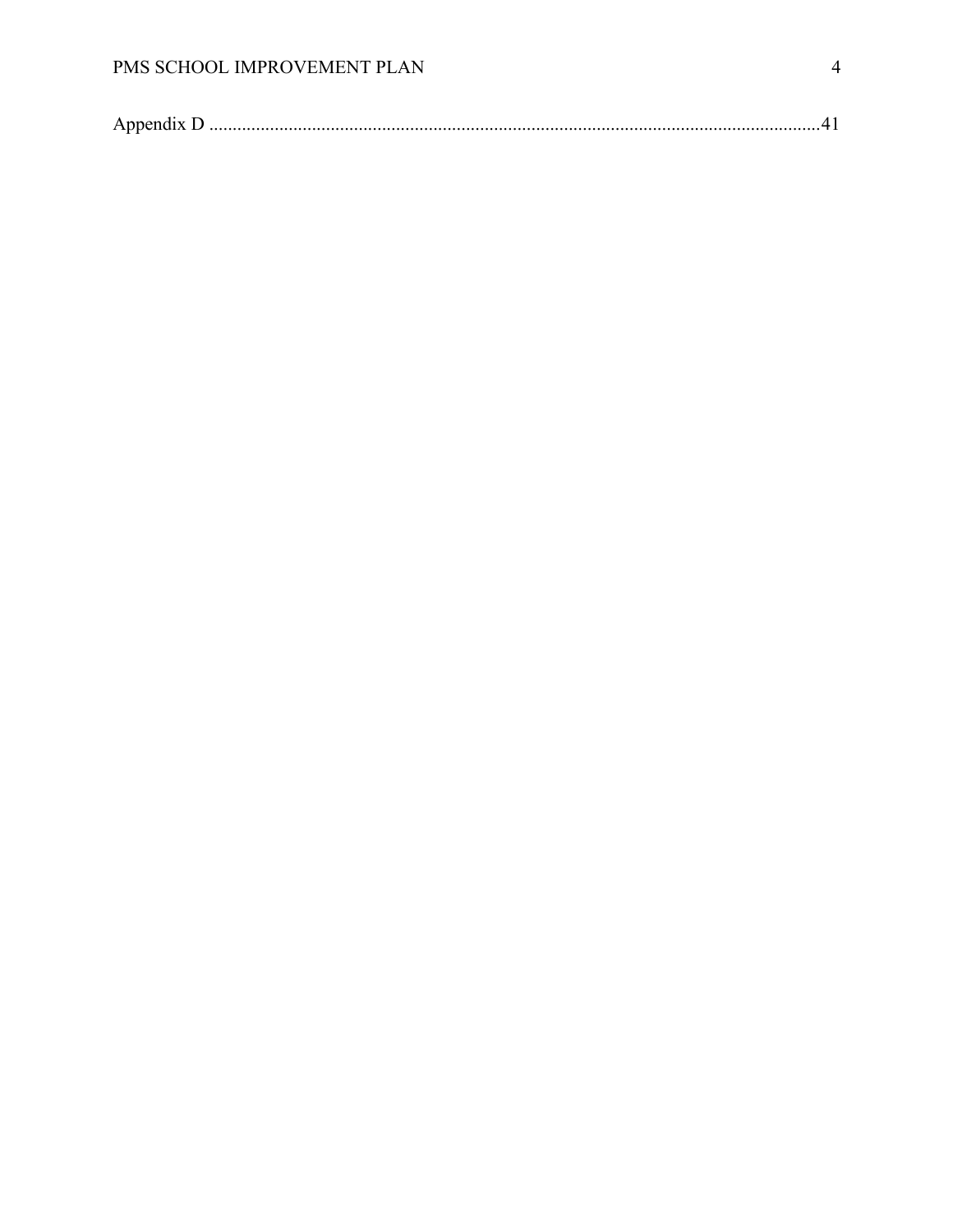## **Pella Middle School Technology Integration School Improvement Plan**

Due to COVID-19 and scrambled attempts to teach through distance learning, many school districts have been forced to acknowledge a need for intentional training on technology integration. This need has always been present but was only recently deemed a necessity. A 2017-2018 study by the National Center for Education Statistics (NCES) found only 21% of public schools across the United States offered at least one course entirely online. Schools offering online courses were typically found at the high school level. According to a study by the US Department of Education (2019), only 2.7% of primary schools and 12.7% of middle schools provided some form of an online course. This study indicates very few teachers have experience teaching courses online and incorporating technology. With the rise in hybrid models and virtual learning options for students, properly equipping teachers has become crucial in order to provide high quality learning opportunities for students.

Students of the  $21<sup>st</sup>$  century need to be able to problem solve and think critically while collaborating with colleagues and navigating technology. A literature review by DiBenedetto & Meyers (2016) studied nine seminal articles outlining employability skills needed in  $21<sup>st</sup>$  century students. Of these nine articles, six directly mentioned technology skills as a key employability factor. The rapidly changing technology industry and demands of society have created an increased need for a focus on technology integration and implementation of technology standards within the public school systems.

Teachers were unprepared and unequipped with the resources and skills needed to provide high quality instruction to virtual learners. This need was made apparent in 2020 when COVID-19 closed schools across the United States. The purpose of this school improvement plan is to deliver technology centered professional development opportunities to increase teacher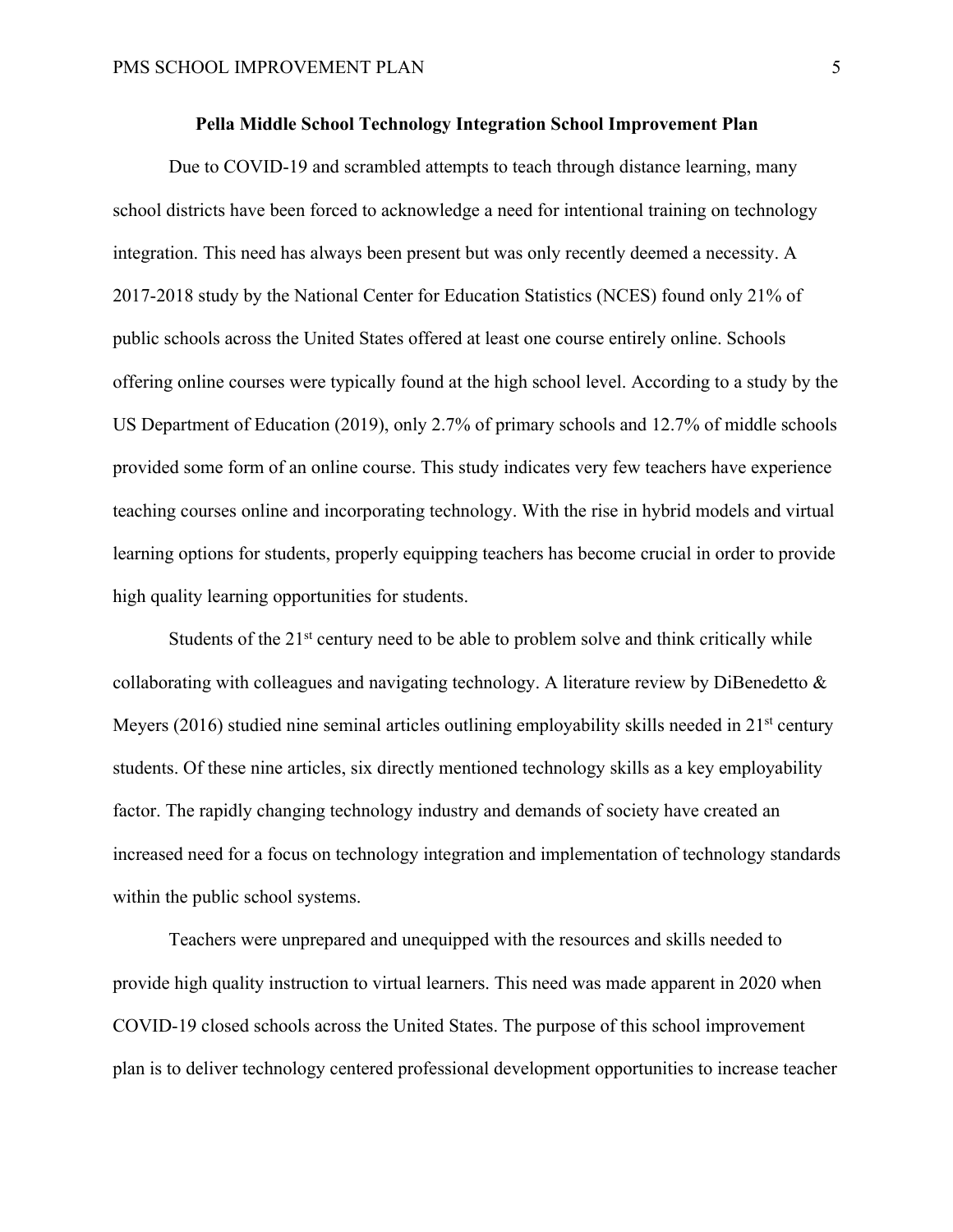efficacy and use of technology. Teachers in the Pella Community School District widely vary in technology proficiency. It is important all teachers across the district are equipped to be designers and facilitators of authentic learning opportunities both in the classroom and through distance learning (ISTE, 2017). While great efforts were made during the spring shutdown of 2020 due to COVID-19, inconsistencies in technology proficiency, integration, and efficacy appeared throughout the district. Furthermore, teachers expressed a need for further technology training and resources during staff meetings taking place throughout the first semester of the 2020-2021 school year.

The research and professional development provided throughout this school improvement plan will directly impact teachers of the Pella Community School District. An improvement to technology integration throughout the district will then directly impact students who are learning virtually as well as students who are learning in-person. At the end of this school improvement plan, professional development will be delivered to all teachers grades K-12 focused on technology integration. The professional development model will be constructed based on the research findings and evaluated for effectiveness.

Technology training for simultaneous virtual and in-person instruction needs to be customized to meet the needs of each building staff. The goal of this research is to answer the question "What is the best way to design and deliver professional development focused on technology integration?" By conducting this research and designing a professional development model for technology integration, teachers will increase their self-efficacy and become more proficient using technology. Professional development for technology is best delivered by using a peer-coaching model which provides sufficient time to collaborate with colleagues, explore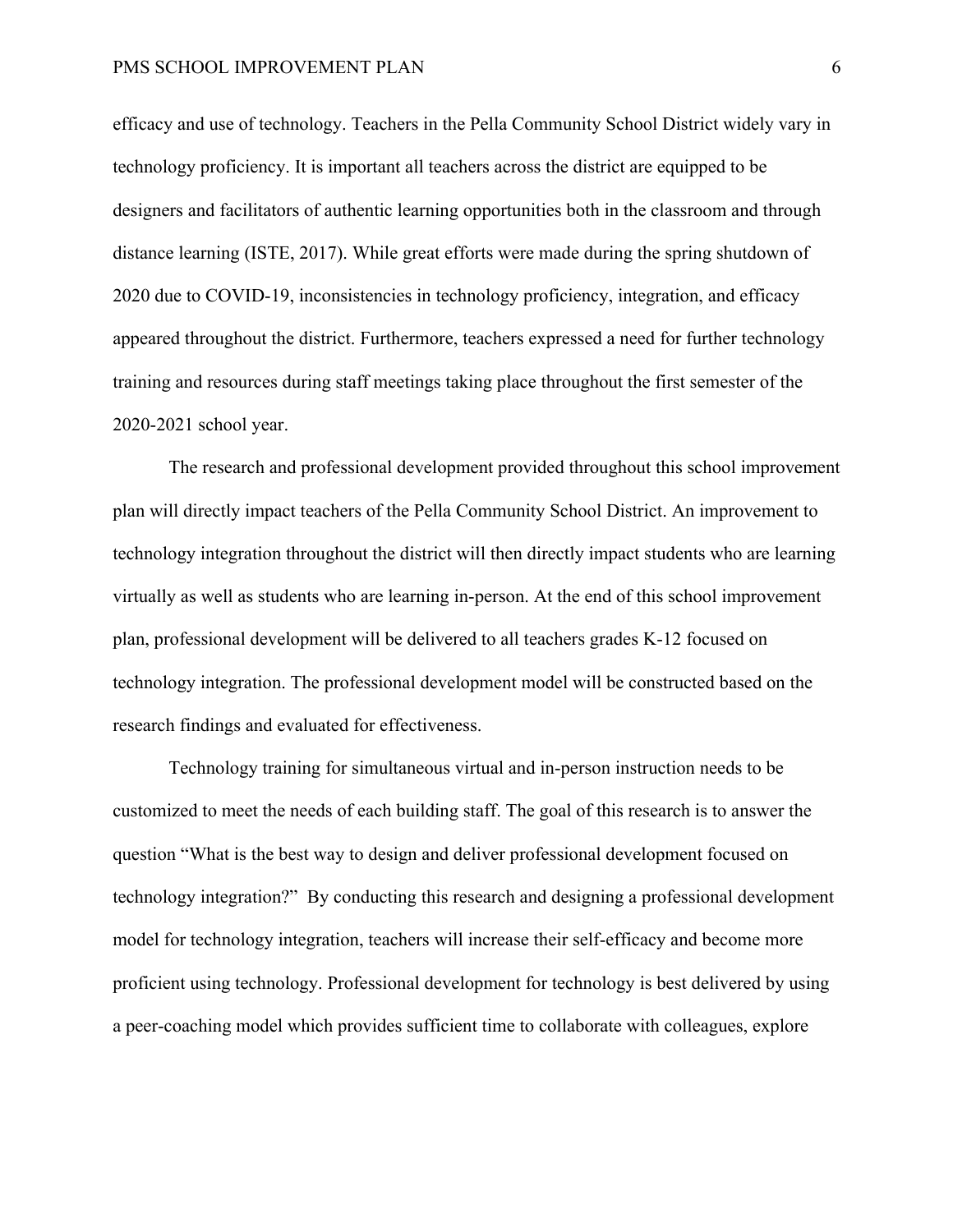new tools, and directly apply new learning to the classroom. Professional development must also lend itself to opportunities for reflection and feedback.

As part of this school improvement plan, a literature review was conducted in order to determine the best models to deliver professional development centered around technology. The articles used for the literature review were published between the years of 2010 and 2021. They were collected from databases using a variety of search terms including professional, development, model, technology, integration, self-efficacy, feedback, collaboration, and peer coaching. The literature review will describe the importance of self-efficacy and its impact on technology integration, the characteristics of effective professional development, the benefits of peer modeling and collaboration within professional development, and the purpose of feedback within these models. This literature review will be used to design a professional development plan in order to fit the needs of the teachers in the Pella Community School District.

## **Review of Literature**

#### **Self-Efficacy and Technology**

Albert Bandura (1997) describes efficacy as one's belief in their abilities to control their actions to obtain the desired result. The self-efficacy of a teacher has been shown to make a powerful impact on student learning. Meta-analysis research begun by John Hattie supports Bandura's assertions. Donohoo, Hattie, and Eells (2018) report a collective teacher efficacy effect size of d=1.57 and a self-efficacy effect size of d=0.92. These compare to feedback  $(d=0.73)$  and classroom management  $(d=0.52)$ , which are also considered impactful teaching practices. Collective teacher efficacy is a collective belief of teachers in their ability to positively impact students. This research by Donohoo, Hattie, and Eells has identified collective teacher efficacy as the most significant impactor of student achievement. Self-efficacy is the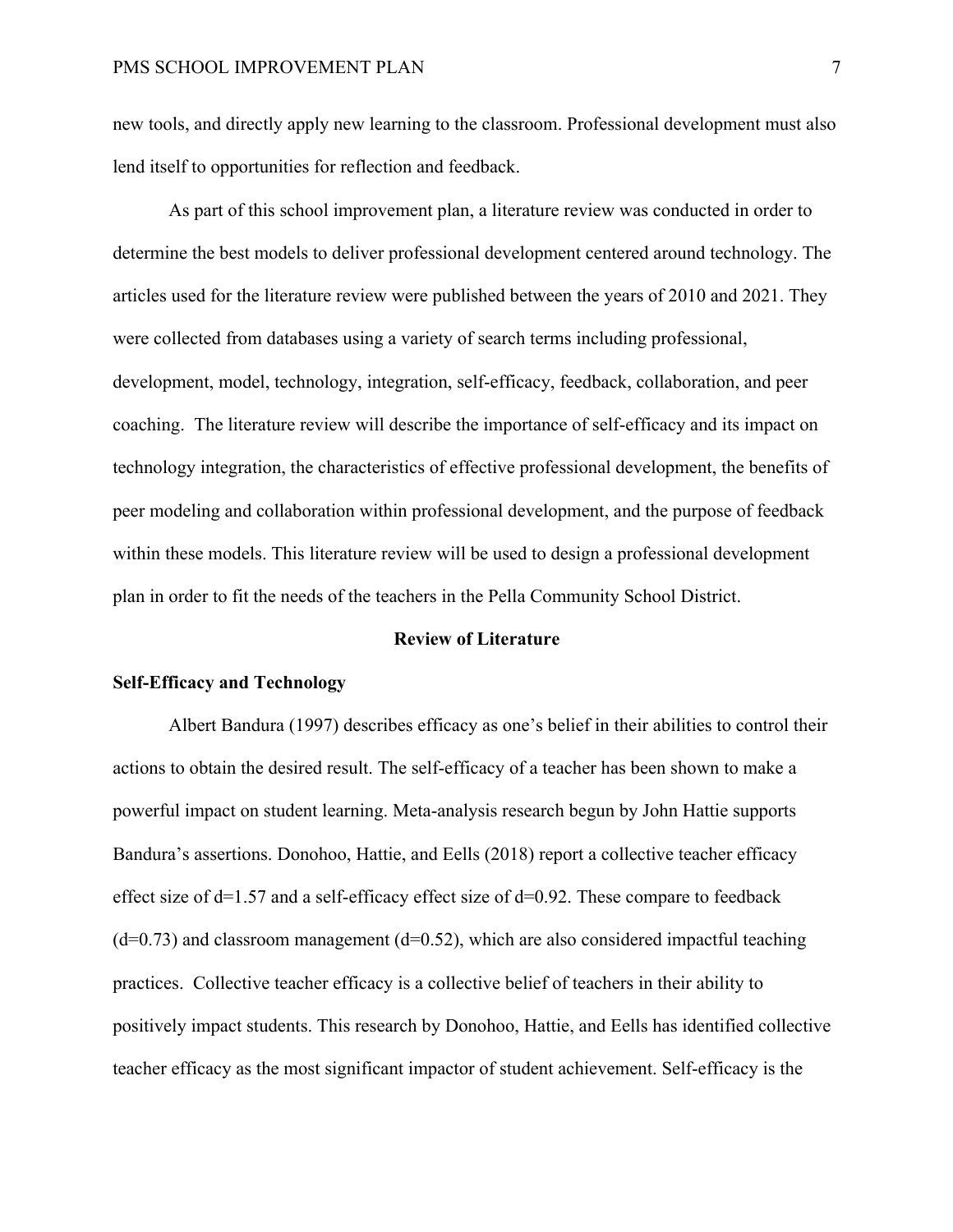individual belief of a teacher to positively impact students. Both forms of efficacy provide a foundation for motivation, drive, and accomplishment. When teachers are given opportunities to explore technology, practice, and collaborate with peers during professional development, they are able to increase their self-efficacy when using technology (DeSantis, 2012; Krause, 2017).

A study by Siyam (2019) concluded teacher self-efficacy was the number one factor in determining the level of technology integration within the classroom. This study surveyed 24 special education teachers to determine factors hindering their technology use. Self-efficacy was determined to be a better predictor of technology integration than time, access, or job relevance. This means a teacher's belief in his or her ability to use technology to help students be successful outweighs other barriers. Siyam found self-efficacy attributed to 43.8% of the perceived ease of use score. This discovery means teachers who were confident in their abilities to use technology found new tools easier to use. Teachers referenced prior trainings, background knowledge, and understanding of technology frameworks as contributing factors to their self-efficacy.

A framework studying the connections between technological, pedagogical, and content knowledge is known as the TPACK framework. A study by Joo, Park, and Lim (2018) of 296 preservice teachers found teachers who studied the TPACK model increased their perceived ease of use ( $\beta$  = .19, *t* = 3.01, *p* < .05) and self-efficacy ( $\beta$  = .73, *t* = 10.75, *p* < .05) around technology integration. These studies show an increase in both self-efficacy and TPACK knowledge lead to a greater rate of technology integration. Krause (2017) followed pre-service teachers who were provided with "non-threatening" opportunities to explore new technology, practice these skills, and ask questions of their peers to clarify their understanding. This allowed the participants to build confidence using technology which increased their self-efficacy from a mean score of 3.9 to 4.1 out of 5. Given the intent of this project is for teachers to integrate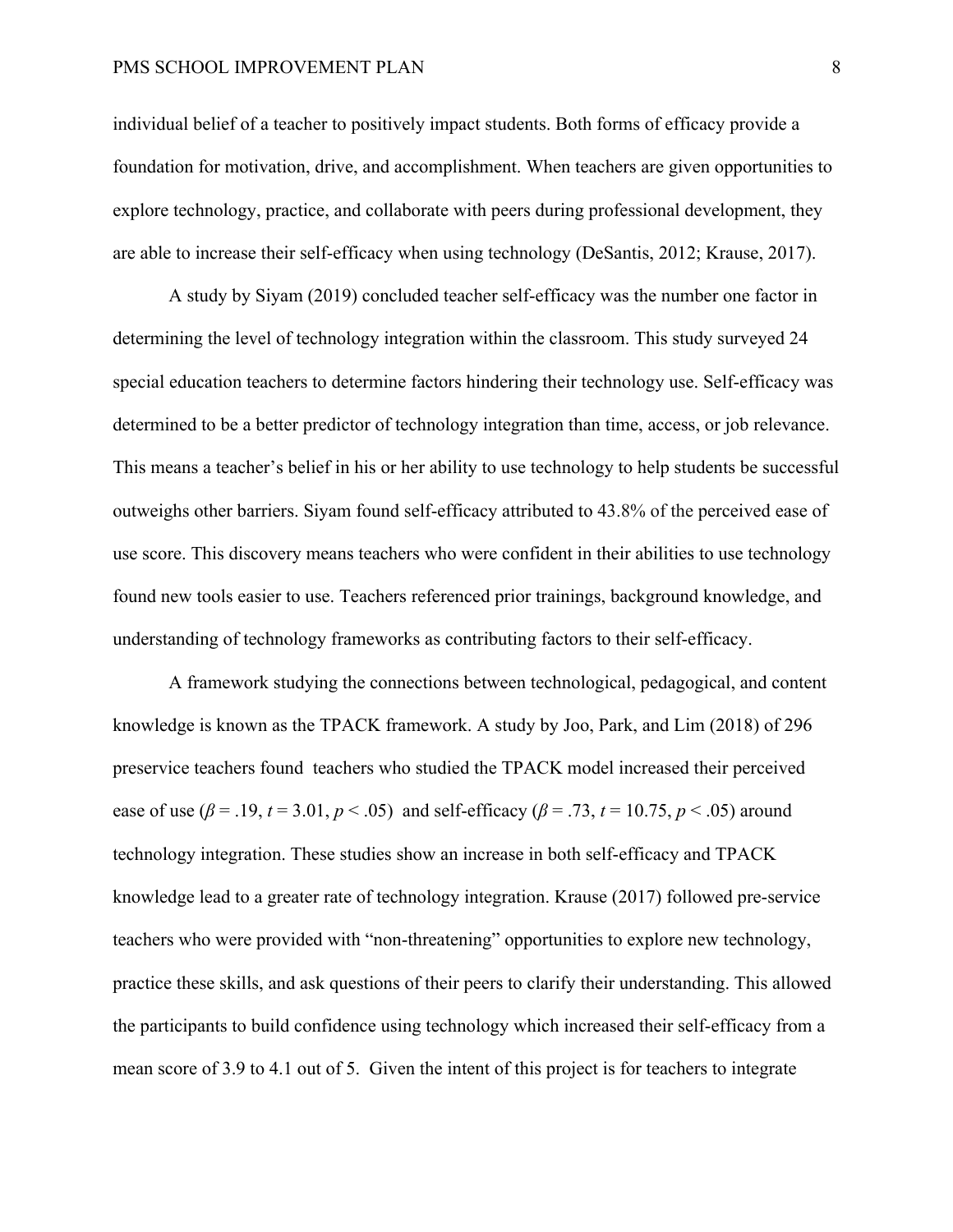technology into multiple settings, teachers must be provided with ways to improve their selfefficacy by allowing them to engage in learning opportunities while reducing the fear of failure.

## **History of Technology Use and Professional Development**

Creating professional development focused on technology integration can be challenging because each individual has different background knowledge and has unique needs for his or her specific classroom. Pan and Franklin (2011) collected data from 559 teachers indicating low levels of technology integration in the late 2000s and early 2010s when WEB 2.0 tools were beginning to roll out. This survey indicated a mean score of 1.47 on a five-point Likert scale where one indicated "never" and five indicated "daily" use of WEB 2.0 tools. This research went on to determine teacher efficacy ( $r = .302$ ,  $p = .000$  ( $p < .05$ ), professional development  $r = .142$ ,  $p = .020$  ( $p < .05$ ), and administrator support ( $r = .224$ ,  $p = .003$  ( $p < .05$ ) were the biggest predictors of technology integration. This research indicated a significant need for technology training but did not suggest beneficial training models. After this need for technology training was identified in the early 2010s, studies were conducted to determine how technology could be used effectively within a classroom and taught to teachers. Throughout the process, both effective and ineffective characteristics were identified.

According to research conducted by Unger and Tracey (2013) teachers reported relevance of the training as one of the most beneficial components of technology training. They also determined training specific to the content area to be more helpful than generalized training. Unger and Tracey's research determined teachers understand they gain more knowledge through active participation than through watching a presentation or listening to a lecture. Support for a transition to specific and interactive professional development model has since been noted by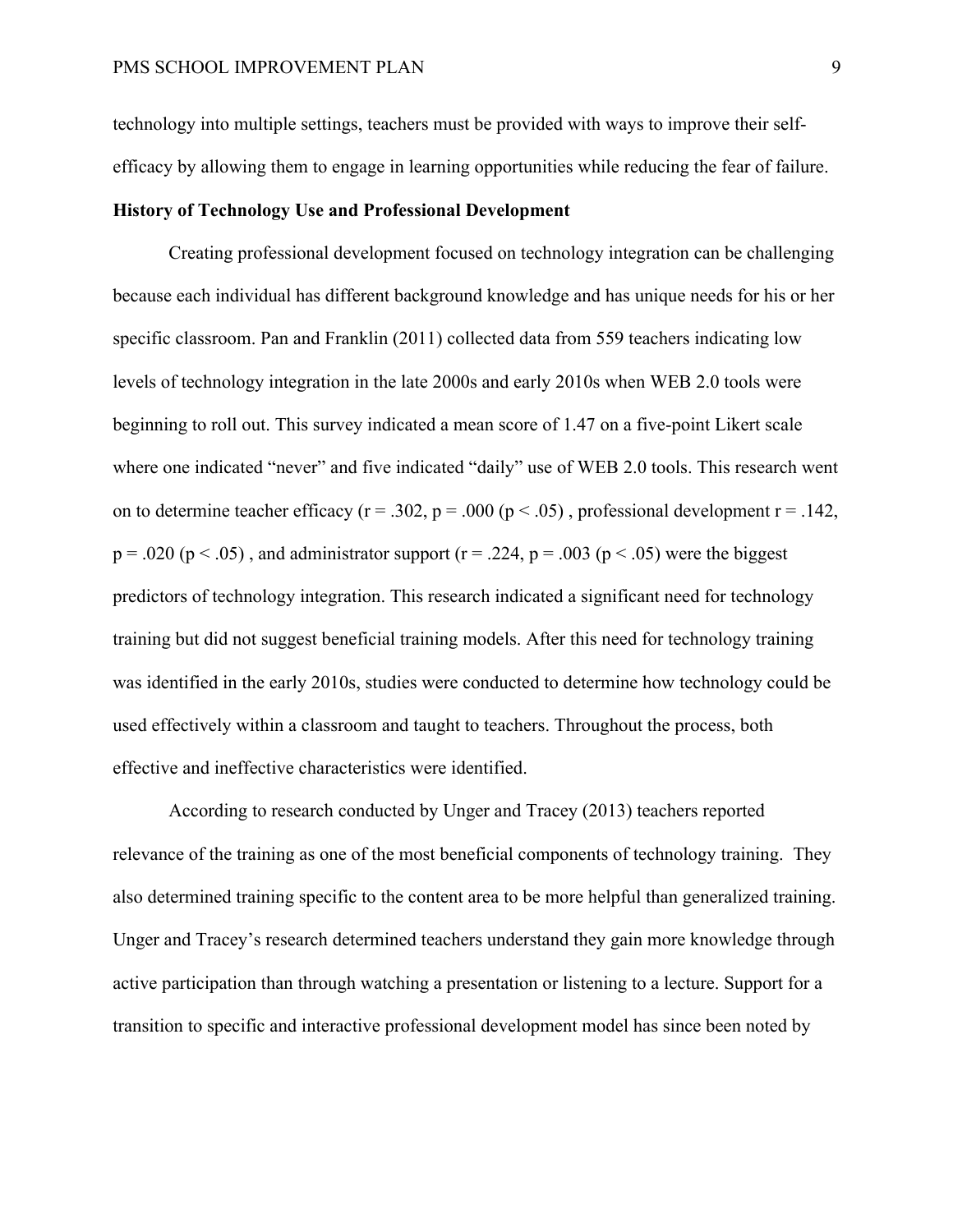numerous other studies (Siko & Hess, 2014; Alsaleh, Alabdulhadi, & Alrwaished, 2017; Avci, O'Dwyer & Lawson, 2019; Williams, 2017).

Research by DeSantis (2012) concluded successful professional development occurs when "leaders plan professional development that scaffolds the instruction of new skills, encourages collaboration and reflection among teachers, and encourages teachers through positive supervision" (p. 55). Effective professional development models are still being studied and modified. Literature on generalized technology integration is fairly limited as most studies have been conducted for individual subject areas or specific technology tools instead of for technology integration as a whole. Bozkurt (2020) used data mining and analysis techniques to identify trends in educational technology over the past 30 years. He found published research in EdTech is usually tied to a singular subject area with 50% of those articles pertaining to Social Studies. In addition, Bozkurt found EdTech related publications have increased from only 10 related articles in 1993 to 65 published in 2019. This increase in EdTech indicates a more pressing need for professional development on technology integration than was in the 1990s and early 2000s. These findings support the teacher feedback collected by Unger and Tracey (2013) stating training should be specific.

Since most early research was conducted using specific content areas, it is difficult to determine the best model of professional development for technology integration to use at a building-wide and district-wide level. Avalos (2011) conducted a study of professional development models from 2000-2010 which included 111 articles. His goal was to determine how to increase content knowledge, improve self-efficacy, and implement reflective practices of professional development. Avalos determined professional development models meeting inconsistently, isolating teacher learning, or including poor reflection tend to be ineffective.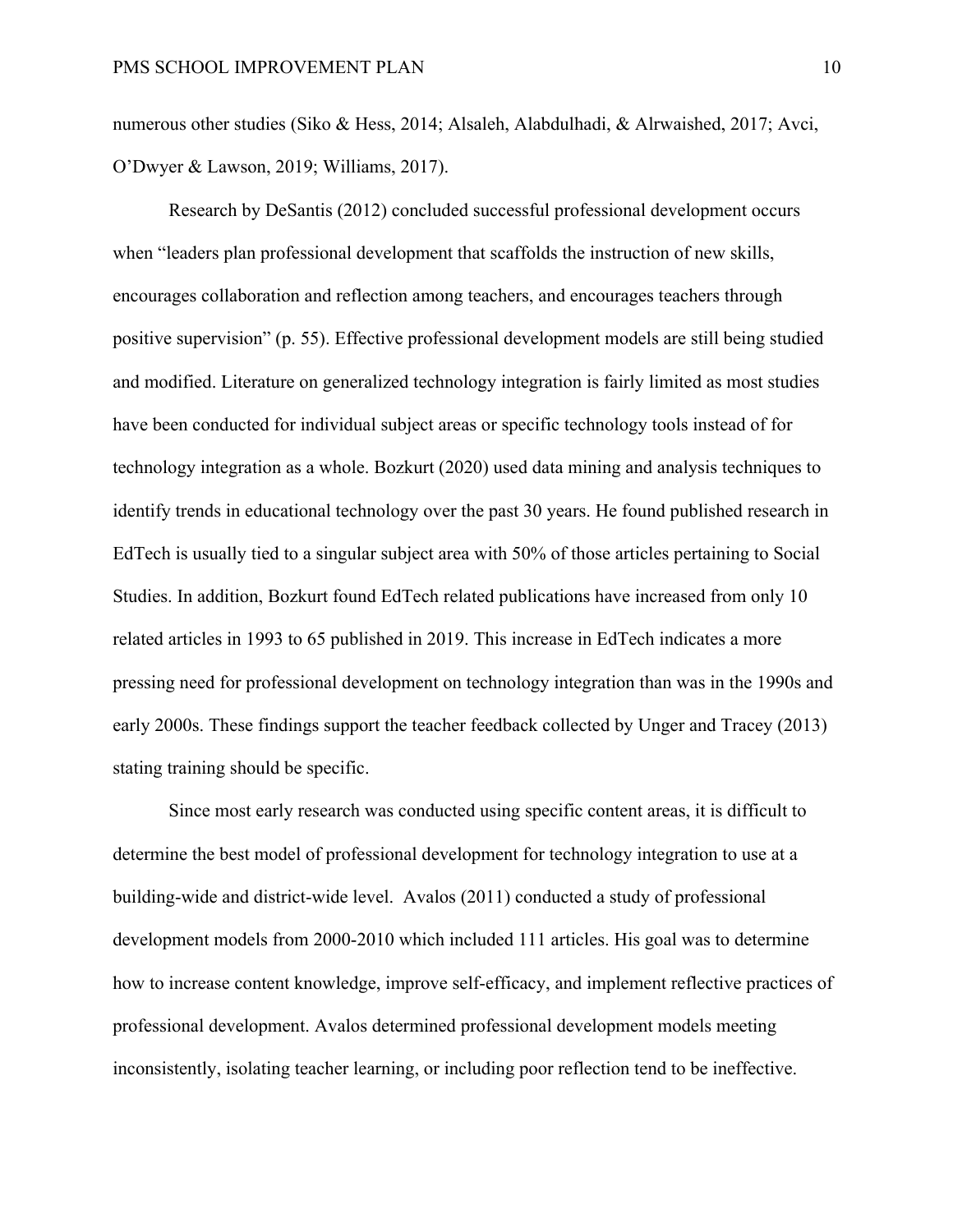Avalos concluded the main purpose of professional development should be to provide training and application opportunities for educators that can directly impact their students. The next portion of the literature review aims to identify the key characteristics of effective professional development models in relation to technology integration.

## **Characteristics of Effective Models**

Bozkuş and Bayrak (2019) state professional development must be timely and "oriented towards the practical problems [teachers] face" (p. 347). In individual interviews, 8 of the 11 teachers mentioned training should be directly applicable to their practice. Bozkus & Bayrak go on to state "professional development of teachers should be provided according to their needs" (p. 348). In order to achieve complete teacher buy-in, teachers need to be self-motivated to participate. Svendsen (2017) also completed a 3-year longitudinal qualitative study in which he concluded teachers are more likely to cooperate when the focus of the professional development is on their immediate needs and concerns. Both of these studies found teachers are more intentional about implementing their learning when it addresses an immediate concern in their classroom.

On-going professional development opportunities are key to developing a successful program. The Iowa Department of Education (n.d.) suggests professional development opportunities should be distributed throughout the year and contain specific goals for teams to achieve during the designated meeting times. Liu & Phelps (2020) conducted a study on the decay rate of knowledge learned through professional development. They found the average decay rate for knowledge that was not revisited or required immediate implementation was 37 days. In addition, it was discovered knowledge learned during the school year was retained longer than professional development opportunities offered during the summer. In order to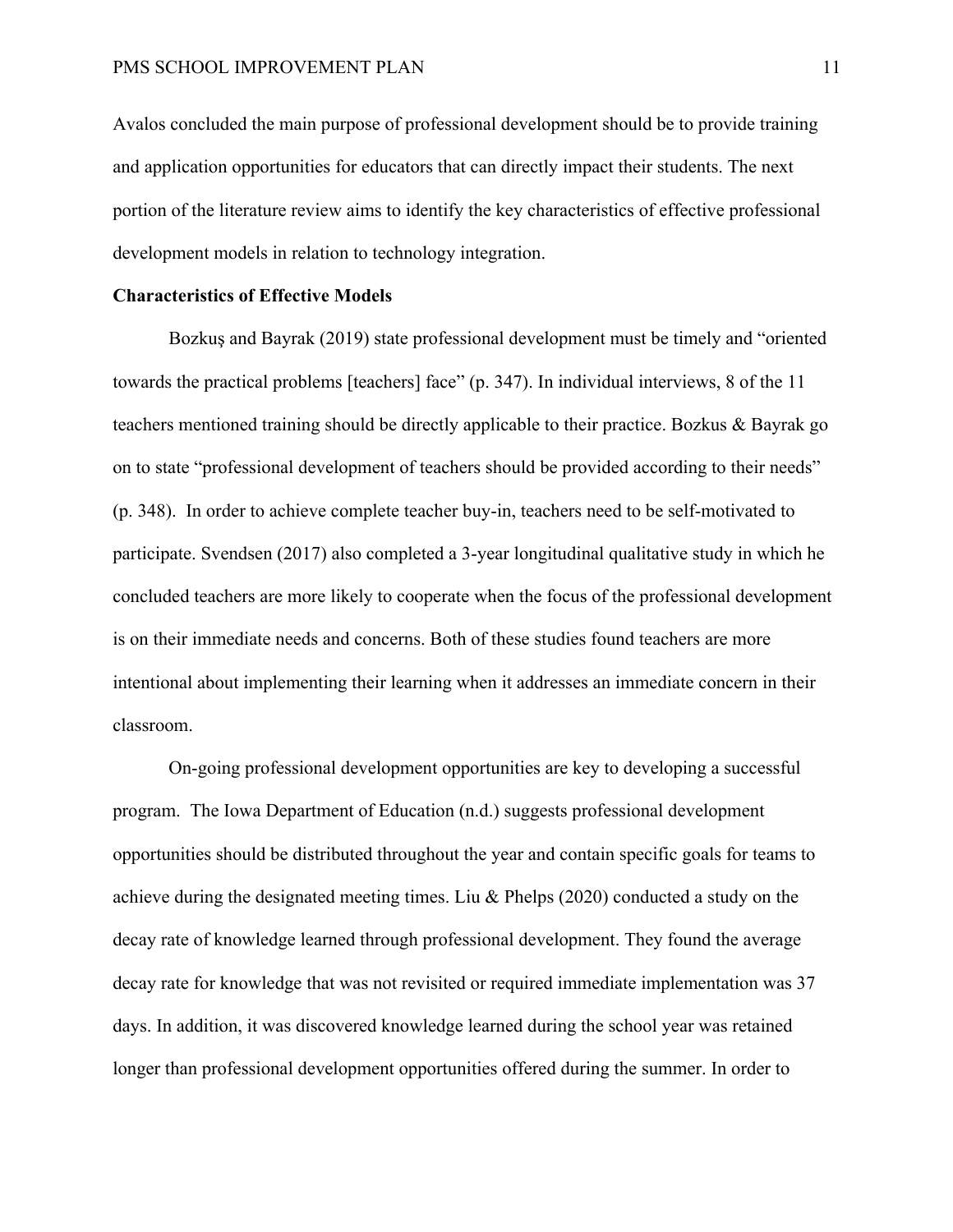combat this decaying knowledge, professional development opportunities should be offered over an extended period of time. This allows teachers to have more frequent exposure to the tools and content and leads to a higher rate of integration within the classroom.

Technology professional development must be centered on a specific framework to provide a clear direction for educators. One of the most studied technology frameworks is the TPACK model. TPACK stands for technological, pedagogical and content knowledge. The key to this model is finding a balance between all three areas by having a strong understanding of content knowledge, pedagogical understanding, and technology resources best fit the objective of the lessons. Liu and Kleinsasser (2015) conducted a study of building TPACK knowledge among vocational high school teachers which ended in an average gain of 1.01 points on a five-point scale. Participants in this study reported multiple benefits when they were provided with specific time to explore new technologies and develop technology integrated projects with the intent of using them in the classroom. Joo, Park, and Lim (2018) claim a connection between knowledge of TPACK and self-efficacy ( $\beta$  = .73,  $t$  = 10.75,  $p$  < .05). As teachers study and implement the TPACK framework, their perceived ease of use also increases ( $\beta$  = .19,  $t$  = 3.01,  $p$  < .05). Using a technology framework to design professional development provides a common language as well as a shared vision. This can help teachers align their technology integration to the overall goal of student learning.

The International Society for Technology in Education (ISTE) standards provide further guidance and structure for teachers as they develop their technological knowledge. These standards outline seven practices every educator must master when working with technology including the learner, leader, citizen, collaborator, designer, facilitator, and analyst (ISTE, 2017). The ISTE standards emphasize technology in the  $21<sup>st</sup>$  century. As teachers become more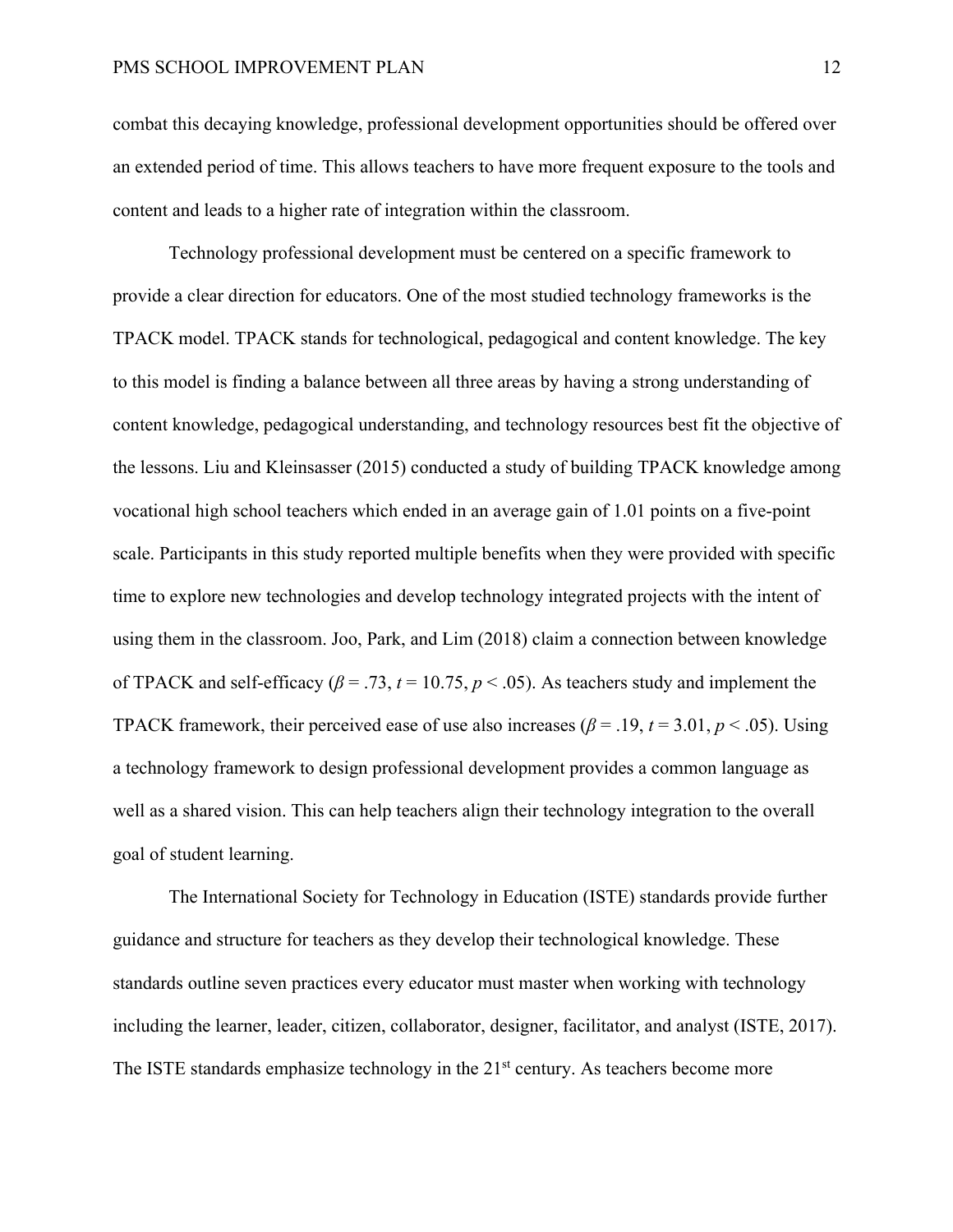established in these standards, they will be able to model them for students and integrate technology as a tool for everyday use. These standards should be deeply embedded and found at the core of all technology professional development.

In addition to the ISTE standards and technology framework models, the Iowa Professional Development Model (IPDM) has developed rubrics to help schools determine the effectiveness of professional development. These rubrics contain 24 dimensions for buildingwide professional development developed on a four-point scale. These 24 dimensions are categorized into five components including: collecting and analyzing student data, goal setting for professional development, selecting content, design, ongoing cycle, and summative evaluation. The design component makes mention of including theory, demonstration, and practice while also providing adequate time for collaborative opportunities. The Iowa Department of Education also suggests using both formative and summative data to ensure learning and implementation of the content (Iowa Department of Education, n.d.).

## **Benefits of Collaboration and Peer Modeling**

The aforementioned, the Iowa Department of Education rubrics for developing district/building profiles place a significant focus on collaboration and make it a key component for designing effective professional development. Collaborative models allow teachers to work together, ask questions, and reflect (Siko & Hess, 2014; Liu, Tsai, & Huang, 2015; Svendsen, 2017). Teachers feel more confident when they are able to collaborate with peers. A 2017 study identified collaboration  $(0.260***, p<.001)$  as one of the key factors influencing teacher selfefficacy which directly impacts teacher effectiveness (Sehgal, Nambudiri, & Mishra, 2017). In a study by Alsaleh, Alabdulhadi, and Alrwaished (2017) all 12 participants reported collaboration played a significant role in their professional development. 10 out of the 12 also reported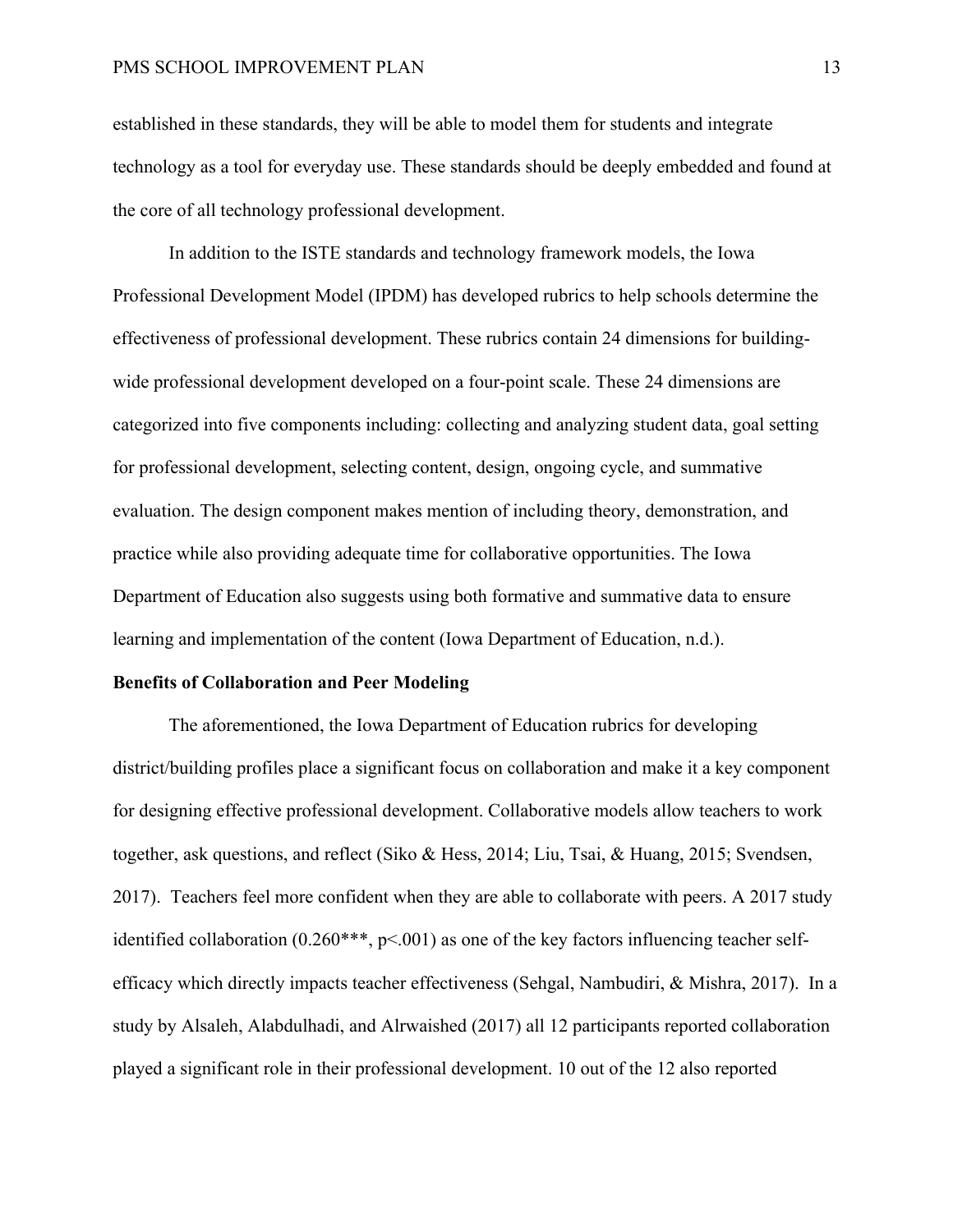increased excitement for the teaching profession as a result of their collaborative professional development sessions. Collaboration allows for teacher teams to problem solve, create new resources, and analyze data in order to improve student outcomes. Several other studies support various models of collaboration both in group settings and through a peer-coaching model (Liu et. Al, 2015; Svendsen, 2017; DiBenedetto & Meyers, 2016).

Several studies have been conducted on the effects of peer-coaching models for professional development. Shared leadership is an important component when developing a professional development model. Shared leadership allows for all voices to be heard and can help create cohesion across a building or district. Teachers who participate in peer-coaching report feeling more confident in their teaching abilities. They are also able to self-reflect with colleagues with whom they have built trust and relationships (Asaleh, Alabdulhadi,  $\&$ Alrwaished, 2017; Compen & Schelfhout, 2020). In addition, teachers who are able to receive continuous support through ongoing professional development are more confident about their integration of technology and are more willing to try new tools (Liu & Kleinsasser, 2015). This leads to higher levels of technology integration. Avic, O'Dwyer, & Lawson (2018) state, "It is important that teachers remain connected with colleagues and other professionals in order to encourage feelings of motivation and to promote discussion around actual classroom application" (p. 174). Peer-led modeling and coaching provides opportunities for teachers to feel supported and encouraged. In-person professional development led by peers allows for a direct and individualized approach, since the coaches and trainers know what is going on in the classrooms and how to address the most significant needs of the building.

Liu, Tsai, and Huang (2015) report mentoring programs, similar to peer coaching models, provide mutual learning opportunities for all members involved. The three mentees who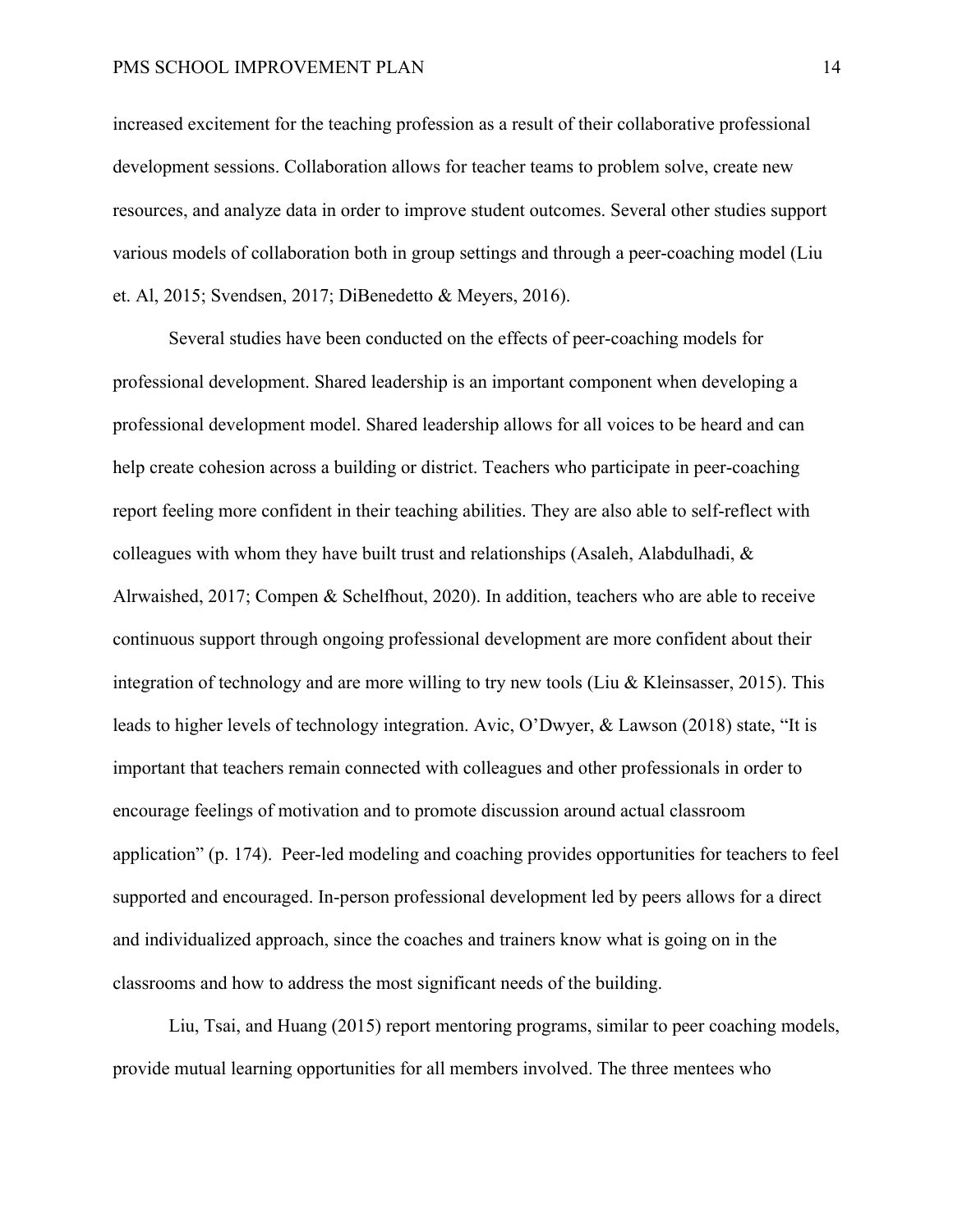participated in this study were able to move from simply matching technology with content knowledge to a more comprehensive implementation of the TPACK model. In addition, their mentor teachers reported learning about new technologies from the mentees. Since technology is constantly changing, it is nearly impossible for one person to serve as an expert. Mentoring and peer coaching may provide opportunities for all participants to share the strengths within a school district.

## **Feedback and Reflection**

Feedback and reflection must be made a priority designing a professional development model. Ma, Xin, and Jia (2018) conducted research to explore the effects of specific and individualized feedback. The experimental group received individualized feedback, while the control group was provided feedback directed to the collective group. The experimental group experienced a statistically significant difference in three categories, including the frequency of questions asked, reflection, and the sharing of ideas. The frequency of questions received a mean score of 7.1 from the experimental group compared to a score of 4.2 from the control group. Reflection scored 1.9 compared to a 1.0. Finally, the sharing of ideas received a mean score of 10.1 compared to a mean of 4.1 from the control group. The researchers found their personalized learning approach to professional development had a positive influence on teachers due to an increased focus on providing feedback to the experimental group through peer coaching.

Peer coaching is not the only way to provide effective feedback. Feedback should vary based on the teacher or the integration technique being used. Nicolaidou, Karagiorgi, and Petridou (2016) suggest individualized feedback is the most effective feedback because it is specific to the participant. This includes feedback provided using technology. All feedback must be delivered carefully, and relationships between must be established on a foundation of trust. A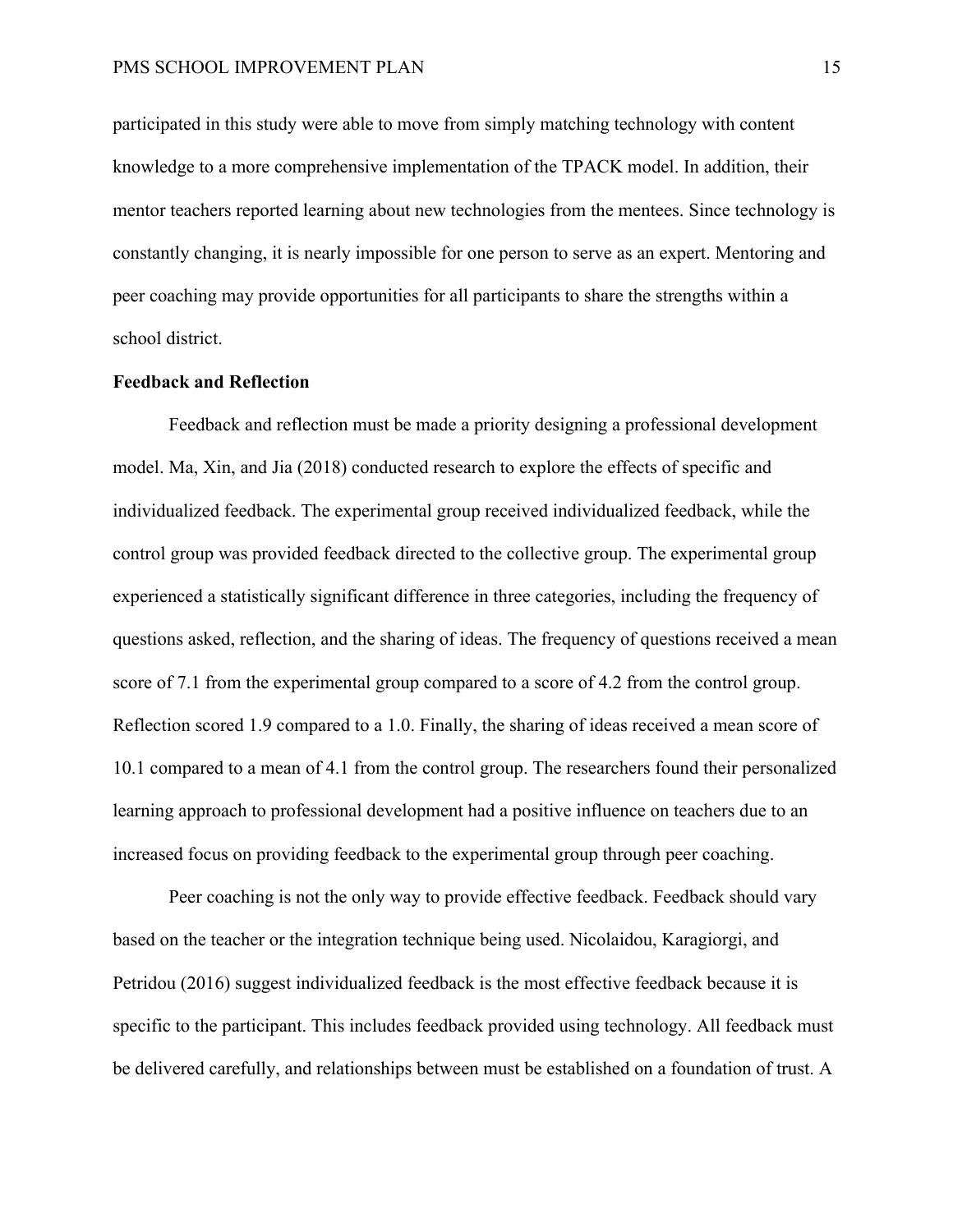study focused on designing systems of online feedback found most participants "valued the facilitator's presence" during the learning opportunities. Marei et al (2021) determined providing truly effective online feedback has many barriers requiring further research since it is a relatively new way of teaching. This research consisted of 74 teachers participating in online PD sessions providing online feedback. The mean score for survey questions on feedback was 3.88 on a fivepoint scale with a standard deviation of 1.03. 29 participants provided positive written feedback, while 12 expressed negative responses. The negative responses mentioned generic feedback did not help improve their work. For this reason, traditional methods of personalized feedback and evaluation may be more impactful. More research needs to be conducted on effective ways to provide feedback using online platforms before going to an all-virtual delivery method.

When taking time to reflect, teachers are more likely to change their teaching approach (Svendsen, 2017). Adding intentional structure for teacher reflection after using technology is essential to developing high-quality professional development. Effective reflection opportunities can be provided individually through journals, surveys, or discussion boards. Yoon, Miller, and Richman (2020) conducted both face-to-face and online professional development for a total of 16 high school biology teachers with the goal of determining which delivery method was more effective. Both platforms received positive feedback. Teachers scored their online satisfaction with a mean score of 4.6, and their face-to-face satisfaction with a mean score of 4.73. The online professional development was designed specific to the content the teachers were responsible for in the classroom. Videos of real teachers using the content and strategies were embedded within the materials, and participating teachers were required to reflect upon their experiences. Opportunities for reflection during the face-to-face professional development were conducted both individually and in group settings. Brown et al (2020) collected data from 280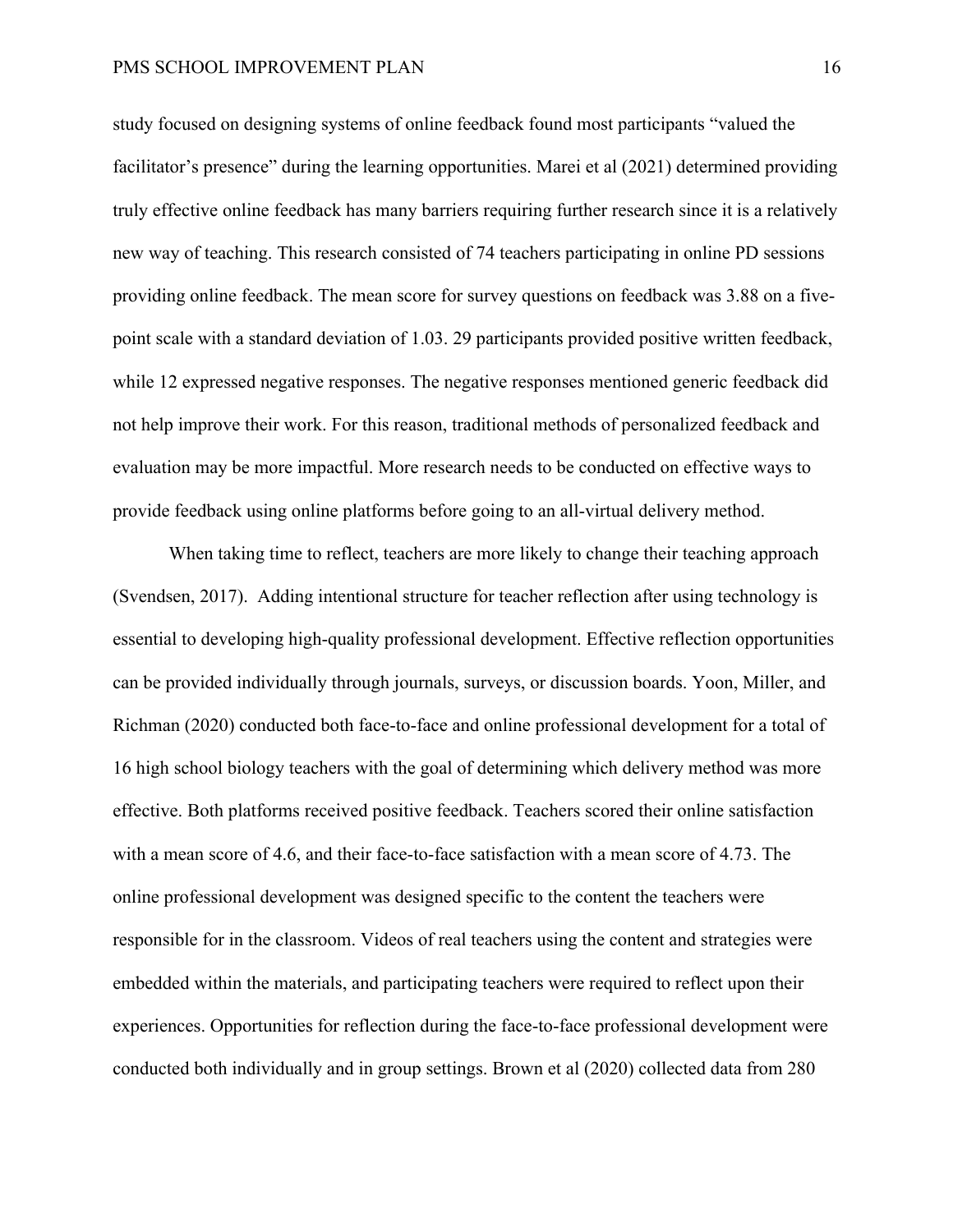participants using mixed-method research. This research collected feedback and data centered around four categories of teaching with an emphasis on reflection. The four categories included professional body of knowledge, career-long learning, inclusive learning, and foundational knowledge about first nations. The mean data for the four standards were .238, .270, .184, and .272, respectively, all of which were considered to be statistically significant with a p-value of less than .0125. Upon further qualitative analysis of the results, Brown et al (2020) stated, "reflection and seeking feedback from others [are] a natural part of professional growth." While both of these studies suggest teacher reflection is an important component of learning, further research should be conducted to determine the most effective strategies for professional development and online learning. Components of both reflection and feedback should be ongoing throughout the duration of the professional development regardless of the delivery platform.

## **Conclusion**

Professional development centered around technology integration is a complex topic not researched in detail. Most of the current research pertains to the integration of a specific tool or integration within a particular subject area. Research has been conducted on professional development models and technology integration independently, but rarely together. There is a gap in the research for technology professional development across grade levels and subject areas. Further research needs to be conducted on the pairing of effective professional development models with technology integration. The findings from this literature review suggest technology professional development models should focus on improving teacher selfefficacy when utilizing technology. The model used should also be structured with a technology framework in mind to help teachers identify the purpose of their technology integration model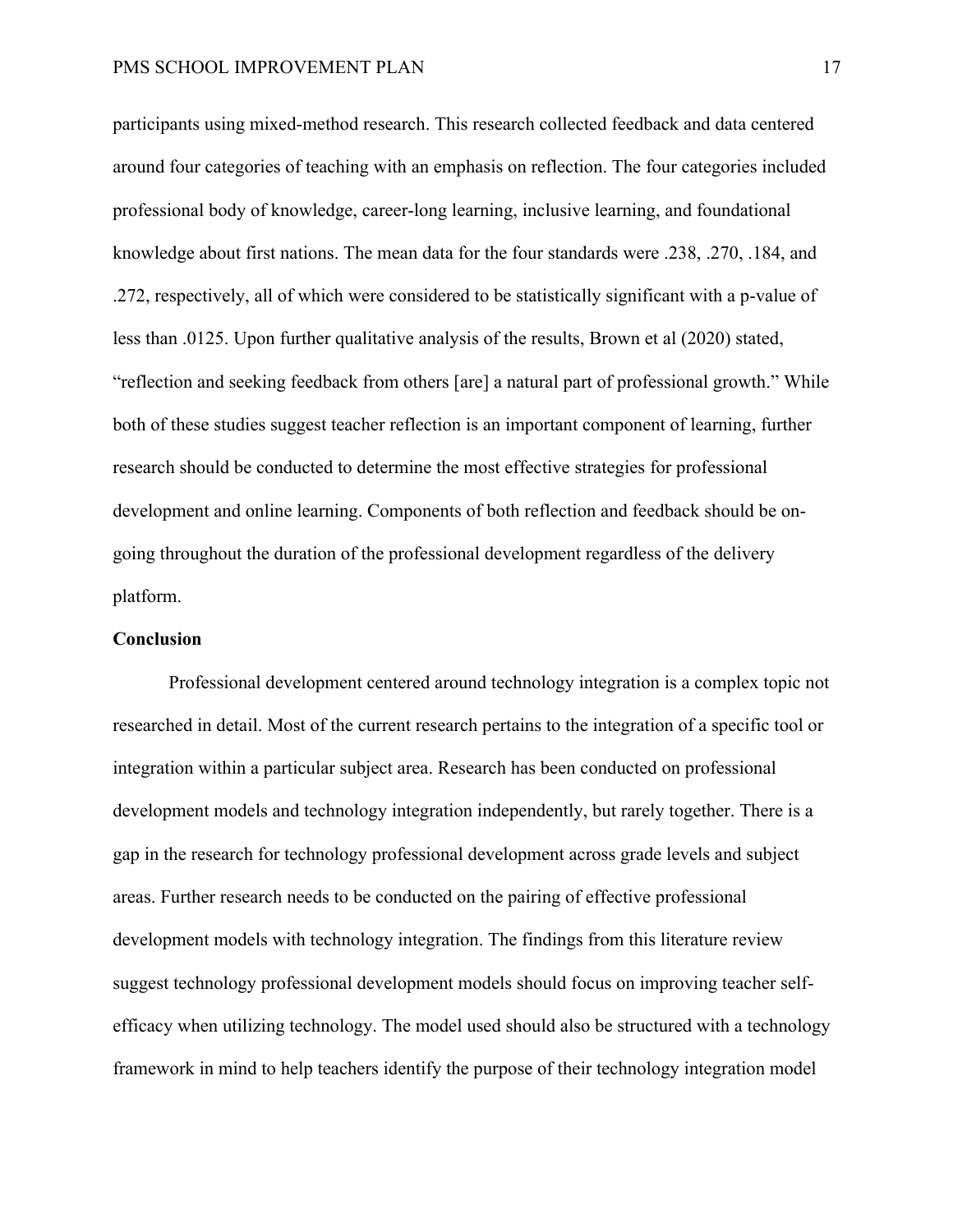and should also provide teachers with adequate time to collaborate with peers, ask questions, share their findings, explore new tools, and reflect on their learning. Aspects of a peer coaching and modeling framework have several advantages including the timely and relevant cycles of feedback and application. These findings will be used to develop professional development sessions meeting the needs of all teachers in the Pella Community School District. The professional development outline and evaluation tool will be built based on the findings of the research and aim to fill the gap found in the research.

### **Need for Plan**

## **District Information**

The Pella Community School District (PCSD) is found just 40 miles southeast of DesMoines in Pella, Iowa. The current population of Pella is just over 10,000 residents. Pella is also home to Central College, which draws an additional 1,100 college students to the area. 95% of the citizens are White. With strong ties to its Dutch heritage, 45% of Pella citizens have some sort of Dutch ancestry. Pella is home to two major manufacturing companies, Pella Corporation and Vermeer Corporation. These businesses are vital to the success of the community. A large percentage of these employees commute to work because the cost of living in Pella is expensive compared to the surrounding areas. The cost of living is high in Pella compared to surrounding communities with a median home value of \$169,100 (Demographics, 2020).

The Pella Community School District employs nearly 200 certified staff and serves over 2,000 students from the surrounding area. The district consists of two elementary buildings, an intermediate building, a middle school, high school, and career academy. Pella is ranked as the second safest city in Iowa with crime rate of 1.5%. Historically, Pella has been a district with high academic achievement. According to the Iowa Department of Education (2019) the Pella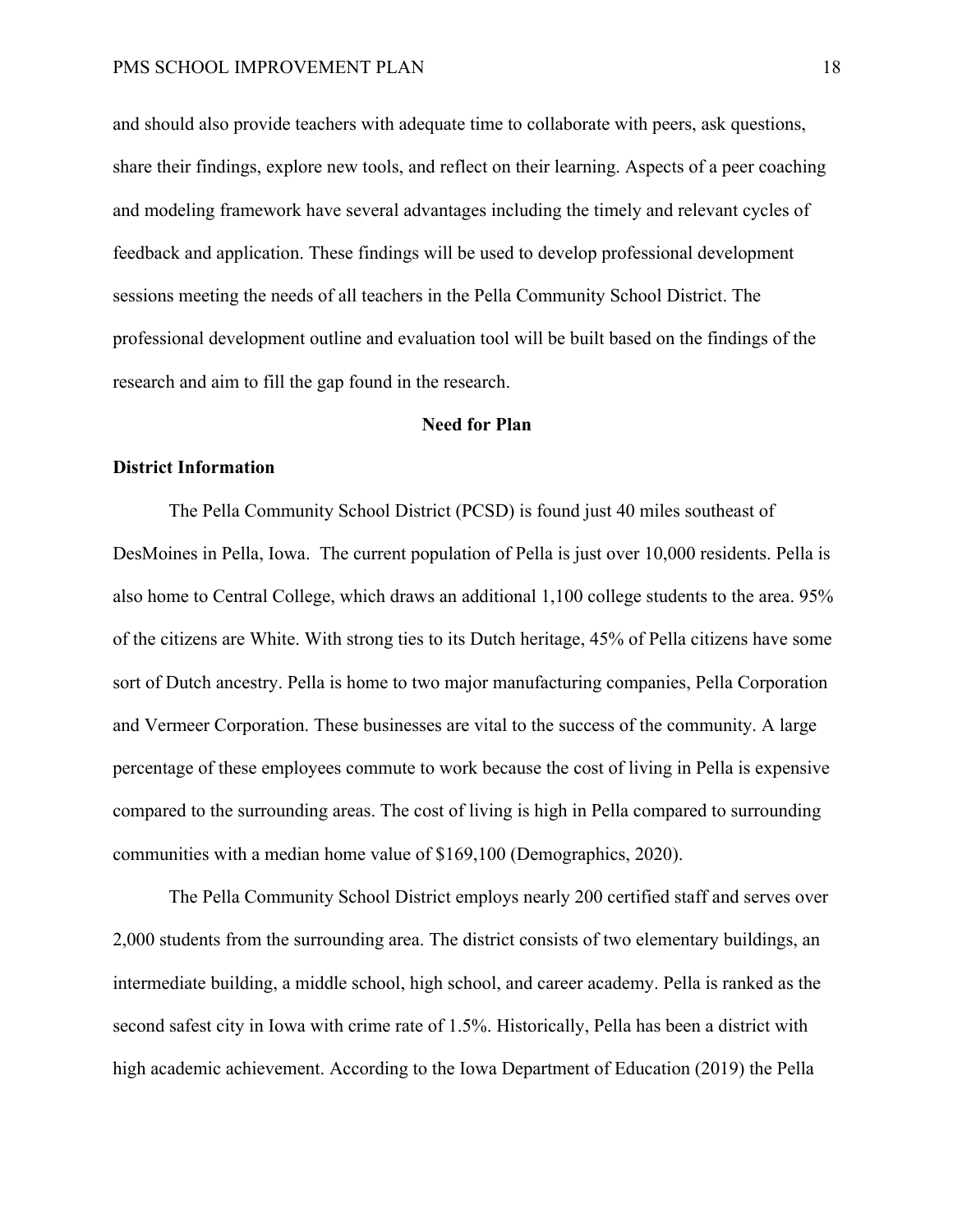Community School District reported an 84. 85% proficiency in English Language Arts compared to the 69.81% statewide average. In addition, the school reported an 85.37% proficiency in Math compared to a 70.16% statewide average. Along with high levels of achievement, the 4-year graduation rate for the Pella Community School District at 96.89% compared to a statewide graduation rate of 91.41%. The diversity level of students in the district remains relatively low. 90.6% of the students are White, 1.6% are Black/African American, 3.4% are Asian, and 2.4% are Hispanic. 11.4% of students in the Pella Community School District have IEPs, while only 1.1% are English Language Learners. 20.3% of students qualify for free and reduced lunch services.

### **District Need**

Despite the proficiency rates of the Pella Community School District being nearly 15% above the average state rates, learning and participation quickly came to a halt in the spring of 2020 when the COVID-19 pandemic hit. Teachers were given a week to prepare online learning opportunities for students to continue their learning during the 4th quarter. During this time, teachers worked together to design organizational systems, share online tools, develop activities, and create a central hub for students to access materials. Despite a week of preparation time, staff members and administration verbally expressed frustration about a lack of technological knowledge and resources to be able to teach effectively online during our staff meetings. This led to further discussion on the need for technology training. Prior to the end of the school year, the project was initiated through the school's change management system, and teachers were asked to apply for a position on the technology integration team. This team would identify needs, create rubrics, and deliver the professional development sessions throughout the 2020-2021 school year.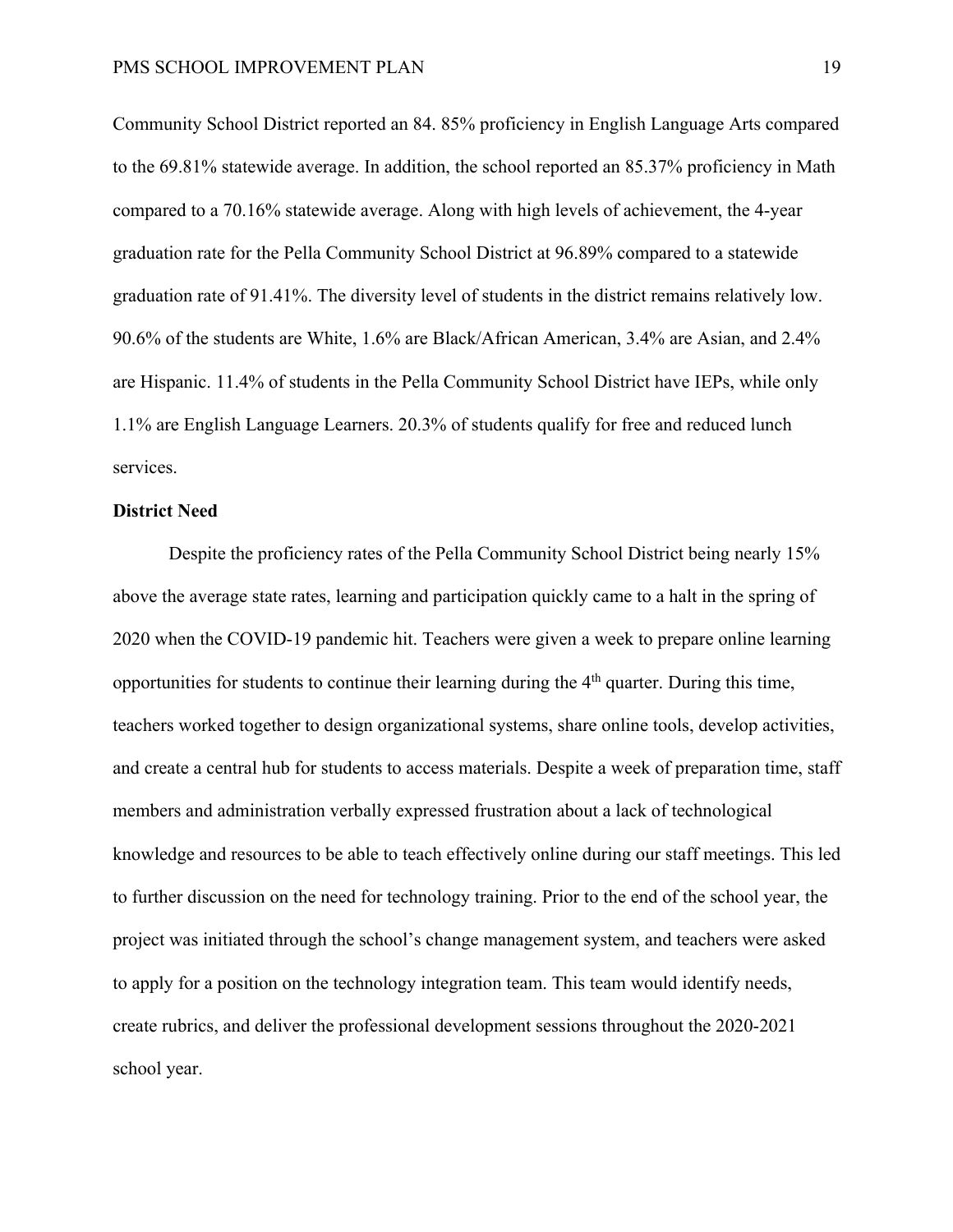A feedback survey collected at the end of the 2019-2020 school year asked teachers to share celebrations and areas for improvement while teaching online. The survey was split into three categories which included skills, tools/apps, and training delivery. The specific comments can be viewed in the table found in Appendix A. The data collected from this survey was specific to the middle school and included a total of 40 responses. There were 20 celebrations including organizational strategies, technology tips, and online tools teachers found helpful. It should be noted the tools described as being successful were not used universally across the district. Teachers who used these tools discovered them on their own or heard about them through word of mouth. An additional 20 suggestions were also collected regarding areas needing improvement. 17 of the 20 improvement suggestions had to do with a need for skill training or online tools. The remaining three suggestions were for future training delivery models. The results of this survey showed a gap in the proficiency and level of comfort among teachers while using technology to facilitate online learning.

The middle school also kept informal records on participation and attendance in order to check in on students and make sure they were doing okay. These records show 125/183 (68.3%) of 7<sup>th</sup> grade students and 135/193 (69.9%) of 8<sup>th</sup> grade students did participate in some manner of the online learning opportunities. Many of these students would pick and choose which subjects and activities they participated in. Only 25/183 (13.7%) of  $7<sup>th</sup>$  grade students and 40/193 (20.7%) of 8th grade students participated in 90% or more of all the online learning opportunities. At the end of the year, teachers followed up with students who selectively participated or chose not to participate. Five main reasons were discussed which included the non-mandatory requirement, difficulty accessing course materials, inability to obtain helpful feedback, poor content quality, and a lack of understanding the expectations. These participation rates in conjunction with the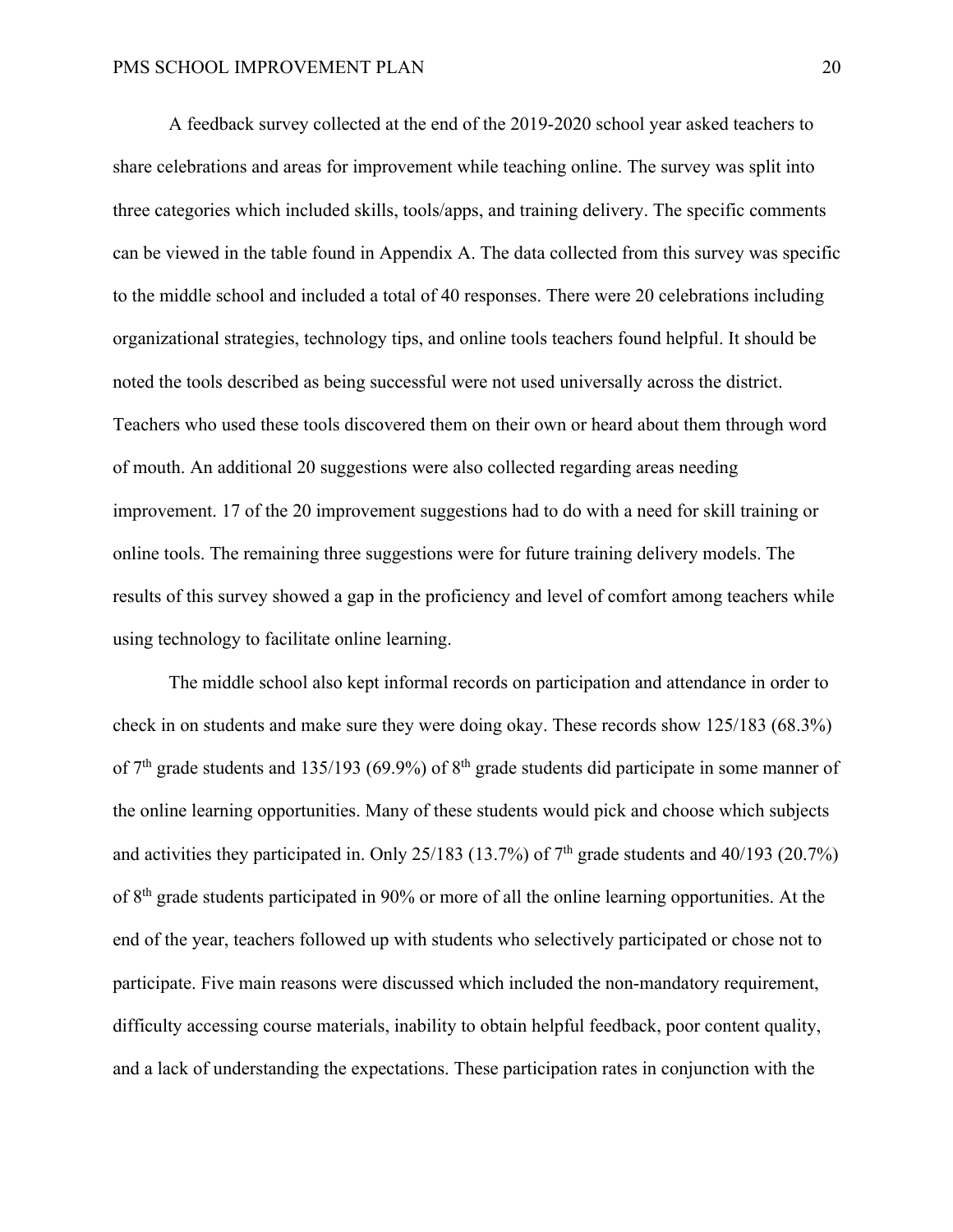feedback from teachers justified a need for further technology training through professional development. This technology training will help teachers learn about new technology tools, create systems of online organization, and learn how to give effective feedback in a virtual setting.

## **Goals for the Plan**

The goal for this school improvement plan is to develop and deliver professional development focused on technology for the purpose of increasing teacher efficacy and integrating technology into the classroom and while teaching virtually. This is aligned to the International Society for Technology in Education (ISTE) standards. These standards provide a roadmap for teachers to help students become empowered learners. The ISTE standards require teachers to demonstrate the characteristics of learners, leaders, citizens, collaborators, designers, facilitators and analysts while integrating technology into their teaching and practice. The first part of this plan will include the creation and planning of the professional development model and resources. The second part of the plan will involve the implementation and feedback provided to teachers throughout the school year. The final part of the plan will gather feedback from teachers on the professional development experience in order to make future improvements. This plan addresses both the ISTE standards and district determined technology standards. It also fulfills the teacher requests for virtual and face-to-face tool training.

Success of this professional development training will be measured multiple ways. Within one semester of training, the average technology skills should increase by an average of 0.5 points on a 4-point scale. The competency rubrics used measure a teacher's ability to use technology applications to impact student learning. The professional development sessions will also be considered successful if there is an average increase of 0.5 points in teacher confidence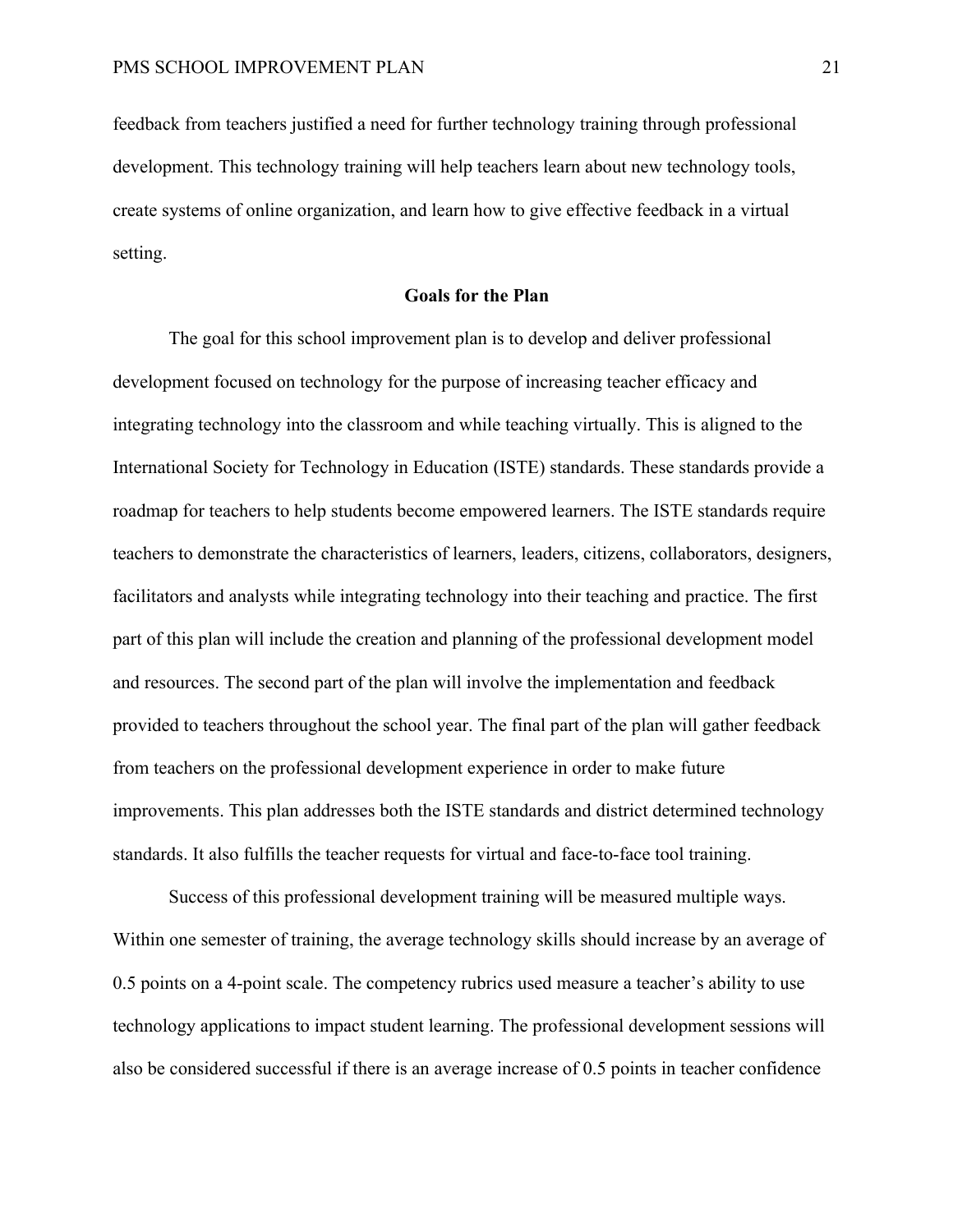using technology. The technology leaders of each school building will develop rubrics of skills all teachers at the particular grade level should be able to master. Skills within the rubrics will be categorized according to the ISTE standards. Teachers will perform a self-assessment of skills before and after professional development training. The skills training will be successful if all teachers have reached the secure level for each skill on the rubric by the end of the semester. Teachers will also fill out a pre and post survey of their beliefs on the integration of technology. The individual success of this goal will be relative to the starting point for each individual. A successful increase in efficacy will be indicated by an average confidence rating of 3.5 on a 4.0 scale by the conclusion of the technology training. Research from the literature review would suggests increasing the skill set and efficacy of the Pella Community School District teachers will increase the use of technology within the classroom. Further demonstration of success would occur as teachers move beyond substitution with technology and use it to promote problem solving, critical thinking, and provide outlets for students to express their creativity.

#### **Plan Implementation**

The Pella Schools ended the 2020 school year in a bit of a frenzy due to the COVID-19 pandemic. Fortunately, a technology committee had begun to determine district-wide technology standards based on the ISTE recommendations. These standards were revisited and modified based on virtual learning expectations, input, and feedback from teachers. A total of 40 comments were left by teachers at the middle school. These comments were used to specifically tailor the design of the technology integration and professional development sessions for the 2020-2021 school year. The resulting 7-12 Competency Rubric can be found in Appendix B. The ultimate goal of this rubric would be for all teachers to reach the "effective" level by the end of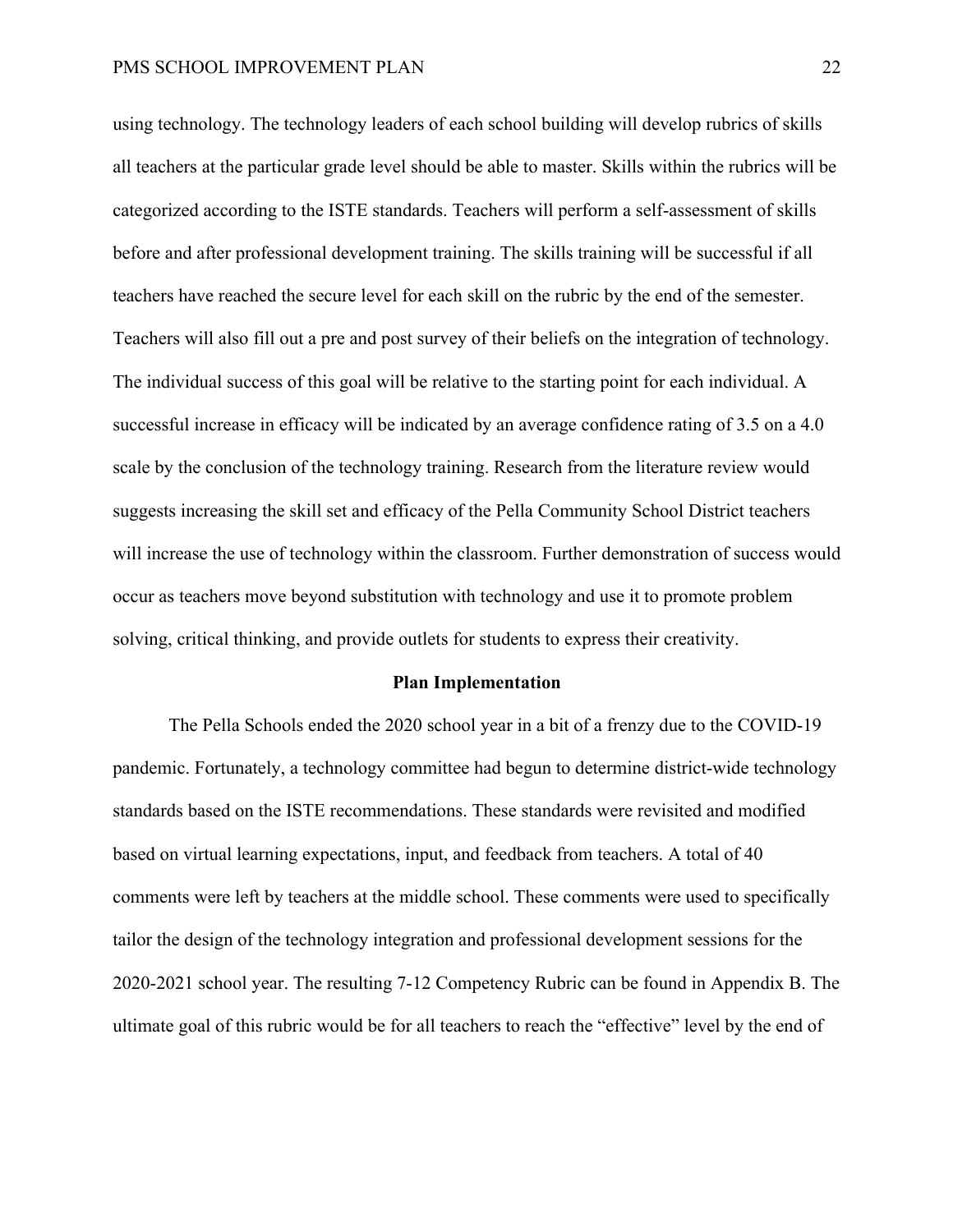the training. Reaching this base level of technology competency would provide the skill set to promote rich technology integration within classrooms.

Prior to the beginning of the school year, a team of nine middle and high school teachers developed collaborative tasks for professional development. These tasks were designed to be flexible and relevant to each classroom. The task for each week also addressed a standard covered in the competency rubrics (Bozkuş & Bayrak, 2019; Svendsen, 2019). The outline for each week included the competency being addressed, tools to be explored, an objective or task for teachers to complete in the form of a deliverable, and teaching guidance and feedback for the week. An overview for each session can be found in Appendix C. The overview for each session includes the competency focus, tools used, and deliverable. Each session began with a short presentation by the three teacher-leaders. These leaders presented the objective for the session, the task, and examples of tools to help reach the outcome.

During the sessions, teachers were encouraged to collaborate with teachers within their department or create cross-curricular activities with teachers from other departments (Siko & Hess, 2014; Liu, Tsai, & Huang, 2015; Alsaleh, Alabdulhadi, & Alrwaished, 2017). The tasks developed allowed for flexibility and creativity in order to make them beneficial for all involved. Teachers were asked to focus on specific skills within the competency rubrics and explore the assigned tools for each week. Outside of this guidance, teachers were given freedom to develop resources they believed beneficial for their own classroom. Teachers used this time to revise previous tasks, explore new tools, and develop projects and rubrics for upcoming units they planned to teach. The three teacher-facilitators served to address questions and provide guidance during the provided work time. Each session ended with an opportunity for teachers to reflect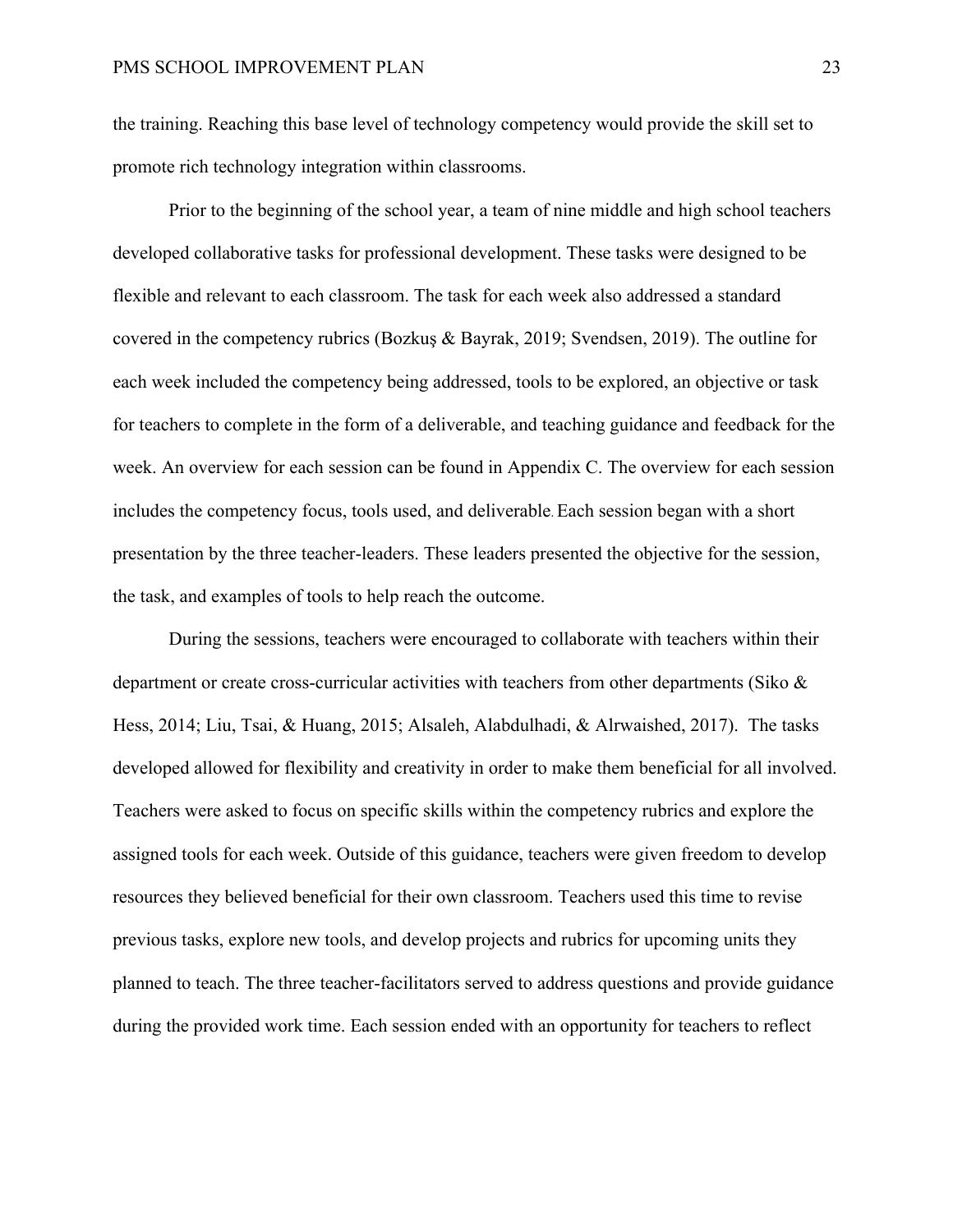within the deliverable and receive feedback from peers or coaches (Nicolaidou, Karagiorgi, & Petridou, 2016; Brown et al., 2020).

Materials needed for these professional development sessions were created in-house using resources that were already accessible to the school district. The planning of the training required three paid summer days for the technology coaches to meet and develop the delivery method and interactive activities. Resources for the 7-12 training were distributed using Google Classroom. Participants had further access to materials and resources through the technology integration website that was developed. In between sessions, the three teacher-facilitators were available for questions and one-on-one coaching assistance. Many staff members took advantage of these opportunities as they worked to implement their learning into their classrooms in the weeks following each session.

One barrier that impacted the delivery of this professional development was the limited equipment and new features being released for Google Meet. The Pella Community School District had ordered Swivl and Owl cameras to be used in the classroom to provide better video quality for virtual students. These cameras required initial setup and practice. In the initial plan, teachers were provided with adequate time to practice before the school year started, but the cameras were backordered and did not arrive until October. This required the technology team to revise the training schedule and meet with virtual teachers independently to initiate the setup and answer questions. Due to the delay in shipping many teachers established routines for the year without the new cameras. Google Meet was in the middle of updating features which created additional challenges with multiple platforms. Teachers were given the option to choose which platform they wanted to use and separate training groups were created based on their selected tool.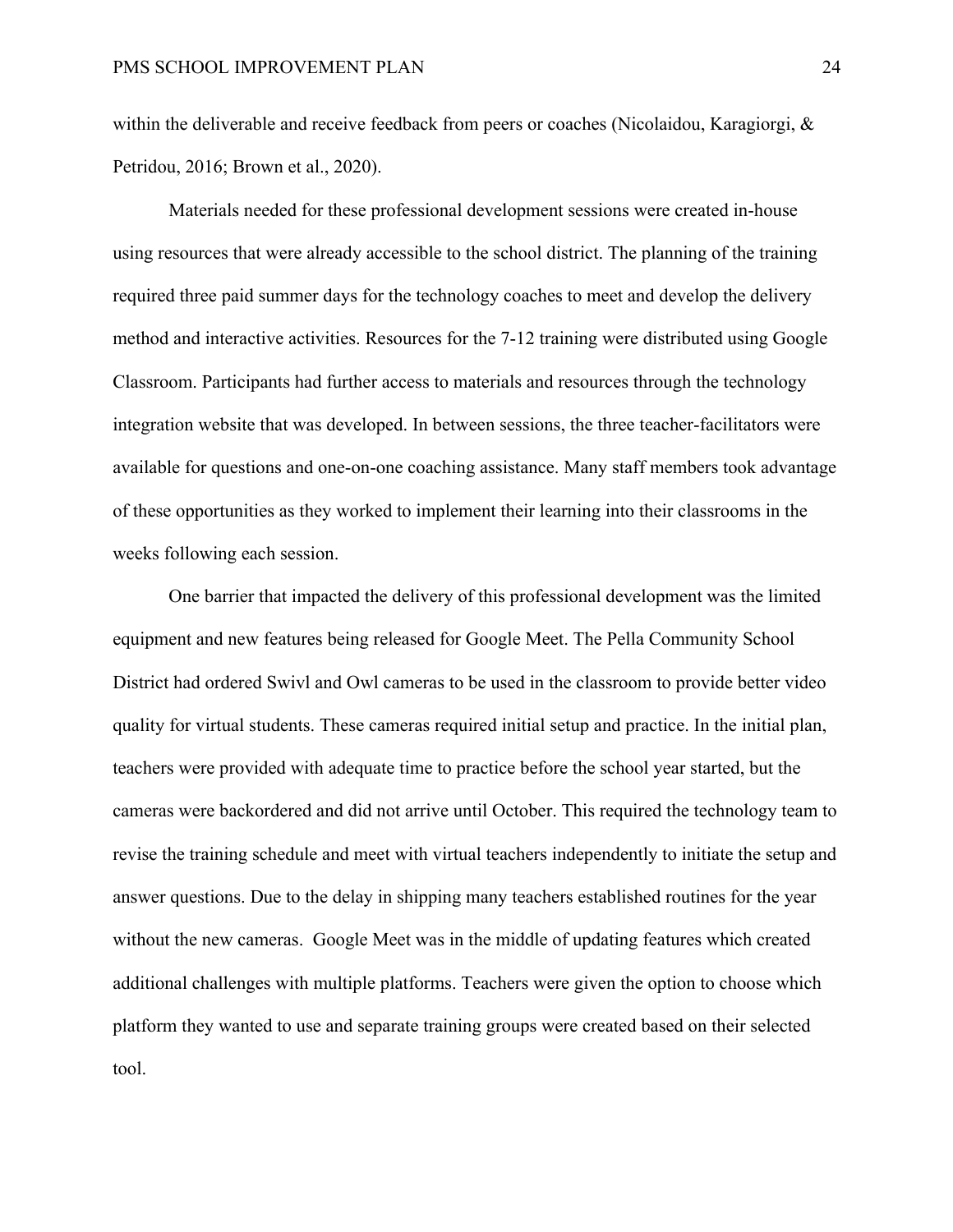Another barrier existed when the teachers' beliefs about technology did not align with the goals of the training. Several teachers initially expressed their concern over screen time and technology as a distraction for students. These teachers were not as enthusiastic about developing projects using WEB 2.0 tools or creating spaces for students to collaborate virtually. Throughout the sessions, these teachers were able to see their peers have success with their creations and were more willing to give it a try. Through the use of feedback, reflection, and weekly check-ins the coaches were able to help the teachers become more confident in their own technology skills as they progressed through the competency rubrics. During weekly check-ins, teachers had further opportunities to ask questions and receive individualized help regarding their technology questions. These check-ins were conducted individually or with small groups depending on the competencies being studied.

#### **Assessment**

Data was collected from teachers using multiple methods throughout the professional development. The most notable methods of data collection were the competency rubrics and the Technology Professional Development Survey. All teachers self-assessed their skill ability as their first task in August. The rubrics were distributed via Google Classroom assignment during the August professional development session. The use of Google Classroom allowed each teacher to have his or her own copy of each task. Teachers highlighted the skills they believed themselves capable of at that moment. Each teacher revisited the rubric at the end of the professional development session in February to identify new skills acquired throughout the semester. In addition to gaining technology integration skills, success was determined by an increase in self-efficacy and acceptance towards new technology use. The Technology Professional Development Survey identified perceptions of professional development and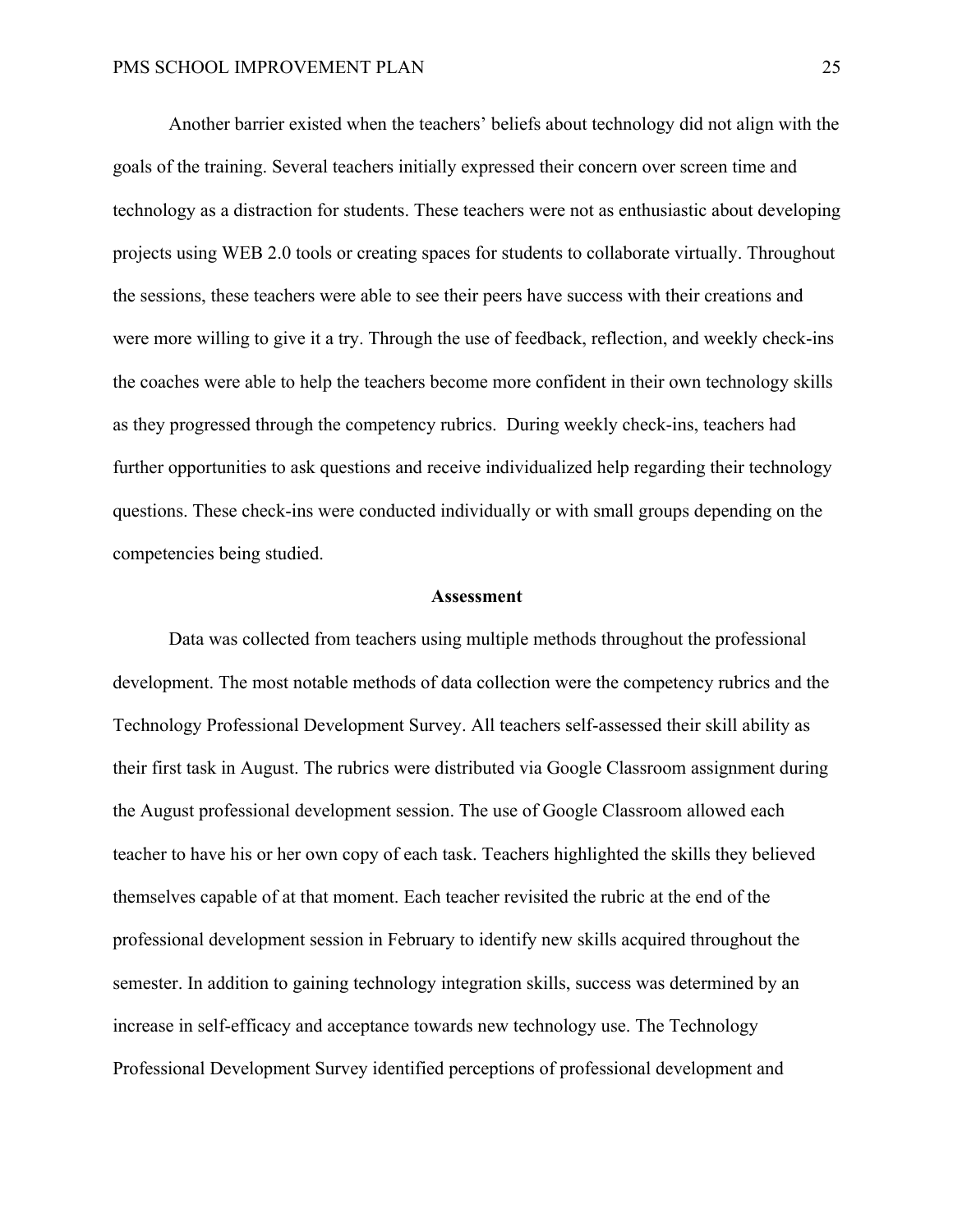teacher comfort levels using technology. This survey was optional for teachers and was also revisited at the end of the semester to document any changes. A copy of the survey questions can be found in Appendix D.

A comparison of means will be used to compare the pre and post data from the survey to determine changes in skill and perception of technology. The skills on the rubrics will also be converted to numerical representations to determine the average increase from each teacher throughout the semester. The professional development will be considered a success if the average increase on the competency rubrics is 0.5 points or higher. An average of 3.5 for the technology survey will be considered a success. In addition to these formal data collection methods, teachers were asked to complete "deliverables" for each session. These deliverables were used for reflection, feedback, and formative assessments to determine what adjustments needed to be made throughout the semester.

The results of the survey and rubrics will be shared with the principal and instructional coaches with the intent of developing further opportunities for technology integration training for teachers. Effective characteristics of the professional development may also be implemented in future training sessions within the district. The deliverables completed by the teachers throughout the professional development sessions have been collected using Google Classroom and various technology platforms. These deliverables can be further reviewed and analyzed to gather a more comprehensive understanding of technology integration.

### **Conclusion**

The 2020-2021 school year has provided teachers across the United States with an opportunity to rethink and improve their teaching strategies. It has forced teachers to integrate technology while teaching both in person and virtually. The initial problem was that teachers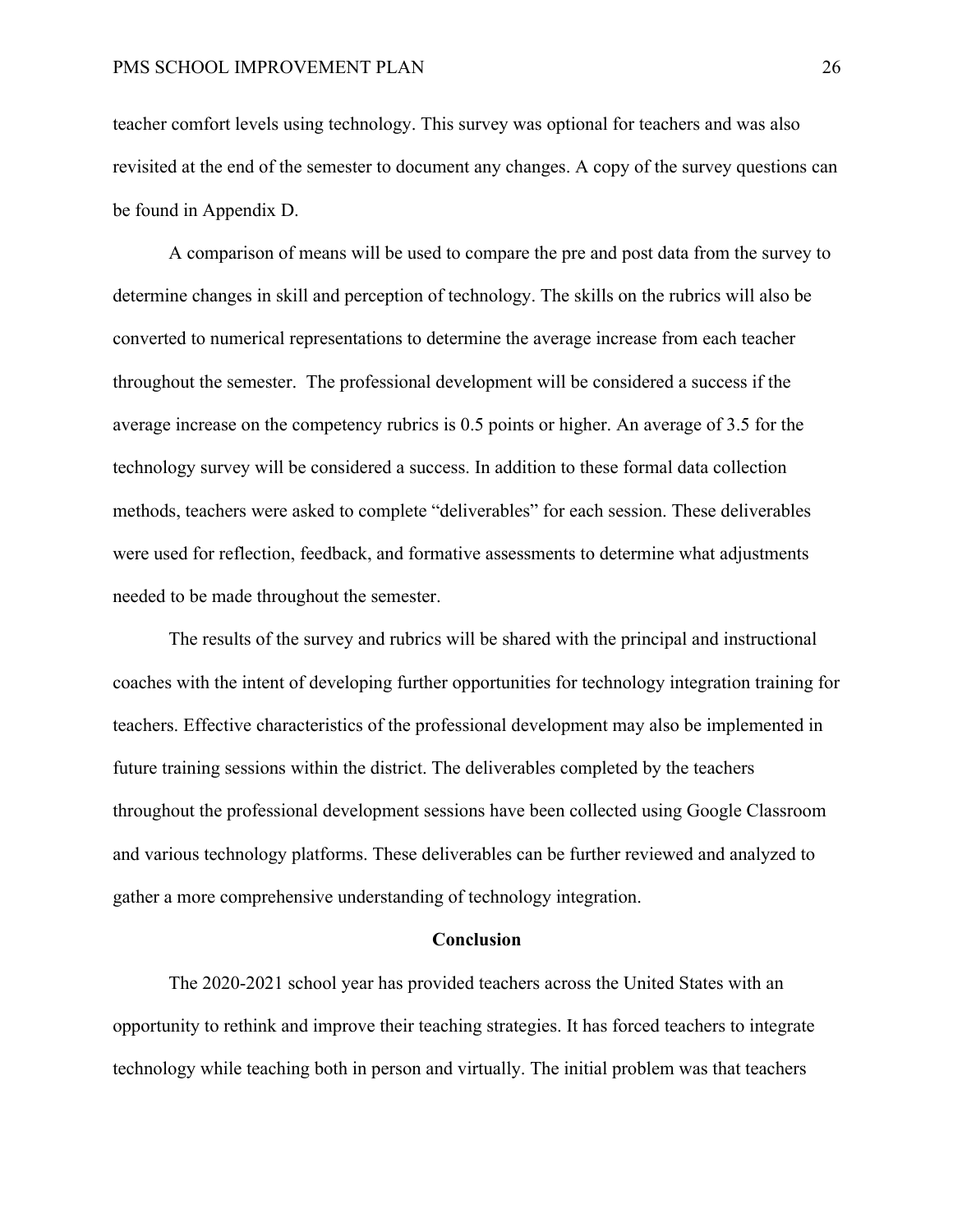were unprepared and unequipped with the resources and skills needed to provide high quality instruction to virtual learners. Teachers in the Pella Community School District were provided with professional development that focused on technology integration skills. This professional development provided teachers time to learn, explore, and ask questions while designing tasks and tools that could be used immediately in the classroom.

A small team of teachers from each school building read literature, developed rubrics, designed tasks, and facilitated professional development that specifically addressed the needs of the teachers in their given building. The middle school team found research that determined that effective professional development needs to be timely, relevant, hands-on, and collaborative. The importance of reflection and feedback were also determined to be significant factors in building efficacy throughout the building. Data on both skill competency and teacher perception of technology integration will be used to determine the effectiveness of the professional development provided. A successful semester of professional development would mean that all teachers would reach the effective category in the competency rubrics and overall efficacy would increase in regard to technology integration. This would mean that teachers have gained skills and confidence to integrate technology into their daily lessons in order to provide better opportunities for students learning both in person and virtually.

The COVID-19 pandemic created a unique circumstance that led to the development of the Pella Middle School improvement plan. The technology training has provided teachers with skills that can be used beyond the pandemic to create new tasks and opportunities for students. These new tasks will provide students with opportunities to increase their own technology literacy and problem-solving skills.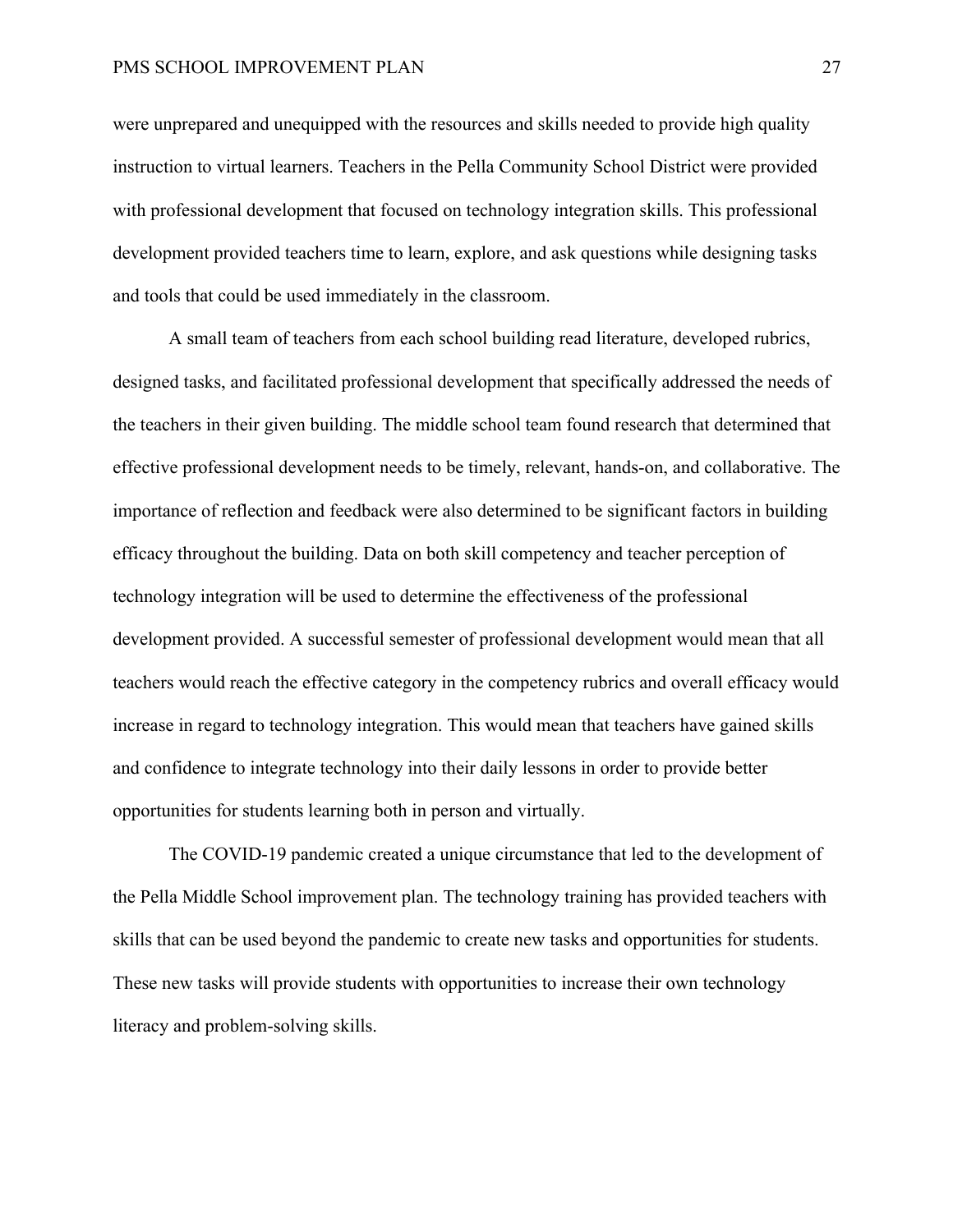## **References**

- Alsaleh, A., Alabdulhadi, M., & Alrwaished, N. (2017). Impact of peer coaching strategy on preservice teachers' professional development growth in Kuwait. *International Journal of Educational Research, 86,* 36-49*.* http://dx.doi.org/10.1016/j.ijer.2017.07.011
- Avalos, B. (2011). Teacher professional development in teaching and teacher education over ten years. *Teaching and Teacher Education, 27*(1), 10-20. doi:10.1016/j.tate.2010.08.0 07
- Avci, Z. Y., O'Dwyer, L. M., & Lawson, J. (2019). Designing effective professional development for technology integration in schools. Journal of Computer Assisted Learning, 36(2), 160-177. doi:10.1111/jcal.12394
- Bandura, A. (1997). *Self-efficacy : the exercise of control*. W.H. Freeman and Company.
- Bozkurt, A. (2020). Educational Technology Research Patterns in the Realm of the Digital Knowledge Age. Journal of Interactive Media in Education, 2020(1), NA. https://link.gale.com/apps/doc/A636310283/PROF?u=nwcollege&sid=PROF&xid=7794 d7a1
- Bozkuş, K., & Bayrak, C. (2019). The Application of the Dynamic Teacher Professional Development Through Experimental Action Research. *International Electronic Journal of Elementary Education*, *11*(4), 335–352. doi:10.26822/iejee.2019450792
- Brown, B., Friesen, S., Beck, J., & Roberts, V. (2020). Supporting New Teachers as Designers of Learning. Education Sciences, 10(8). https://link.gale.com/apps/doc/A641985492/PROF?u=nwcollege&sid=PROF&xid=e7d5 282e
- Compen, B., & Schelfhout, W. (2020). The Role of External and Internal Team Coaches in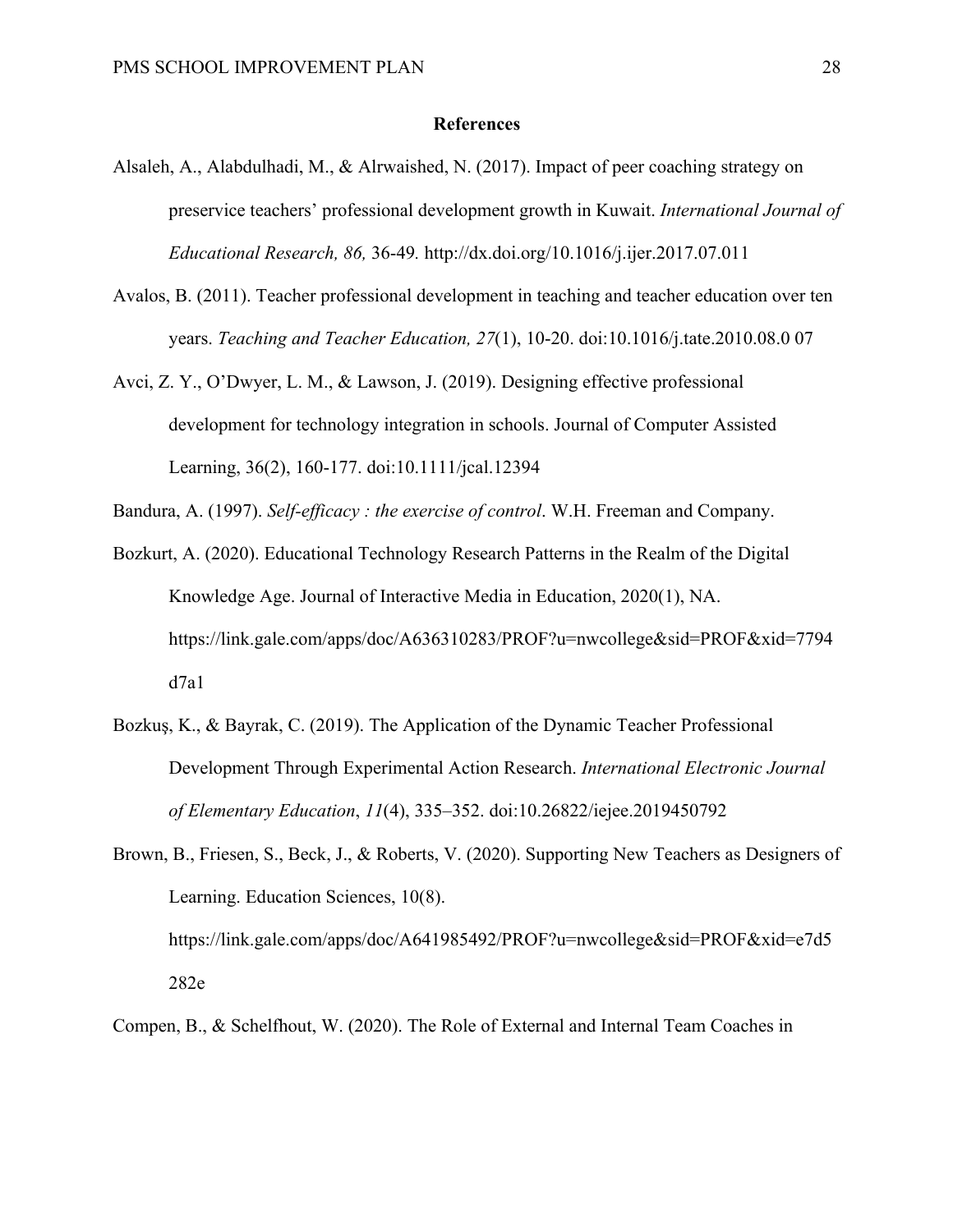Teacher Design Teams. A Mixed Methods Study. *Education Sciences*, *10*(10), 1c+. https://link.gale.com/apps/doc/A643531324/PROF?u=nwcollege&sid=PROF&xid=2eabc e88

- Demographics: Pella Area Community & Economic Alliance. (2020, January 08). Retrieved from https://pella.org/live-here/demographics/
- DiBenedetto, C. A., & Myers, B. E. (2016). A conceptual model for the study of student readiness in the 21st century. *NACTA Journal*, *60*(1A), 28+. https://link.gale.com/apps/doc/A458803695/PROF?u=nwcollege&sid=PROF&xid=c136f f7d
- Donohoo, J., Hattie, J. and Eells, R. (2018). The Power of Collective Efficacy, in Educational Leadership, Vol 75, Number 6, pp 40-44.
- Iowa Department of Education. (2019). Iowa School Performance Profiles. https://www.iaschoolperformance.gov/ECP/StateDistrictSchool/DistrictSummary?k=756  $6&y=2019$
- ISTE (2017). 2017 standards for educators. International Society for Technology in Education. iste.org/standards/for-educators
- Joo, Y. J., Park, S., & Lim, E. (2018). Factors Influencing Preservice Teachers' Intention to Use Technology: TPACK, Teacher Self-efficacy, and Technology Acceptance Model. *Educational Technology & Society, 21*(3), 48–59.
- Koehler, M. (2011). TPACK Image [Photograph]. http://mattkoehler.com/tpack2/using-the-tpack-image/

Krause, J. M. (2017). Physical Education Student Teachers' Technology Integration Self-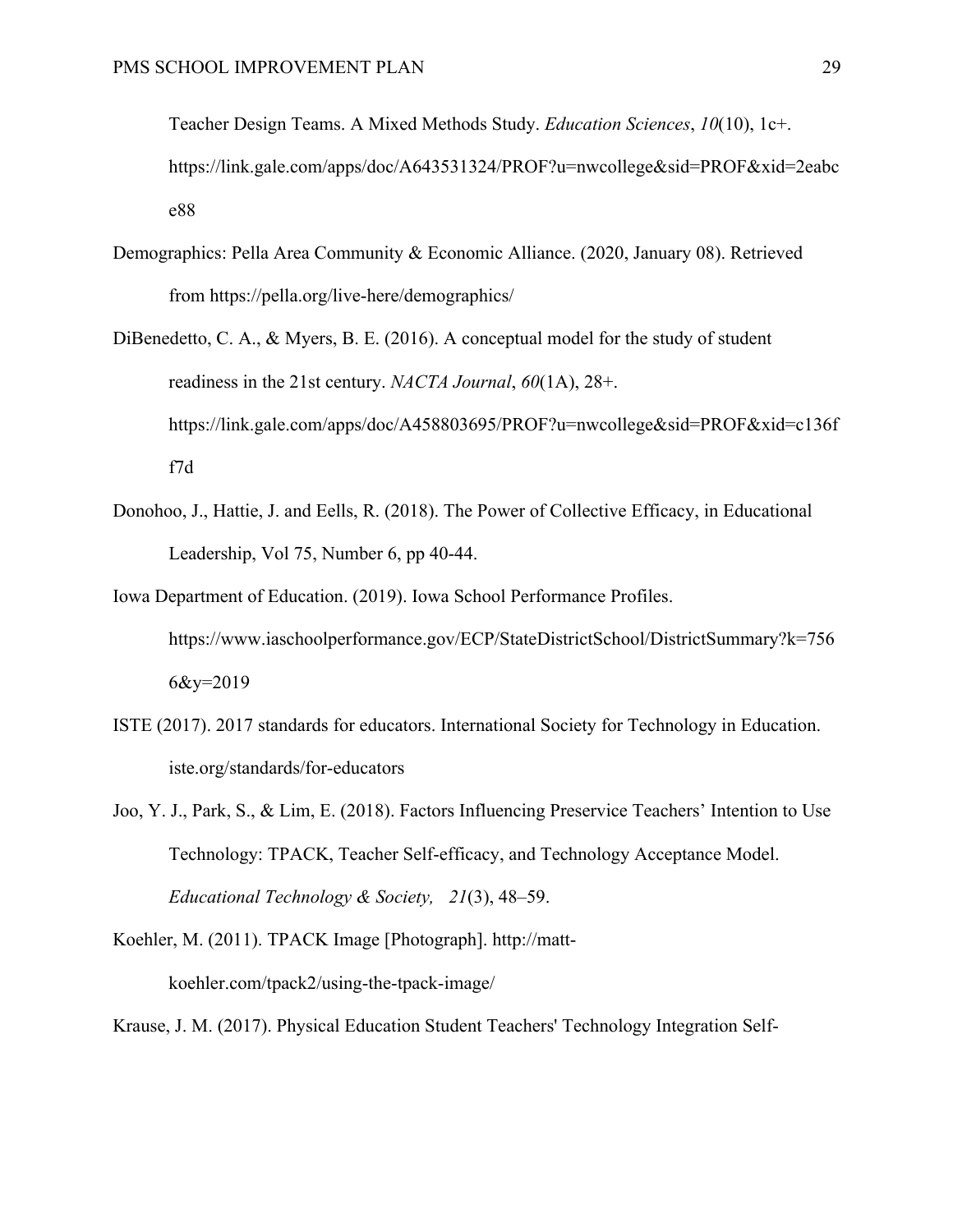Efficacy. *The Physical Educator*, *74*(3), 476+.

https://link.gale.com/apps/doc/A517442173/PROF?u=nwcollege&sid=PROF&xid=a4cc7 38b

- Liu, M., & Kleinsasser, R. C. (2015). Exploring EFL teachers' CALL knowledge and competencies: In-service program perspectives. *Language Learning & Technology, 19*(1), 119-138. http://ezproxy.nwciowa.edu/login?url=https://searchproquest.com.ezproxy.nwciowa.edu/docview/1697493382?accountid=28306
- Liu, S.-H., Tsai, H.-C., & Huang, Y.-T. (2015). Collaborative professional development of mentor teachers and pre-service teachers in relation to technology integration. Educational Technology & Society, 18(3), 161+. https://link.gale.com/apps/doc/A427421602/PROF?u=nwcollege&sid=PROF&xid=2a52 9aa8
- Liu, S., & Phelps, G. (2020). Does Teacher Learning Last? Understanding How Much Teachers Retain Their Knowledge After Professional Development. *Journal of Teacher Education*, *71*(5), 537+.

https://link.gale.com/apps/doc/A643702419/PROF?u=nwcollege&sid=PROF&xid=f5ca6 6c9

Ma, N., Xin, S., & Jia-Yuan, D. (2018). A peer coaching-based professional development approach to improving the learning participation and learning design skills of in-service teachers. Journal of Educational Technology & Society, 21(2), 291-304. http://ezproxy.nwciowa.edu/login?url=https://search-proquestcom.ezproxy.nwciowa.edu/docview/2147868849?accountid=28306

Marei, A., Yoon, S. A., Yoo, J., Richman, T., Noushad, N., Miller, K., & Shim, J. (2021).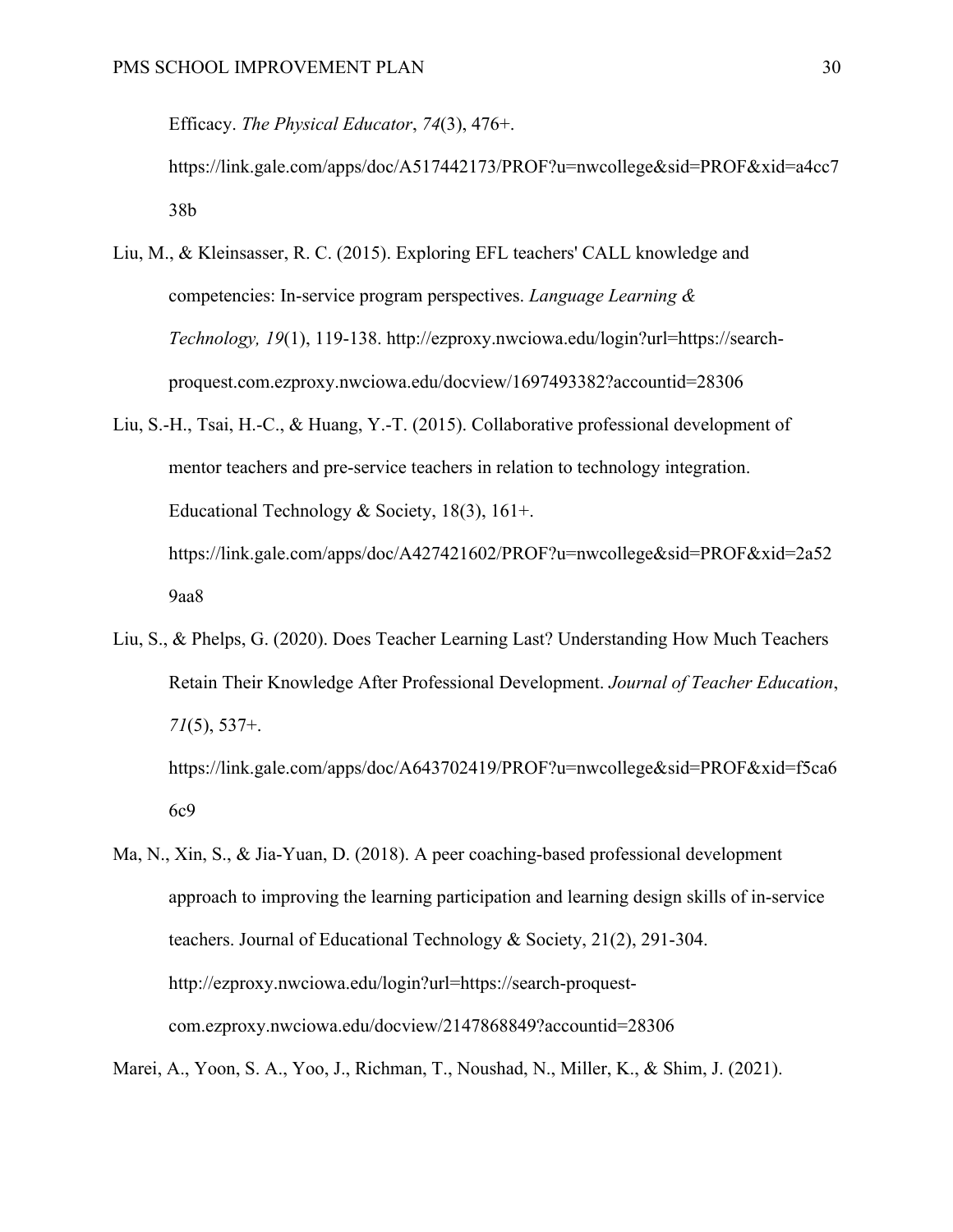Designing Feedback Systems: Examining a Feedback Approach to Facilitation in an Online Asynchronous Professional Development Course for High School Science Teachers. Systems, 9(1), 10. doi:10.3390/systems9010010

- Nicolaidou, M., Karagiorgi, Y., & Petridou, A. (2016). Feedback-based coaching towards school leaders' professional development. International Journal of Mentoring and Coaching in Education, 5(1), 20-36. doi:http://dx.doi.org.ezproxy.nwciowa.edu/10.1108/IJMCE-03- 2015-0011
- Pan, S. C., & Franklin, T. (2011). In-service teachers' self-efficacy, professional development, and web 2.0 tools for integration. New Horizons in Education, 59(3), 28-40. http://ezproxy.nwciowa.edu/login?url=https://search-proquestcom.ezproxy.nwciowa.edu/docview/968113869?accountid=28306
- *Rubric for Developing District/Building Profile* [PDF]. (n.d.). Iowa Department of Education. https://educateiowa.gov/sites/files/ed/documents/RubricForDevelopingADistrict-BuildingProfile.pdf
- Sehgal, P., Nambudiri, R., & Mishra, S. K. (2017). Teacher effectiveness through self-efficacy, collaboration and principal leadership. International Journal of Educational Management, 31(4), 505–517. doi: 10.1108/IJEM-05-2016-0090
- Siko, J. P., & Hess, A. N. (2014). Win-win professional development: Providing meaningful professional development while meeting the needs of all stakeholders. TechTrends, 58(6), 99-108. doi:10.1007/s11528-014-0809-7
- Siyam, N. (2019). Factors impacting special education teachers' acceptance and actual use of technology. Education and Information Technologies, 24(3), 2035-2057. doi:http://dx.doi.org.ezproxy.nwciowa.edu/10.1007/s10639-018-09859-y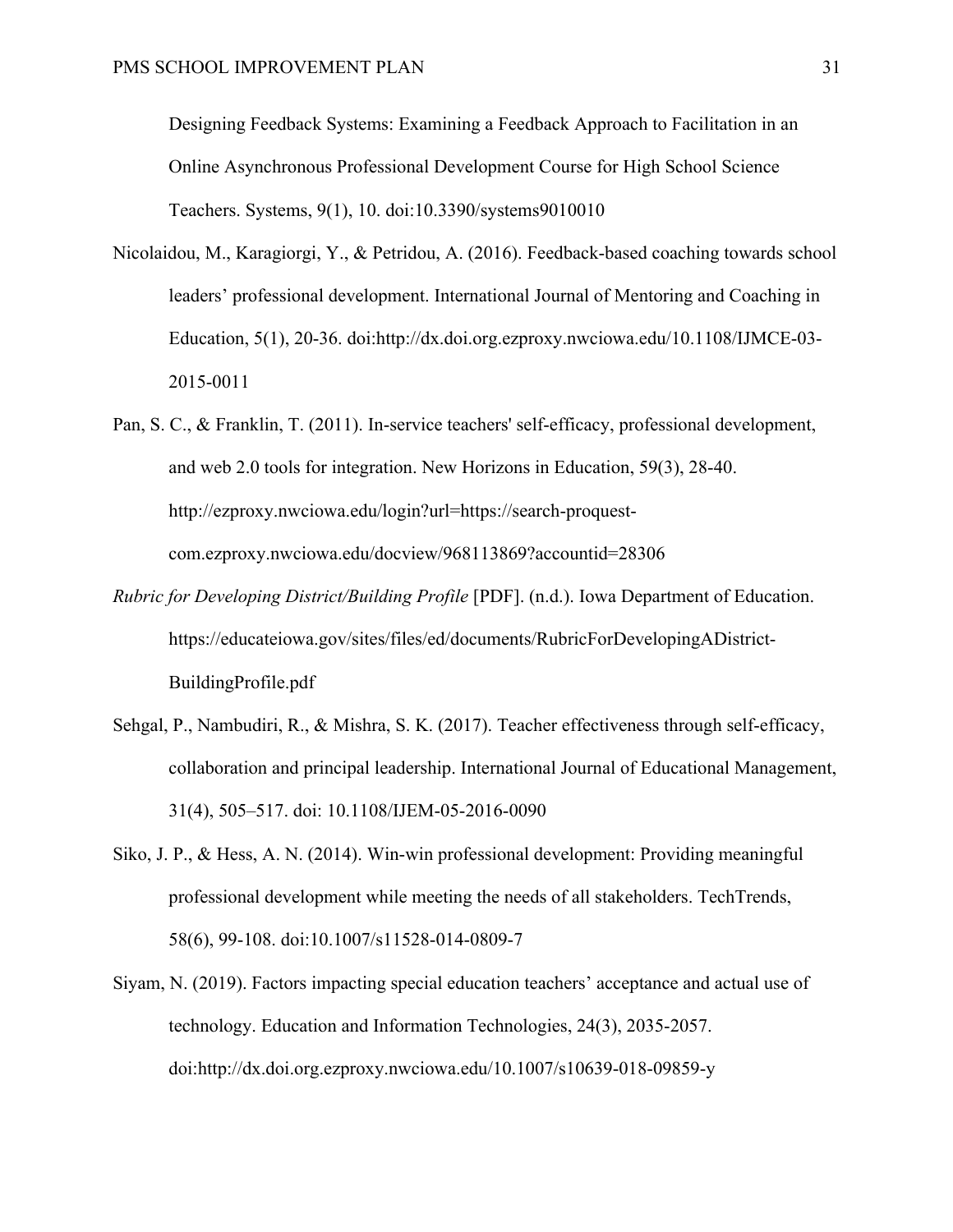- Svendsen, B. (2017). Teacher's Experience from Collaborative Design: Reported Impact on Professional Development. *Education*, *138*(2), 115+. https://link.gale.com/apps/doc/A518821843/PROF?u=nwcollege&sid=PROF&xid=ea8f1 21a
- U.S. Department of Education, National Center for Education Statistics. (2019). Characteristics of Public and Private Elementary and Secondary Schools in the United States: Results From the 2017–18 National Teacher and Principal Survey First Look.
- Unger, K. L., & Tracey, M. W. (2013). Examining the factors of a technology professional development intervention. Journal of Computing in Higher Education, 25(3), 123-146. doi:http://dx.doi.org.ezproxy.nwciowa.edu/10.1007/s12528-013-9070-x
- Williams, M. E. (2017). An examination of technology training experiences from teacher candidacy to in-service professional development. *Journal of Instructional Pedagogies, 19*, 1-20. http://ezproxy.nwciowa.edu/login?url=https://www-proquestcom.ezproxy.nwciowa.edu/scholarly-journals/examination-technology-trainingexperiences/docview/2009554856/se-2?accountid=28306
- Yoon, S. A., Miller, K., & Richman, T. (2020). Comparative Study of High-Quality Professional Development for High School Biology in a Face-to-Face versus Online Delivery Mode. *Educational Technology & Society*, *23*(3), 68+. https://link.gale.com/apps/doc/A636082310/PROF?u=nwcollege&sid=PROF&xid=5f6d7 37e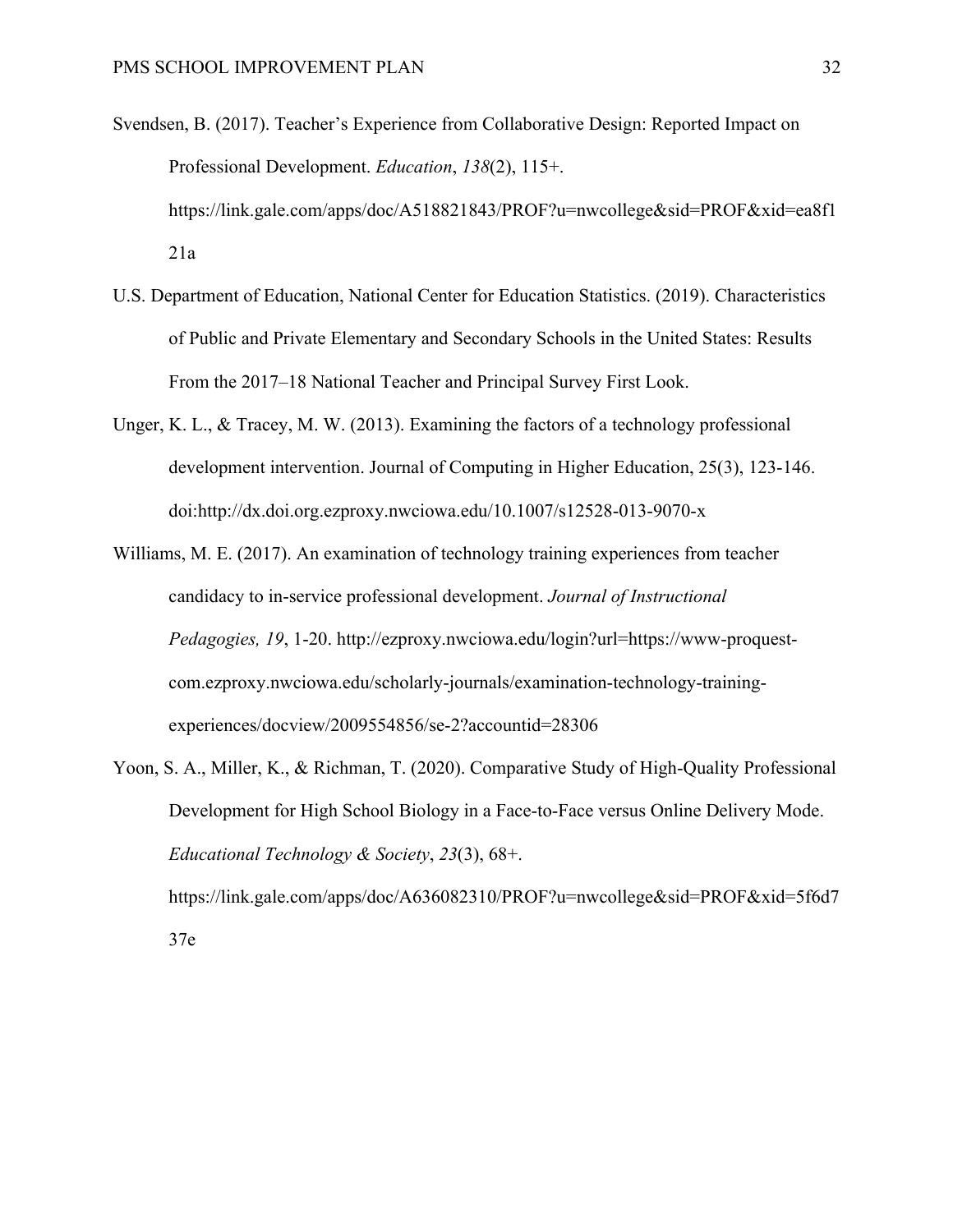# **Appendix A**

## **Feedback Responses**

| computer<br>truthful. Not calling others, using other<br>Accuracy<br>How do you know if they are they are                                                            |                                                                                                                                                                                                          |
|----------------------------------------------------------------------------------------------------------------------------------------------------------------------|----------------------------------------------------------------------------------------------------------------------------------------------------------------------------------------------------------|
| over top of each other<br>How do we make sure we don't schedule<br>Scheduled time                                                                                    |                                                                                                                                                                                                          |
| together<br>lots students weren't able to attend and so<br>that made it hard to get an activity<br>Losing defined time<br>Had a debate setup for a specific time and |                                                                                                                                                                                                          |
| the ideas on their own rather than needing<br>direction/examples<br>How do we as staff foster students finding<br>Facilitate Learning on their own                   | pedien<br>understand the 1-4 and then the comment<br>classroom helped the students. They<br>helps then understand how to achieve that<br>SRG<br>Constant from classroom to virtual                       |
| original work<br>ways we can identity when kids don't have<br>Without them being in person, what are<br>Managing Cheating                                            | guide so students see connection to rubric<br>Scoring Guides at beginning of project<br>Then provide feedback based on this                                                                              |
| provide deep material<br>Keep it simple enough to understand but<br>Struggle of Rigor vs Simple                                                                      | overview/learning target<br>Video to start the week as an                                                                                                                                                |
| depth and ability to have student to<br>student negotiations<br>Responses are short and don't have<br>Real-time conversation                                         | facilitate discussion)<br>Question feature of Google Classroom<br>(Allows students to reply to each other to                                                                                             |
| What day was that assigned for??<br>Students don't know what                                                                                                         | Week<br>then the assignments are called Day 01:<br>assignments, etc in that day)<br>(Create Topics called Week 1, Week 2<br>Organizing work by day rather than by<br>Monday, May 28: then put all links, |
| manage the inbox/classroom load<br>We should standardize some of how we<br>Some students with lots of emails can't<br>organized data (Daily work/weekly work)        | students that it is not due but is a resource<br>Posting stuff as material indicates to                                                                                                                  |
| Opportunity to Improve                                                                                                                                               | Went Well                                                                                                                                                                                                |
|                                                                                                                                                                      | My ability to utilize technology to .                                                                                                                                                                    |
|                                                                                                                                                                      | <b>Slilis</b>                                                                                                                                                                                            |

| Tools/Apps                                                                                                                                                                  |                                                                                                                                                                                                        |
|-----------------------------------------------------------------------------------------------------------------------------------------------------------------------------|--------------------------------------------------------------------------------------------------------------------------------------------------------------------------------------------------------|
| I found that                                                                                                                                                                | [enhanced/could enhance] my engagement                                                                                                                                                                 |
| Went Well                                                                                                                                                                   | Opportunity to Improve                                                                                                                                                                                 |
| "Some didn't know how to find the hub"<br>One stop shop for student content<br>모르다                                                                                          | Zoom has this option<br>dnou <sup>6</sup> mews<br>Doesn't have breakout option to support<br>Google Meet                                                                                               |
| Less that half have used<br>Assessment feature - locked browser<br>Google Classroom Quiz/Assessment                                                                         | on and some of the students struggle to<br>navigate their computer and what to click<br>get support over the phone/chat<br>Big concern around how to help students<br>Screen Sharing/Computer Navigate |
| than have to type their ideas out<br>FlipGrid<br>Lets them talk them out verbally rather                                                                                    | they have shared with someone else<br>other, teachers don't get an email that<br>When students share work with each<br>Google Classroom Docs Assignment                                                |
| writing lots of comments<br>Commentate over a paper rather than<br>Screen-o-matic                                                                                           | front of cam<br>Like college where we have access to<br>cameras, etc to make sure they stay in<br><b>Testing Software</b>                                                                              |
| Can attach a rubric to an assignment<br>Google Classoom Rubrics                                                                                                             | Internet capacity is still a concern                                                                                                                                                                   |
| how to)<br>to resolve the comments (and teach them<br>Also in the document. Force the students<br>回具<br>Not in a document but in the classroom<br>Google Classroom Comments | What should the lockdown time be for the<br>older kids?                                                                                                                                                |
| కె<br>can comment on a question as they type<br>(Gives them a green/red and instructor<br>ar not<br>Immediate feedback if they got it correct<br><b>GoFormative</b>         | the option so not every thing every<br>what if we had students turn off Google<br>Google Classroom Notifications<br>teacher does goes to their email<br>Classroom notifications? or at least give      |
| comment by question)<br>(comments and option to have "default"<br>Send results to students with feedback<br>Google Classroom Quiz                                           |                                                                                                                                                                                                        |
| for you to take it<br>Put a timer on questions, and defined time<br>zizzino                                                                                                 |                                                                                                                                                                                                        |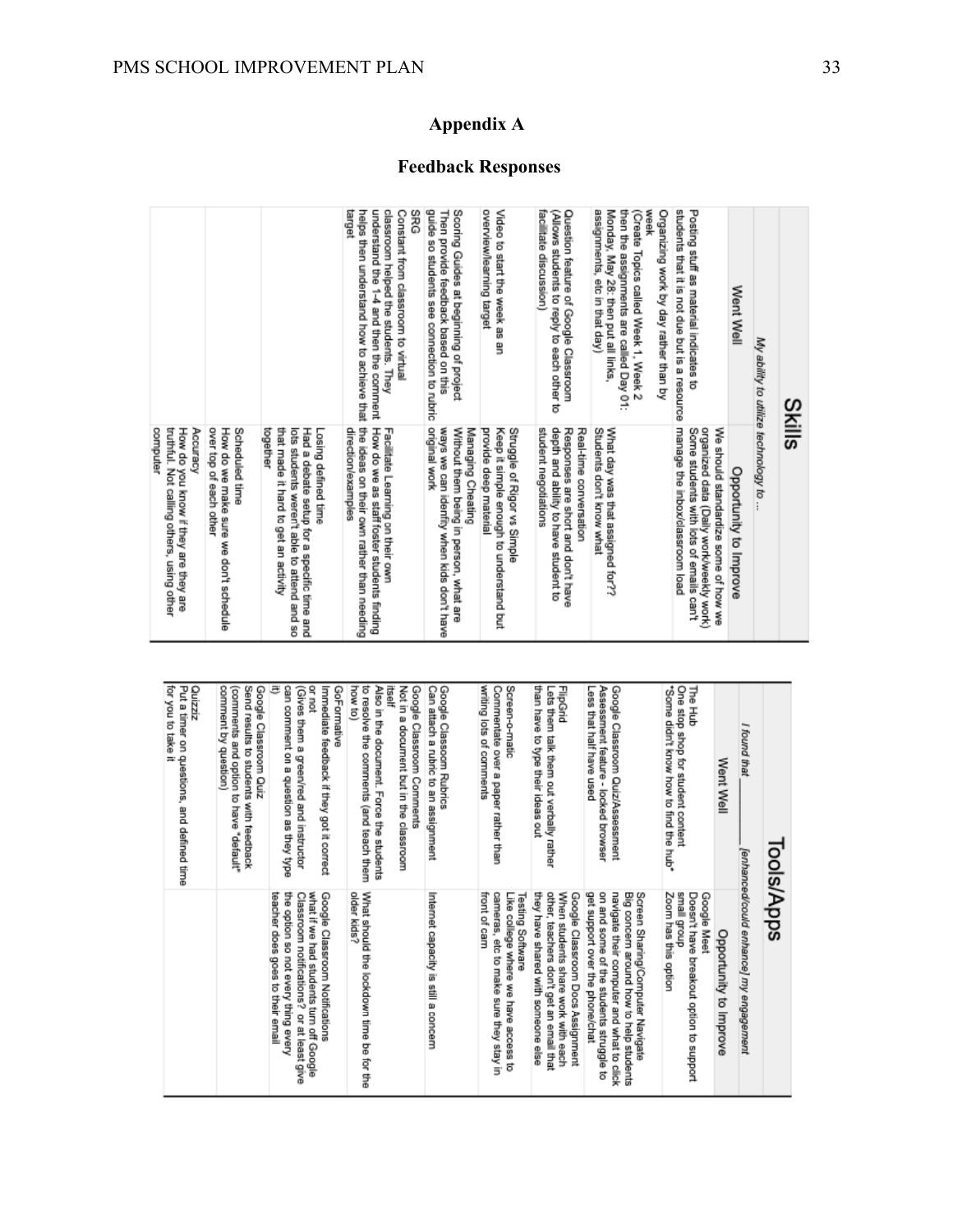| Training Delivery                                                                                  |                                                                                          |
|----------------------------------------------------------------------------------------------------|------------------------------------------------------------------------------------------|
| I learned a new technolgy skill/tool/etc by                                                        |                                                                                          |
| Went Well                                                                                          | Opportunity to Imp<br>nove                                                               |
| learn it<br>on a lesson that uses it is when I want to<br>Relevant at the Time - When I am working | <b>Teacher Hub</b>                                                                       |
| Mini Lessons                                                                                       | Internal resource with information on tools<br>that might be organized by type/objective |
| Narrow focus rather larger                                                                         | Make it collaborative                                                                    |
| need it<br>Social groups to provide answers when I                                                 |                                                                                          |
|                                                                                                    |                                                                                          |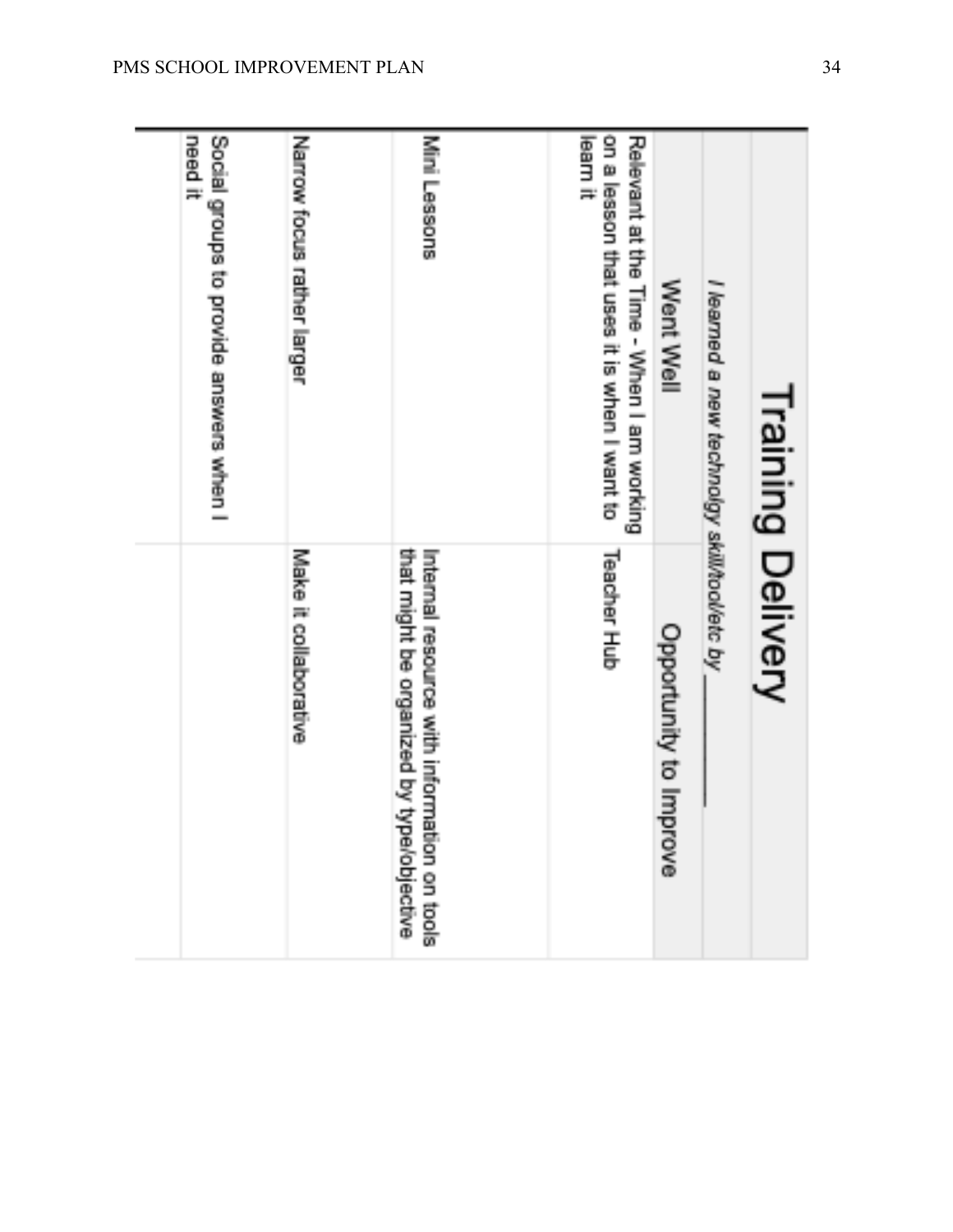# **Appendix B**

# **7-12 Competency Rubrics**

| 1.                                                                                    | <b>Deliver Effective Instruction</b>                                                              |                                                                                                                              |                                                                                                                                                                                                  |                                                                                                                                                                                                                                         |
|---------------------------------------------------------------------------------------|---------------------------------------------------------------------------------------------------|------------------------------------------------------------------------------------------------------------------------------|--------------------------------------------------------------------------------------------------------------------------------------------------------------------------------------------------|-----------------------------------------------------------------------------------------------------------------------------------------------------------------------------------------------------------------------------------------|
| <b>Indicators</b>                                                                     | <b>Beginning</b>                                                                                  | Developing                                                                                                                   | <b>Effective</b>                                                                                                                                                                                 | <b>Exemplary</b>                                                                                                                                                                                                                        |
| 1.1 Making<br>desired learning<br>outcomes are<br>clear                               | • I can state the<br>learning outcome at<br>the beginning of<br>the unit on Google<br>Classroom   | • I can state the<br>learning outcome<br>each week on<br>Google Classroom                                                    | • I can state the learning<br>outcome for each day<br>on Google<br>Classroom.                                                                                                                    | • I can state the learning<br>outcomes in multiple formats<br>and locations (i.e. video,<br>Google classroom, other<br>tools) each day                                                                                                  |
| 1.2 Facilitating<br>live virtual<br>lessons                                           | $\bullet$ I can create a<br>recorded lesson and<br>respond to<br>questions                        | • I can create and host a<br>virtual lesson                                                                                  | • I can create and host a<br>virtual lesson<br>• I can create and manage<br>breakout rooms<br>• I can share my screen<br>during virtual lessons<br>• I can record my live<br>virtual instruction | • I can use advanced features<br>(rearrange breakout, create<br>co-hosts, change display<br>view, etc)<br>• I can utilize other web 2.0<br>tools while in the virtual<br>meeting                                                        |
| 1.3 Creating and<br>uploading video<br>lessons                                        | • I can find and share<br>video content made<br>by other users<br>(YouTube, Khan<br>Academy, etc) | • I can create a teaching<br>video (screen or<br>video)                                                                      | • I can make a screen<br>recording and a video<br>recording of a lesson<br>• I can upload and share a<br>video                                                                                   | • I can edit multiple video clips<br>together                                                                                                                                                                                           |
| 1.4 Providing<br>collaborative<br>learning<br>opportunities                           | • I can provide<br>opportunities for<br>large group<br>conversation                               | · I can facilitate a large<br>group conversation                                                                             | • I can create and manage<br>breakout rooms<br>during live virtual<br>lessons<br>· I can manage a chat box<br>during a live virtual<br>lesson                                                    | · I can develop, assign, and<br>support group projects<br>completed outside of class                                                                                                                                                    |
| 1.5 Providing<br>formative<br>assessment<br>opportunities<br>throughout the<br>lesson | $\bullet$ I can create and<br>assign a formative<br>assessment                                    | · I can assign a<br>formative<br>assessment that is<br>completed after the<br>lesson has been<br>taught and give<br>feedback | • I can use formative<br>assessments during<br>lessons (examples:<br>live polling, exit<br>tickets, quizizz, etc.)<br>to check for<br>understanding and<br>provide meaningful<br>feedback        | · I can use multiple forms of<br>formative assessment during<br>lessons to check for<br>understanding and provide<br>meaningful feedback<br>• I can create formative<br>assessments during live<br>instruction to gather<br>information |
| <b>Supported Tools</b>                                                                | Google Forms)                                                                                     |                                                                                                                              | Zoom, YouTube, Screen-recording, Google Classroom, Formative Tools (GoFormative, Edpuzzle, Playposit,                                                                                            |                                                                                                                                                                                                                                         |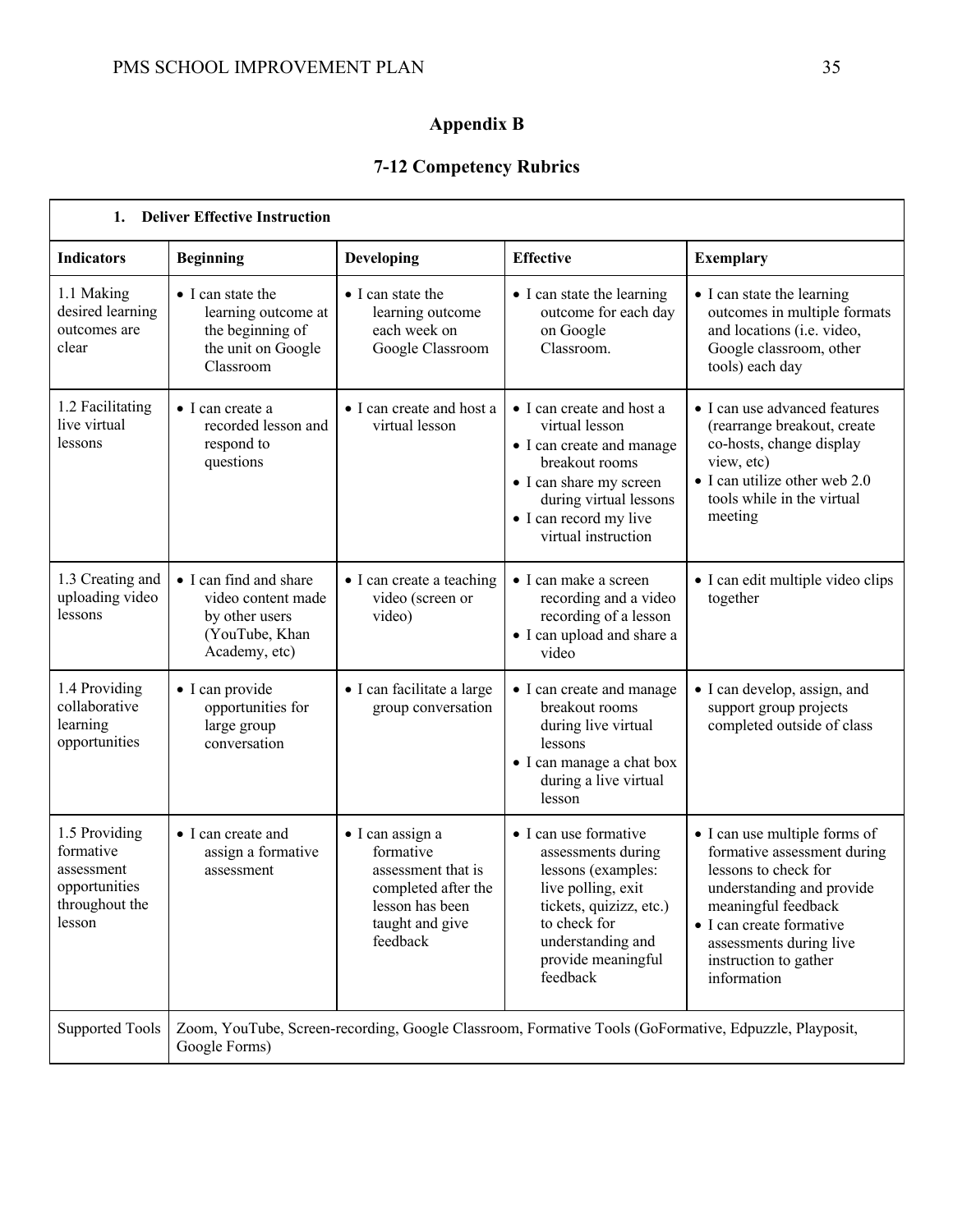| $\overline{2}$ .                                     | <b>Facilitate Student Motivation</b>                                    |                                                                                                        |                                                                                             |                                                                                                  |
|------------------------------------------------------|-------------------------------------------------------------------------|--------------------------------------------------------------------------------------------------------|---------------------------------------------------------------------------------------------|--------------------------------------------------------------------------------------------------|
| <b>Indicators</b>                                    | <b>Beginning</b>                                                        | <b>Developing</b>                                                                                      | <b>Effective</b>                                                                            | <b>Exemplary</b>                                                                                 |
| 2.1 Providing<br>active learning<br>opportunities    | • I can use the Google<br>Suite to provide<br>learning<br>opportunities | $\bullet$ I can use one web<br>$2.0$ tool to<br>support the<br>learning<br>outcome                     | • I can use a variety of<br>web $2.0$ tools to<br>support the learning<br>outcome           | • I can encourage students to<br>use a variety of web 2.0<br>tools                               |
| 2.2 Generating<br>curiosity and<br>critical thinking | $\bullet$ I can address student<br>questions                            | $\bullet$ I can model<br>curiosity and<br>critical thinking<br>to new activities,<br>ideas, and issues | • I can provide<br>opportunities for<br>students to ask<br>questions and share<br>curiosity | • I can develop lessons/units<br>that are driven by student<br>curiosity                         |
| 2.3 Creating<br>autonomy<br>through choice           | • I can provide additional<br>resources for students<br>to use          | · I can provide<br>optional<br>extension and re-<br>teaching<br>opportunities for<br>students          | • I can provide multiple<br>ways for students to<br>demonstrate their<br>learning.          | · I can provide differentiated<br>instruction for students<br>with criteria for each<br>activity |
| <b>Supported Tools</b>                               |                                                                         |                                                                                                        | WeVideo, Kahoot!, Padlet, Jamboard, Youtube, Voicethread, Edpuzzle, Deck.Toys               |                                                                                                  |

٦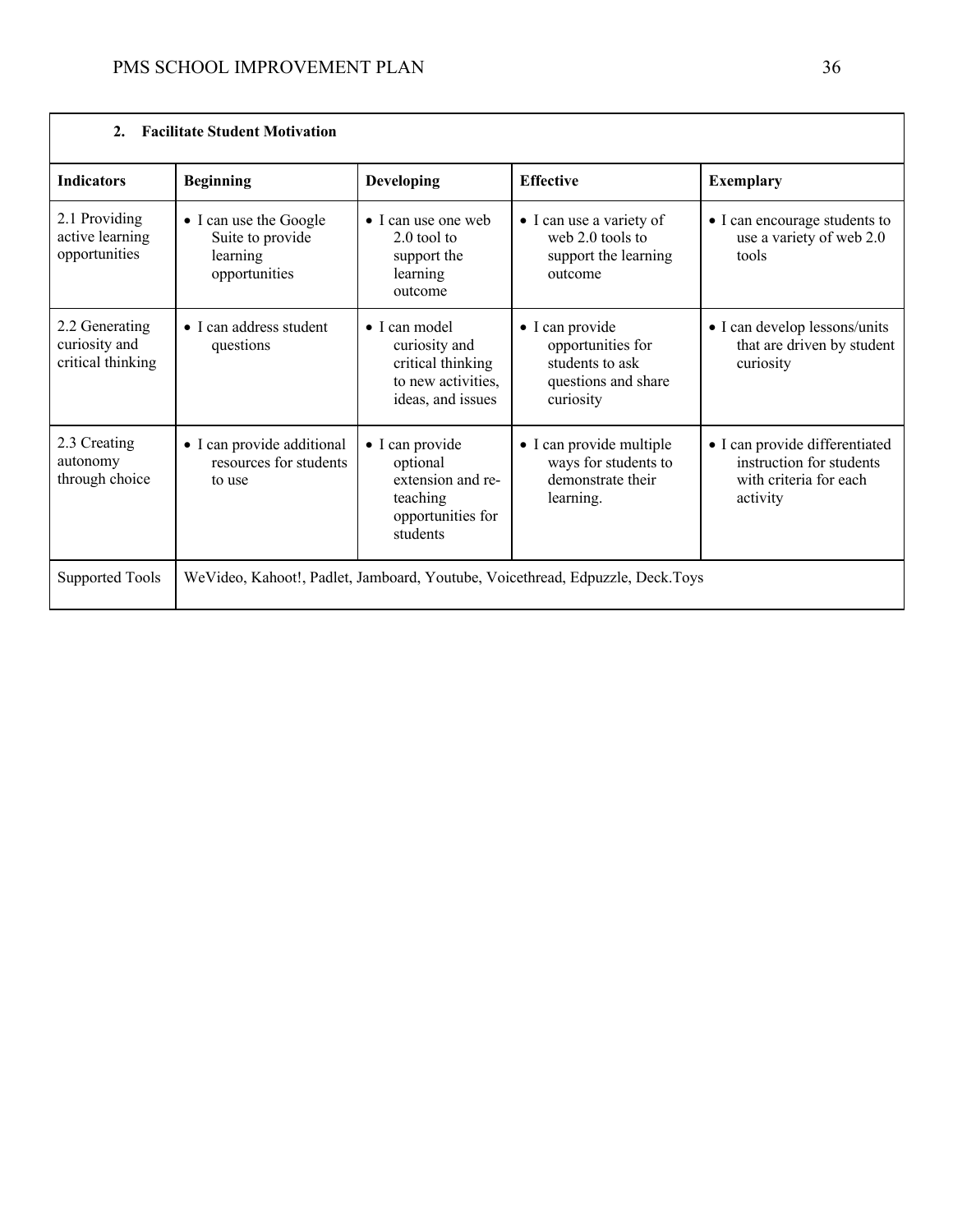|                                                      | 3. Create a positive social presence                                                                                      |                                                                                                                                                                                                                                      |                                                                                                                                                                                                                                                                                                                                                                                        |                                                                                                                                                                                                                                |
|------------------------------------------------------|---------------------------------------------------------------------------------------------------------------------------|--------------------------------------------------------------------------------------------------------------------------------------------------------------------------------------------------------------------------------------|----------------------------------------------------------------------------------------------------------------------------------------------------------------------------------------------------------------------------------------------------------------------------------------------------------------------------------------------------------------------------------------|--------------------------------------------------------------------------------------------------------------------------------------------------------------------------------------------------------------------------------|
| <b>Indicators</b>                                    | <b>Beginning</b>                                                                                                          | Developing                                                                                                                                                                                                                           | <b>Effective</b>                                                                                                                                                                                                                                                                                                                                                                       | <b>Exemplary</b>                                                                                                                                                                                                               |
| 3.1 Maintaining<br>open channels of<br>communication | • I can communicate<br>with students<br>through email<br>• I can operate a<br>Learning<br>Management<br>System (LMS)      | • I can create online<br>meetings for<br>one-on-one or<br>small group<br>help<br>$\bullet$ I can post<br>questions for<br>student<br>responses<br>• I can create an<br>environment for<br>two-way<br>communication<br>and connection | • I can create online meeting with<br>breakout groups<br>• I can create a live or recorded<br>direct instruction<br>• I can create a weekly agenda<br>• I can create a means for students to<br>ask question and receive<br>answers<br>• I can monitor the two-way<br>communication and connection<br>• I can use advanced tools in the<br>LMS for communication                       | $\bullet$ I can create<br>differentiated<br>instruction on the<br><b>LMS</b><br>· I can facilitate<br>substantive<br>conversation<br>• I have a remediation<br>plan for those not<br>communicating or<br>making<br>connection  |
| 3.2 Facilitating<br>student<br>collaboration         | • I can create a group<br>email for student<br>collaboration<br>$\bullet$ I can post<br>discussion for a<br>group project | · I can facilitate<br>live, full-class<br>discussion<br>• I can host group<br>check-in<br>meetings                                                                                                                                   | • I can facilitate an online discussion<br>board<br>• I can create a method for students<br>to showcase group work                                                                                                                                                                                                                                                                     | • I can prepare<br>students to<br>facilitate and<br>record<br>independent small<br>group discussion<br>• Students and<br>teachers can use<br>the LMS to assign<br>specific sections<br>to students or<br>groups of<br>students |
| 3.3 Addressing<br>online SEL needs                   | • I know students<br>have SEL needs<br>• I have a routine<br>established for<br>my students                               | $\bullet$ I can establish<br>norms to help<br>students feel<br>confident in<br>sharing with<br>teacher<br>• I can use at least 1<br>tech tool to<br>allow students<br>flexibility in<br>communication<br>and product<br>creating     | • I can provide and monitor SEL<br>opportunities weekly<br>• I can respond to or develop plans<br>for students struggling with SEL<br>(contact parents/guidance if<br>needed)<br>• I can establish norms to help<br>students feel confident in sharing<br>with peers<br>• I can use at least 2 tech tools to<br>allow students flexibility in<br>communication and product<br>creating | • I can respond<br>beyond students<br>who are struggling<br>• I can use a variety of<br>tech tools to allow<br>students flexibility<br>in communication<br>and product<br>creating                                             |
| <b>Supported Tools</b>                               |                                                                                                                           | Jamboard, Voicethread, Padlet, +@ feature, Flipgrid, Google Meet                                                                                                                                                                     |                                                                                                                                                                                                                                                                                                                                                                                        |                                                                                                                                                                                                                                |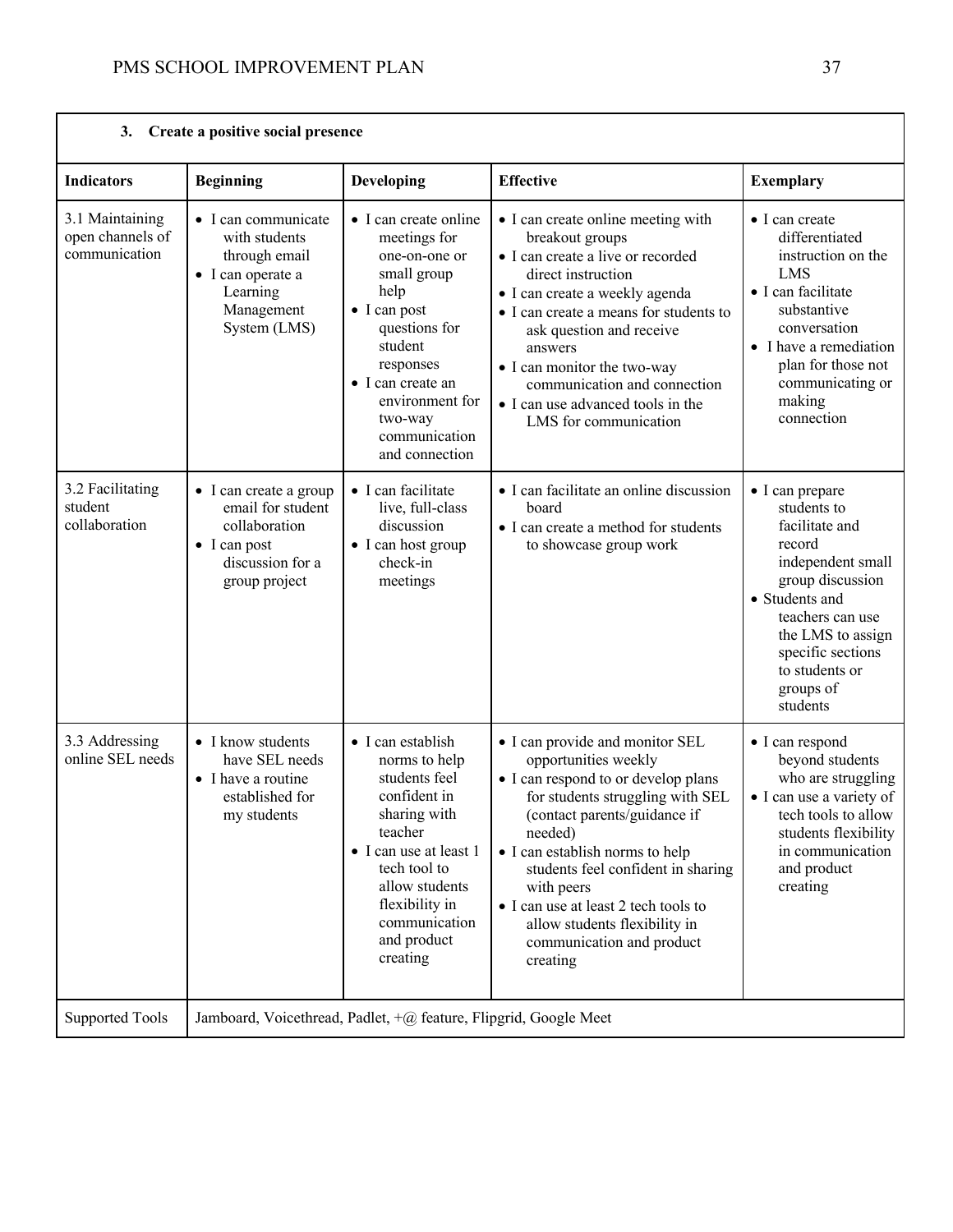| 4.                                                              | Utilize assessment for student learning                                                    |                                                                                                                           |                                                                                                                                             |                                                                                                                                                         |
|-----------------------------------------------------------------|--------------------------------------------------------------------------------------------|---------------------------------------------------------------------------------------------------------------------------|---------------------------------------------------------------------------------------------------------------------------------------------|---------------------------------------------------------------------------------------------------------------------------------------------------------|
| <b>Indicators</b>                                               | <b>Beginning</b>                                                                           | Developing                                                                                                                | <b>Effective</b>                                                                                                                            | <b>Exemplary</b>                                                                                                                                        |
| 4.1 Setting clear<br>performance<br>expectations                | • Teacher lists<br>expectations                                                            | · I can create a rubric                                                                                                   | • I can share a rubric<br>about the<br>expectations prior to<br>the assessment<br>• If applicable students<br>self-evaluate using<br>rubric | • I can facilitate a<br>conversation about rubric<br>scores                                                                                             |
| 4.2 Predicting and<br>addressing student<br>misconceptions      | • I can list possible<br>student<br>misconceptions<br>based on<br>experiences              | · I can use direct<br>instruction to<br>address<br>misconceptions                                                         | • I can create a method<br>for screening for<br>misconceptions                                                                              | · I can facilitate a<br>conversation that is<br>student led to address<br>misconceptions                                                                |
| 4.3 Providing<br>opportunities for<br>student reflection        | • I can ask students to<br>reflect on learning                                             | • I can have students<br>rank their<br>understanding of<br>each learning<br>outcome                                       | • I can have students<br>reflect on their<br>learning progress                                                                              | • I can have students set goals<br>for future learning and<br>develop plans to reach<br>those goals                                                     |
| 4.4 Giving<br>specific feedback                                 | • I can give students a<br>score<br>• I can use a LMS to<br>provide and record<br>feedback | • I can list why a<br>student received a<br>score<br>• I can make a rubric if<br>necessary to<br>explain student<br>score | • I can give students<br>suggestions about<br>how to improve<br>score                                                                       | • I can use a tech tool to<br>provide an opportunity to<br>conference about<br>feedback                                                                 |
| 4.5 Using<br>assessment data to<br>inform future<br>instruction | • I can get data from<br>formative<br>assessments                                          | • I can use data from<br>formative<br>assessments to<br>guide instruction                                                 | · I can provide a<br>relearning<br>opportunity                                                                                              | • I can have students use<br>formative assessment<br>scores to evaluate their<br>current level of<br>understanding to make a<br>plan of what to do next |
| <b>Supported Tools:</b>                                         |                                                                                            | Flipgrid, Go Formative, Gimkit, Quizzizz, Edpuzzle, Quizalize                                                             |                                                                                                                                             |                                                                                                                                                         |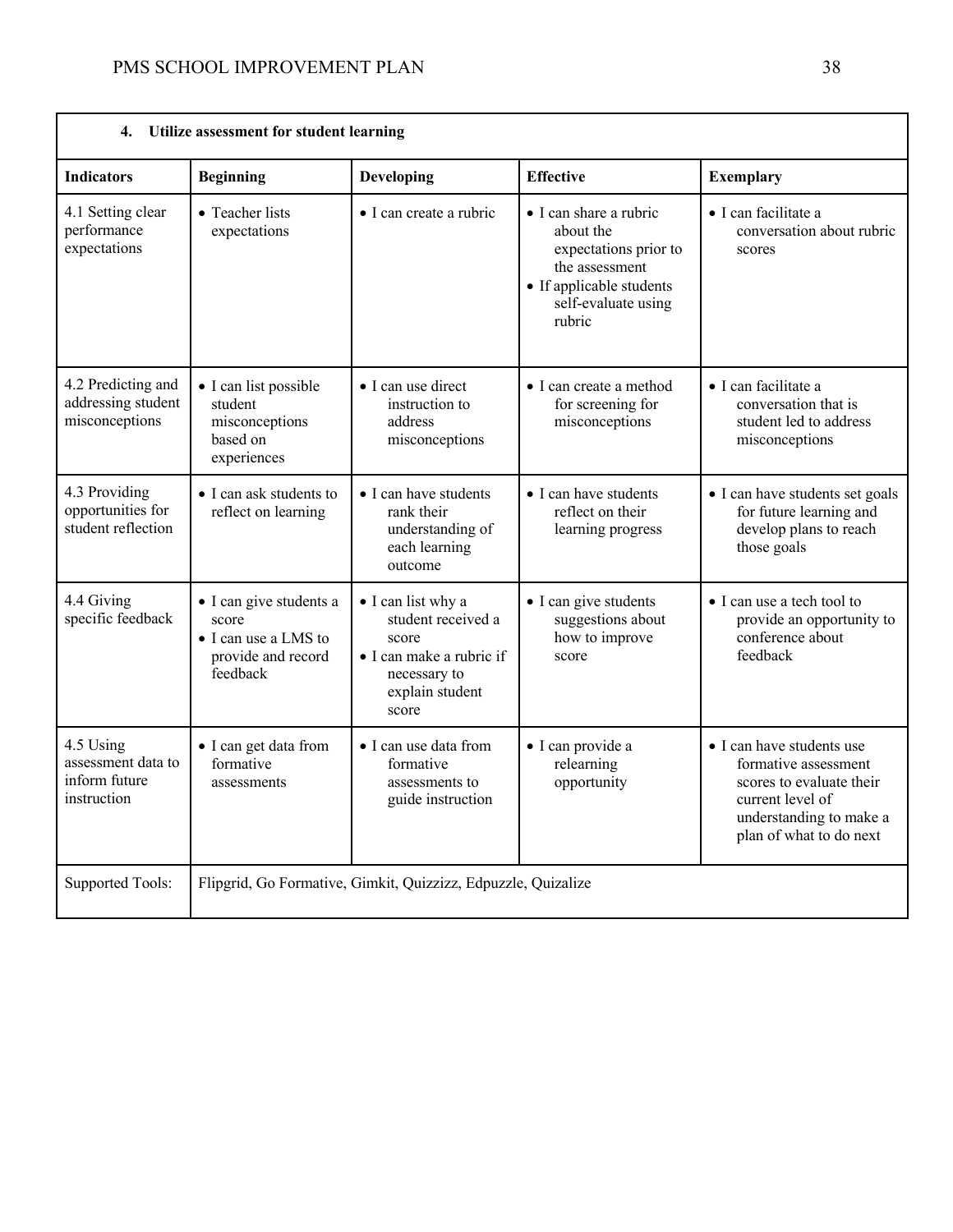| 5.                                                                                   | <b>Prepare Students for Virtual Learning</b>                                                                                                                                                                                                                                                                                                                                                                                                                                                                                                                                                                                                                                                         |
|--------------------------------------------------------------------------------------|------------------------------------------------------------------------------------------------------------------------------------------------------------------------------------------------------------------------------------------------------------------------------------------------------------------------------------------------------------------------------------------------------------------------------------------------------------------------------------------------------------------------------------------------------------------------------------------------------------------------------------------------------------------------------------------------------|
| <b>Skills</b>                                                                        | Students are able to:                                                                                                                                                                                                                                                                                                                                                                                                                                                                                                                                                                                                                                                                                |
| 5.1 Students are able to<br>create and upload videos                                 | • Record using web camera or phone<br>· Upload a video from phone to computer<br>• Record screen<br>• Create and upload videos                                                                                                                                                                                                                                                                                                                                                                                                                                                                                                                                                                       |
| 5.2 Students are able to<br>manage their time<br>efficiently as virtual<br>learners. | • Attend live instruction and/or view recorded lessons<br>• Complete all tasks assigned by the due date<br>• Complete formative assessments<br>• Prepare for formative and summative assessments<br>• Students can minimize distractions while working on school work                                                                                                                                                                                                                                                                                                                                                                                                                                |
|                                                                                      | Tips for Time Management: https://www.northeastern.edu/graduate/blog/time-management-tips-<br>online-students/                                                                                                                                                                                                                                                                                                                                                                                                                                                                                                                                                                                       |
| 5.3 Students adhere to rules<br>of proper online etiquette.                          | • Honor the Pella CSD Acceptable Use Policy you signed when you received the device<br>• If you have anything in your home you prefer not to be seen, please turn off your video<br>conferencing option<br>• Be Respectful:<br>• Respect privacy, diversity, and opinions that differ from yours<br>• Avoid sharing others' personal and professional information<br>• Be Responsible:<br>· Practice good digital citizenship<br>• Be Polite:<br>• Speak and interact similarly to how you would in person<br>• Mute microphone when not actively participating<br>• Be Scholarly:<br>· Use proper language, grammar, and spelling, and avoid misinforming others when you do not have<br>the answer |
| 5.4 Students are able to<br>effectively communicate<br>with teachers and peers       | • Check emails daily<br>• Respond to emails within 24 hours (on school days)<br>• Participate in virtual discussions<br>• Create and host a google hangout with other students<br>• Collaborate and communicate with peers<br>• Ask clarifying questions to the teacher                                                                                                                                                                                                                                                                                                                                                                                                                              |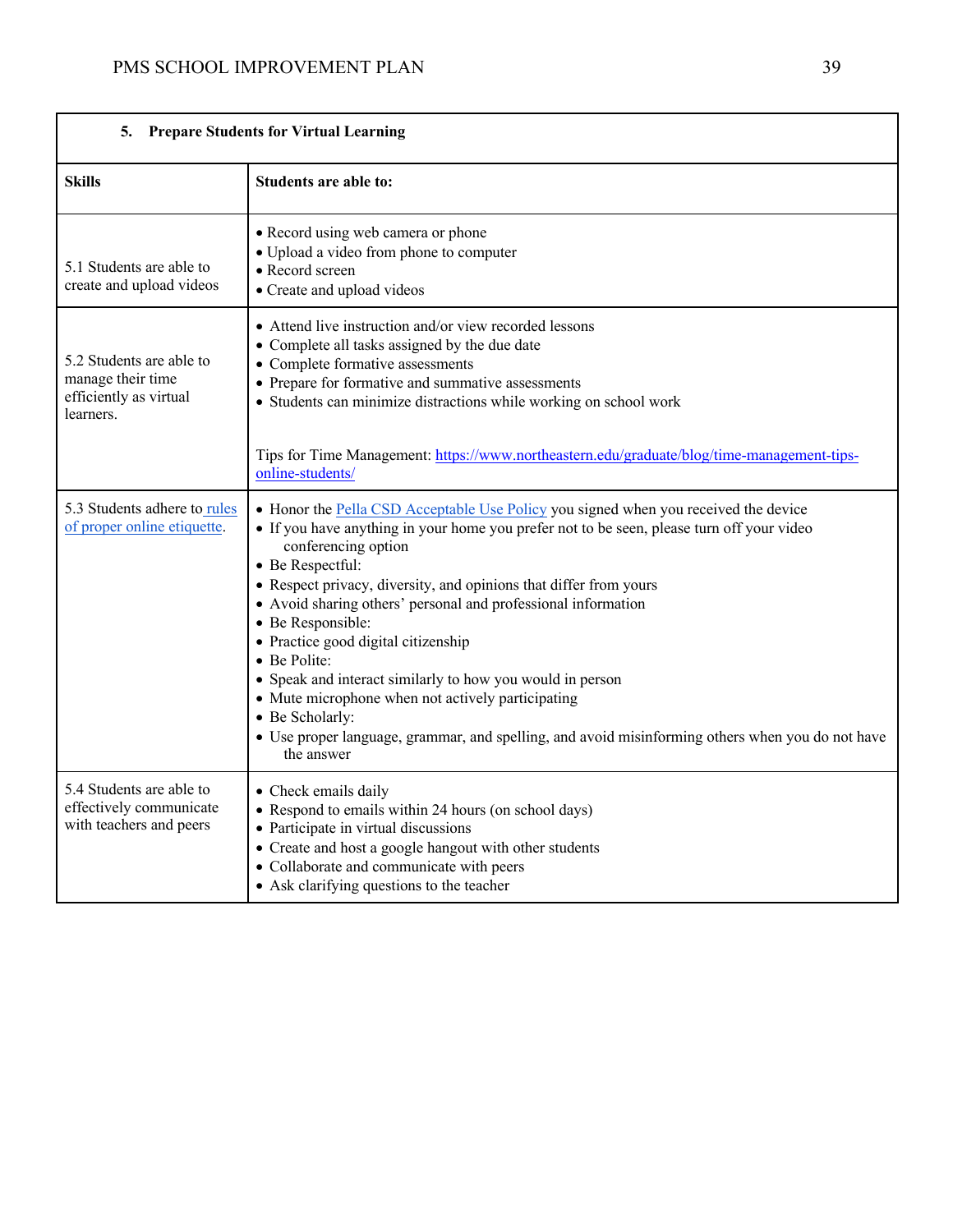# **Appendix C**

## **Professional Development Overview & Timeline**

| Date         | <b>Focus/Objective</b>                                                                                            | <b>Tools/Content Covered</b>                                                                                           | <b>Deliverable/Formative</b>                                                                                                                              |
|--------------|-------------------------------------------------------------------------------------------------------------------|------------------------------------------------------------------------------------------------------------------------|-----------------------------------------------------------------------------------------------------------------------------------------------------------|
| August 26    | Deliver Effective Instruction<br>using Google Classroom                                                           | Google Classroom                                                                                                       | Checklist                                                                                                                                                 |
| September 16 | Deliver Effective Instruction by<br><b>Creating Videos</b>                                                        | Screencastify, Screencast-o-matic,<br>QuikTime, Zoom, YouTube, Edpuzzle,<br>Playposit, Google Form                     | Google Form - Describe how<br>you spent your time advancing<br>your skill level according to the<br>PD checklist.                                         |
| September 23 | Create a Positive Social<br>Presence                                                                              | Jamboard, Padlet, Voicethread, Google<br>Classroom +/@, Google Classroom<br>Questions, Flipgrid                        | Padlet - Share a tool that you can<br>use that provides students with<br>choice and allows them to<br>creatively express their views in<br>the classroom. |
| September 30 | Deliver Effective Instruction<br>and Utilize assessment for<br><b>Student Learning</b>                            | GoFormative, Google Forms, Google<br>Classroom Rubrics, Flipgrid                                                       | FlipGrid – share a tool that was<br>found and how you could use it<br>in your classroom to provide<br>feedback                                            |
| October 21   | Deliver Effective Instruction<br>and Create a Positive Social<br>Presence using Zoom                              | Zoom & Google Meet, Swivl Cameras &<br>Microphones                                                                     | Google Form (by section) -<br>Share any questions you still<br>have about setting up and running<br>to the tools to teach virtually.                      |
| November 4   | Facilitate Student Motivation                                                                                     | Quizziz, Kahoot!, GimKit, Deck.Toys                                                                                    | Completion of Deck.Toys<br>reflection                                                                                                                     |
| December 2   | Facilitate Student Motivation<br>and Utilize assessment for<br><b>Student Learning:</b><br>Student product choice | Canva, WeVideo, Google Sites, Prezi,<br>Blogging/Vlogging, Lucid Chart                                                 | Add a share link or project to the<br>Google Document                                                                                                     |
| December 9   | <b>Extended Learning</b><br>Opportunity/Choice Showcase                                                           | Google Slides, Doc, Spreadsheets, Gmail<br>SAMR & TPACK models PLNs and how to<br>find new resources to match the task | Create a slide on the shared slides<br>with a link or video explaining<br>the resource you discovered.                                                    |
| January 13   | <b>Extended Learning</b><br>Opportunity/Choice Showcase                                                           | Google Rubrics & WEB 2.0 tools                                                                                         | Explore one of the websites and<br>create an activity that can be used<br>in your classroom.                                                              |
| February 1   | Prepare Students for Virtual<br>Learning                                                                          | Google Add-ons and Extensions<br>Review virtual learning expectations                                                  | Reflection<br>Revisit Checklist                                                                                                                           |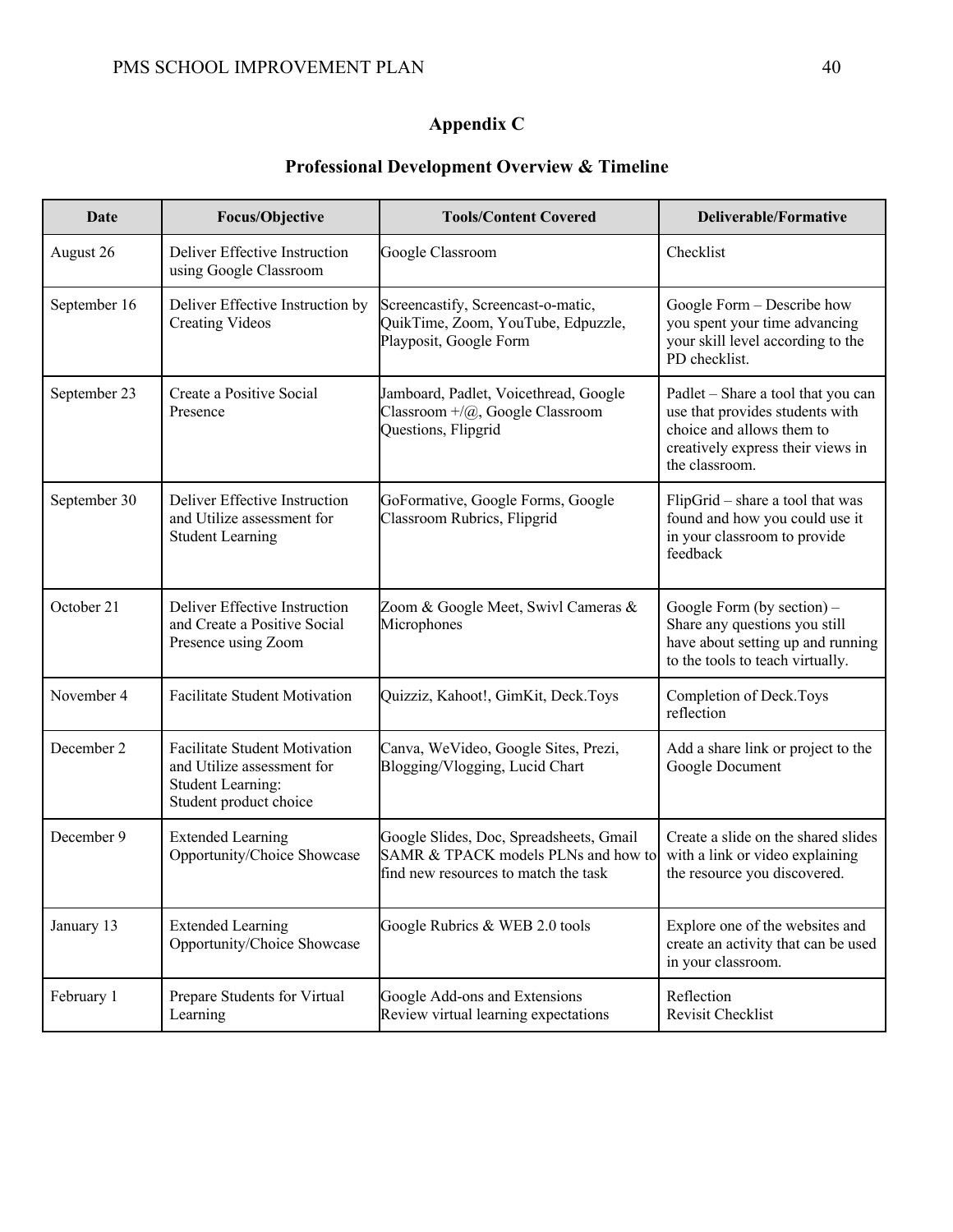## **Appendix D**

## **Technology PD Survey Questions**



# **Technology PD Survey**

A technology integration committee at the Pella Community School District has developed a professional development course and would like to evaluate the effectiveness and impacts of the program. The following survey asks about your beliefs, confidence, and abilities using technology within the educational setting. The survey is estimated to take 10 minutes with a followup survey at the end of the semester. The survey results will be used to determine the effectiveness of the professional development model. This survey is voluntary and your decision whether or not to participate will not affect your relationship with the Pella Community School District. For the survey to be most useful, it is important that you respond as honestly as you can. All the information you share will be kept confidential and private. In order to gain a better understanding of the program's effectiveness, focus groups will be conducted on a voluntary basis at the end of the experience. Please note that we will not identify individuals when we report the results of the survey. If you agree to take this survey, please sign this form by typing the last four digits of your phone number below. This "signature" will be used to link your current and future survey responses.

Read the description above and enter the last four digits of your phone number below.

Your answer

Next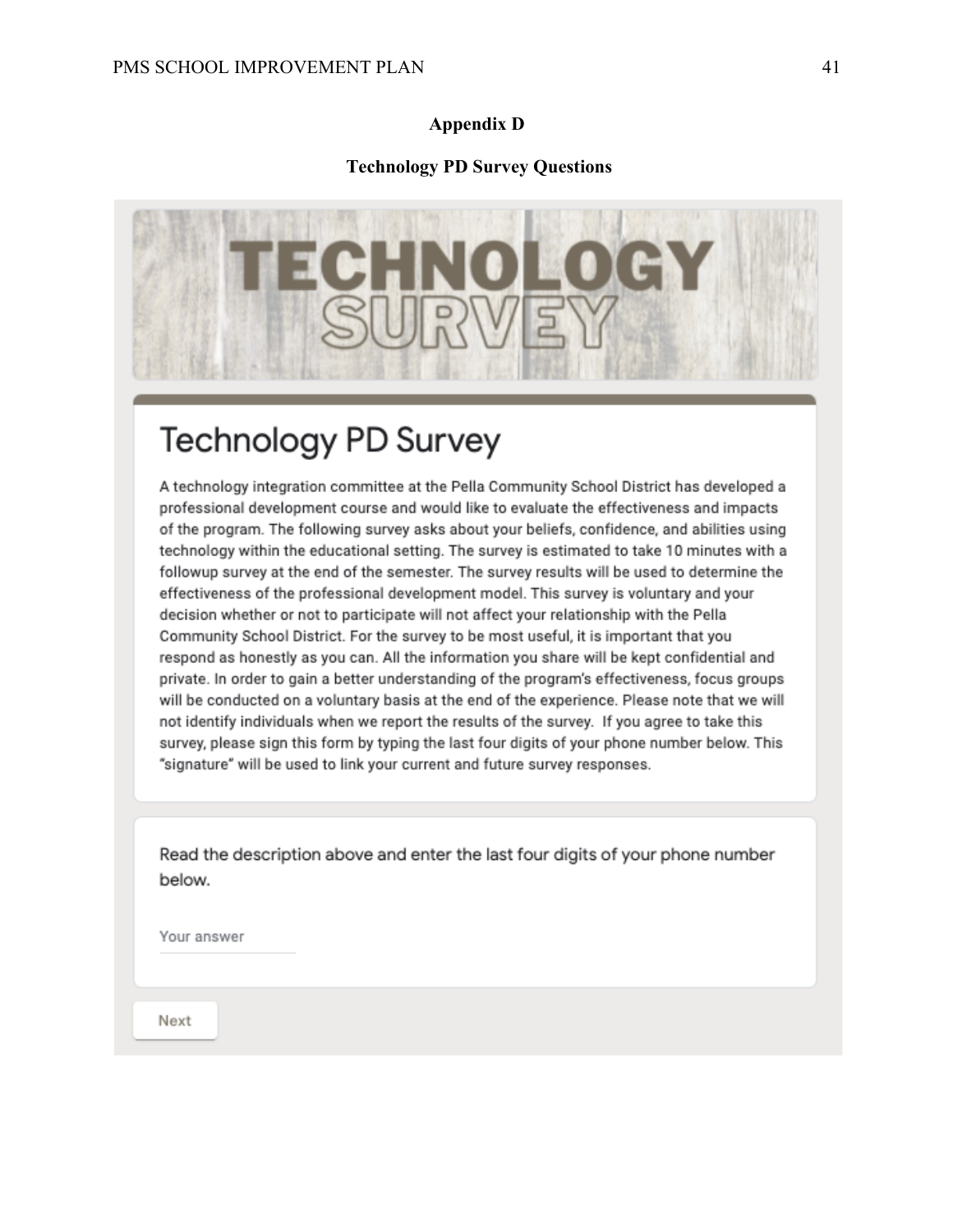the control of the control of the control of the control of the

|           | Teacher Background                                          |  |
|-----------|-------------------------------------------------------------|--|
|           | Including this year, how many years have you been teaching? |  |
| 1-5 years |                                                             |  |
|           | 6-10 years                                                  |  |
|           | 11-15 years                                                 |  |
|           | 16-20 years                                                 |  |
|           | 21-25 years                                                 |  |
|           | 26-30 years                                                 |  |
| 31+ years |                                                             |  |
|           | What type of class do you teach?                            |  |
| Core      |                                                             |  |
| Elective  |                                                             |  |
| Music     |                                                             |  |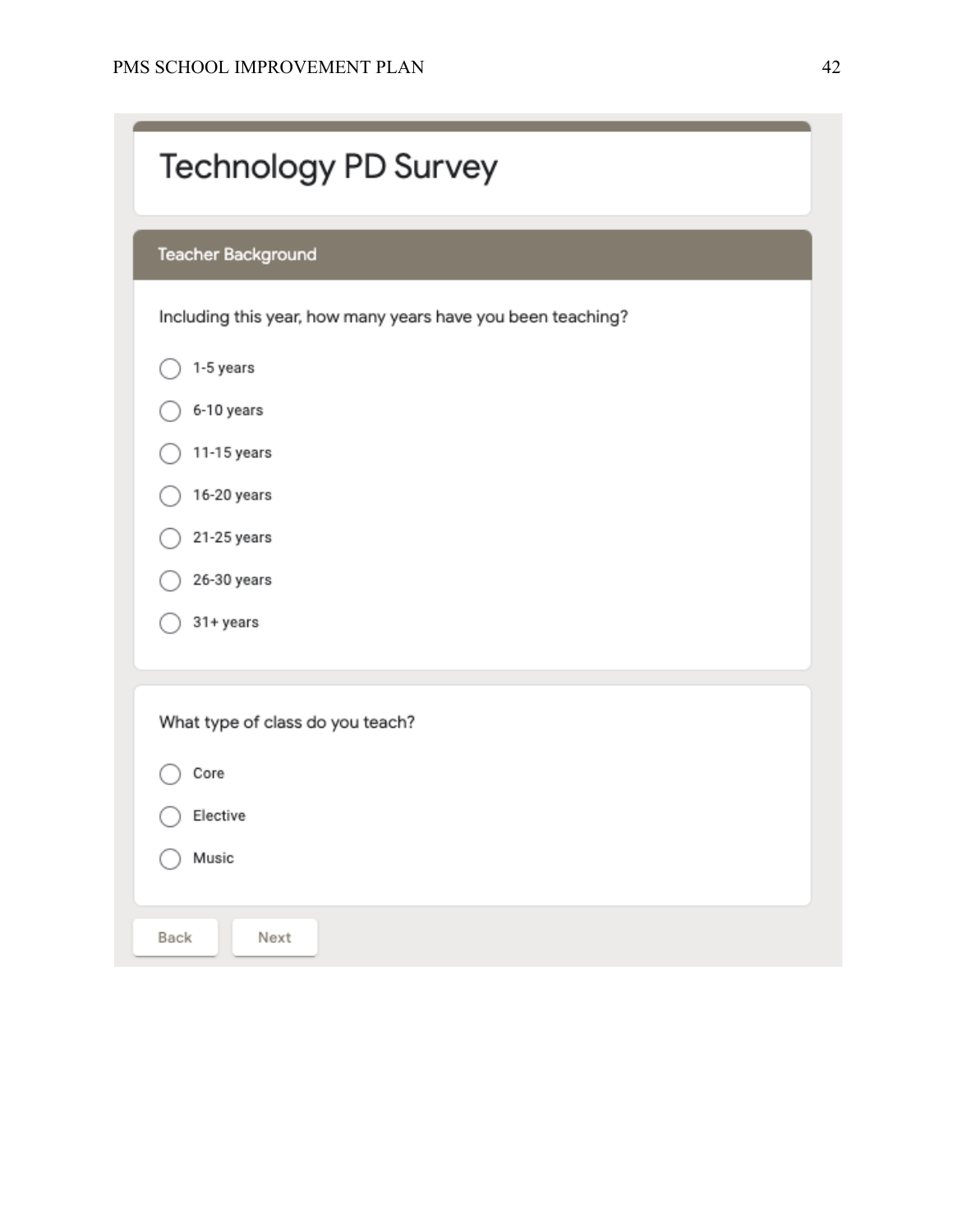## PMS SCHOOL IMPROVEMENT PLAN 43

| Attending a<br>conference is an<br>effective way for<br>me to learn about<br>technology<br>integration.<br>Experimenting on<br>my own is an<br>effective way for<br>me to learn about<br>technology<br>integration.<br>Project-based<br>learning is an<br>effective way for<br>me to learn about<br>technology<br>integration. | A formal<br>technology<br>course is an<br>effective way for<br>me to learn about<br>technology<br>integration. |  |  |
|--------------------------------------------------------------------------------------------------------------------------------------------------------------------------------------------------------------------------------------------------------------------------------------------------------------------------------|----------------------------------------------------------------------------------------------------------------|--|--|
|                                                                                                                                                                                                                                                                                                                                |                                                                                                                |  |  |
|                                                                                                                                                                                                                                                                                                                                |                                                                                                                |  |  |
|                                                                                                                                                                                                                                                                                                                                |                                                                                                                |  |  |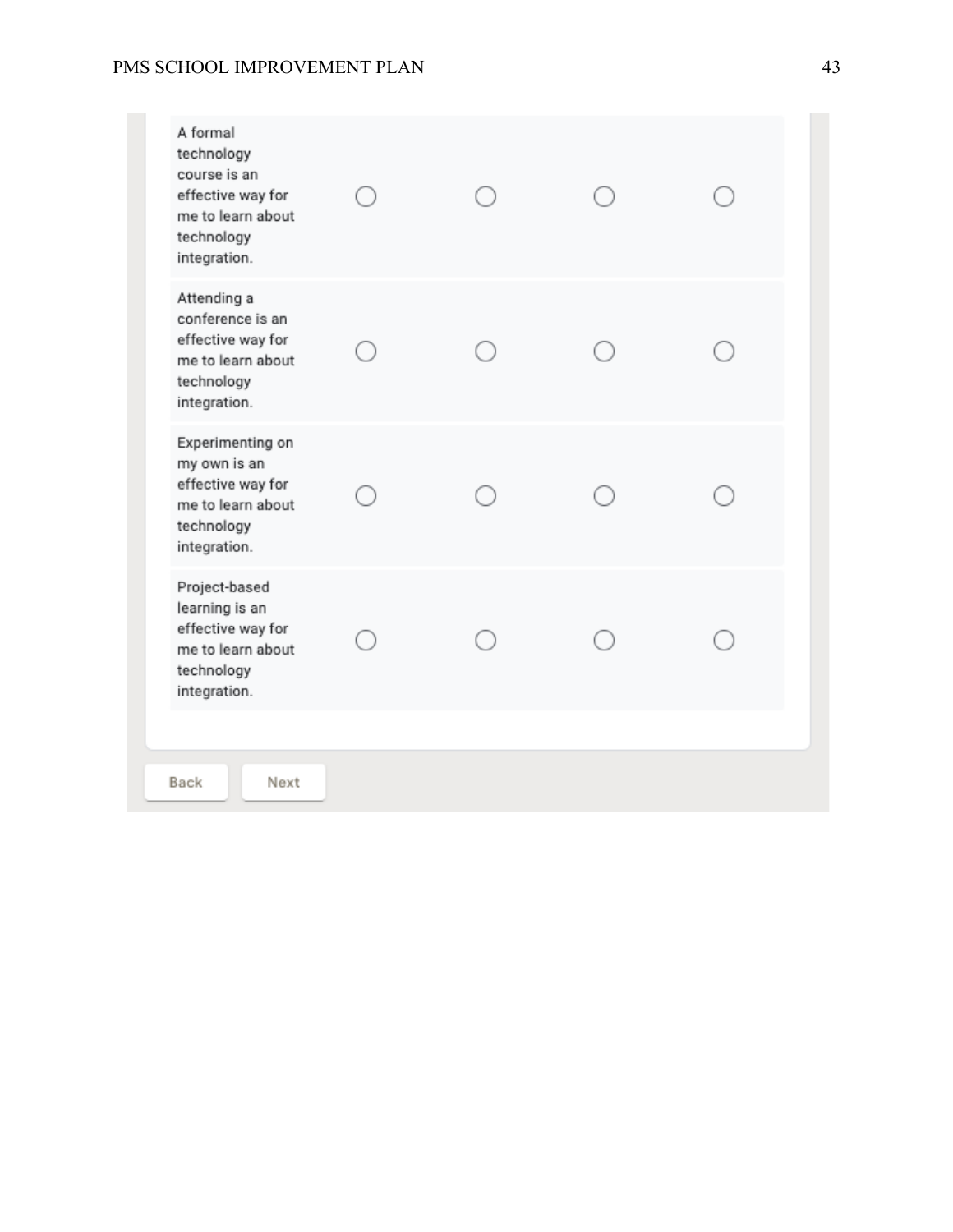| Beliefs of how teachers learn to use technology.                                                                                                                                  |                                                |          |       |                |  |
|-----------------------------------------------------------------------------------------------------------------------------------------------------------------------------------|------------------------------------------------|----------|-------|----------------|--|
|                                                                                                                                                                                   | Use the scale to identify your current beliefs |          |       |                |  |
|                                                                                                                                                                                   | Strongly<br>Disagree                           | Disagree | Agree | Strongly Agree |  |
| Attending a<br>presentation on<br>technology is an<br>effective way for<br>me to learn about<br>technology<br>integration.                                                        |                                                |          |       |                |  |
| Online videos are<br>an effective way<br>for me to learn<br>about technology<br>integration.                                                                                      |                                                |          |       |                |  |
| Peer<br>collaboration is<br>an effective way<br>for me to learn<br>about technology<br>integration.                                                                               |                                                |          |       |                |  |
| The use of<br>professional<br>learning networks<br>(Facebook.<br>Twitter, Pinterest,<br>blogs, etc.) are<br>effective ways for<br>me to learn about<br>technology<br>integration. |                                                |          |       |                |  |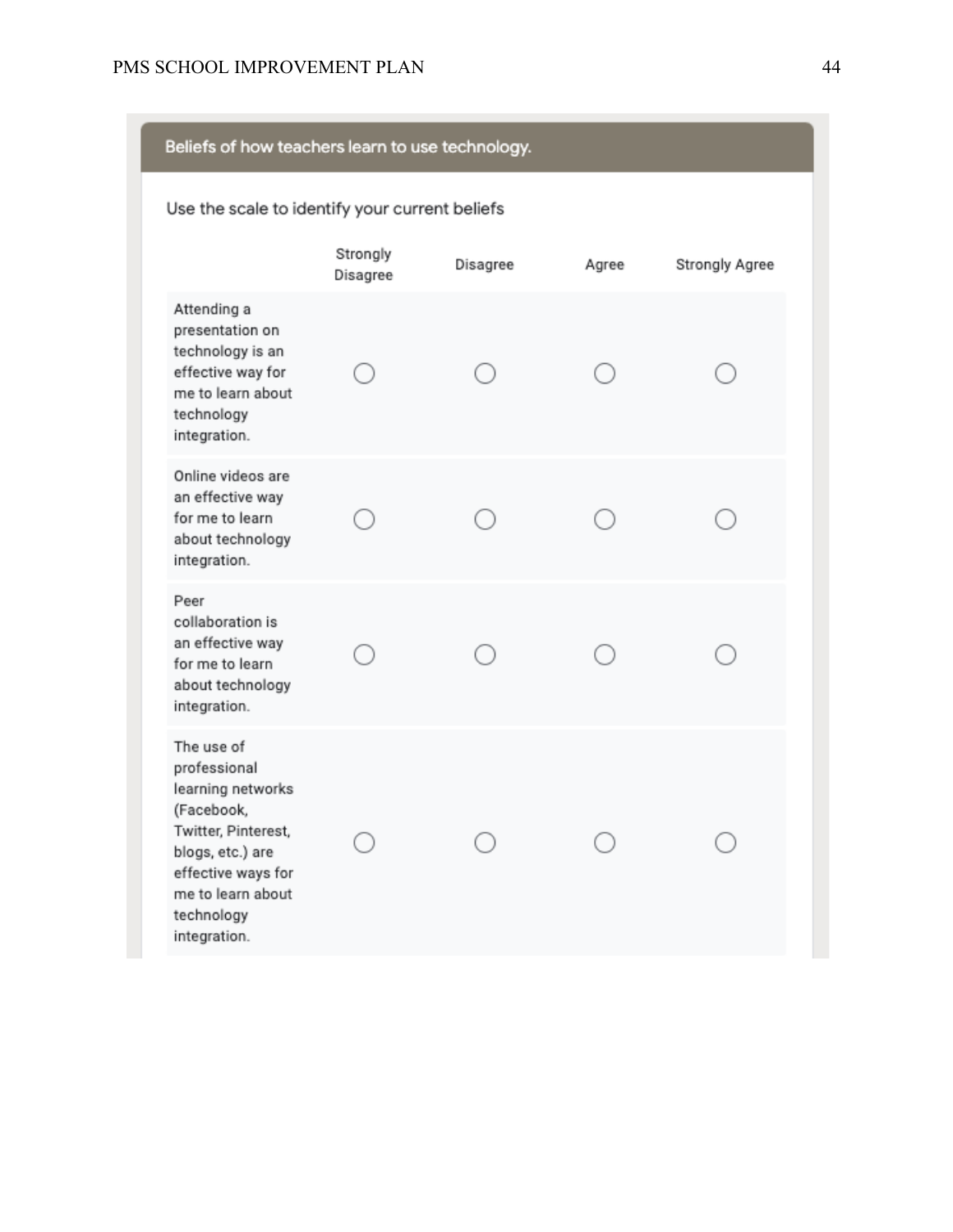| Beliefs of how technology impacts students                                                          |                                                |          |       |                |  |
|-----------------------------------------------------------------------------------------------------|------------------------------------------------|----------|-------|----------------|--|
|                                                                                                     | Use the scale to identify your current beliefs |          |       |                |  |
|                                                                                                     | Strongly<br>Disagree                           | Disagree | Agree | Strongly Agree |  |
| I believe<br>technology is an<br>effective way to<br>improve student<br>engagement.                 |                                                |          |       |                |  |
| I believe<br>technology<br>promotes critical<br>thinking.                                           |                                                |          |       |                |  |
| I believe<br>technology<br>creates<br>collaborative<br>opportunities.                               |                                                |          |       |                |  |
| I believe<br>technology is an<br>effective tool to<br>provide<br>feedback.                          |                                                |          |       |                |  |
| I believe<br>technology can<br>be used to meet<br>the social and<br>emotional needs<br>of students. |                                                |          |       |                |  |